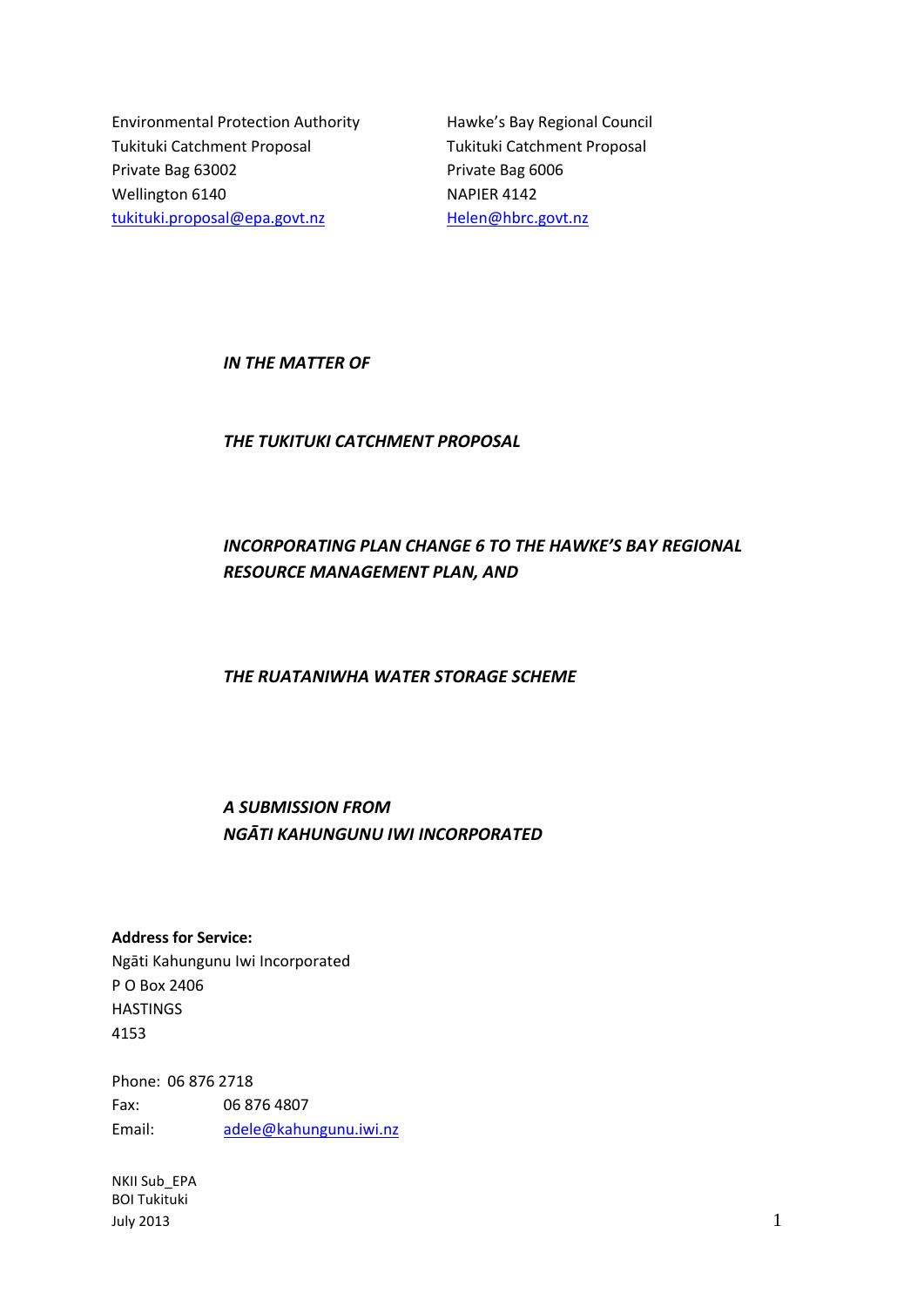# **Introduction:**

1. Ngāti Kahungunu Iwi Incorporated (NKII) is a mandated iwi authority with the third largest iwi population (55,946<sup>1</sup>) and the second largest tribal rohe in New Zealand. Our coastline extends from Paritu near Te Mahia in the north to Turakirae (Palliser Bay) in the south.

> The mission of Ngāti Kahungunu Iwi Incorporated is: *"To enhance the mana and well-being of Ngāti Kahungunu".*

- 2. The iwi authority maintains an independent position to represent and advocate the interests, rights, values, beliefs, cultural priorities and practices of all Ngāti Kahungunu whanau, hapū and iwi. This includes the responsibility and obligation as kaitiaki to care for and protect the natural environment for future generations. Our rivers are tāonga with iconic status and our hapū hold significant cultural and spiritual connections to the natural environment throughout the Tukituki catchment.
- 3. Land and Water are two significant natural elements that have guided and characterised Ngāti Kahungunu whānau and hapu. Our marae have always been strategically located near freshwater or waimāori. The very terms 'tāngata whenua'<sup>2</sup> and 'waimaori'<sup>3</sup> are terms that demonstrate the importance of land and water to Māori and links to our identity.
- 4. NKII has held a number of hui throughout our rohe that primarily focused on issues and initiatives associated with water. These hui highlighted the common themes and values amongst tāngata whenua as well as the concerns held for inappropriate management of water resources, which has led to over-allocation, drying up of streams, and increasing incidence of pollution.
- 5. This submission does not intend to exclude or undermine any other Ngāti Kahungunu responses or submissions to the Tukituki Catchment Proposal. Ngāti Kahungunu Iwi encourages greater involvement of our constituent hapū and their interests in resource management planning around water.
- 6. The Tukituki Catchment Proposal has the capacity to substantially affect Ngāti Kahungunu taonga, values and interests in land and water within the catchment and extending out into the coastal environment. This will become increasingly apparent if the proposal does not recognise and provide for mātauranga Māori, tikanga Māori, and the rights, values and interests of tāngata whenua within its scope, detailed planning and implementation.
- 7. The proposal promotes substantial increases in land use intensification without, in our view, sufficient measures to avoid, remedy or mitigate adverse effects from contaminants and nutrients on surface water and ground water. In addition, the cumulative effects of these

**<sup>.</sup>** 1 2006 Census of Population and Dwellings, New Zealand Kahungunu population only.

 $2$  Local people, hosts, indigenous people of the land – born of the whenua, i.e. of the placenta and of the land where the people's ancestors have lived and where their placentas are buried. Whenua means both land and placenta.<br><sup>3</sup> Exabugter, mineral unter Freshwater, mineral water.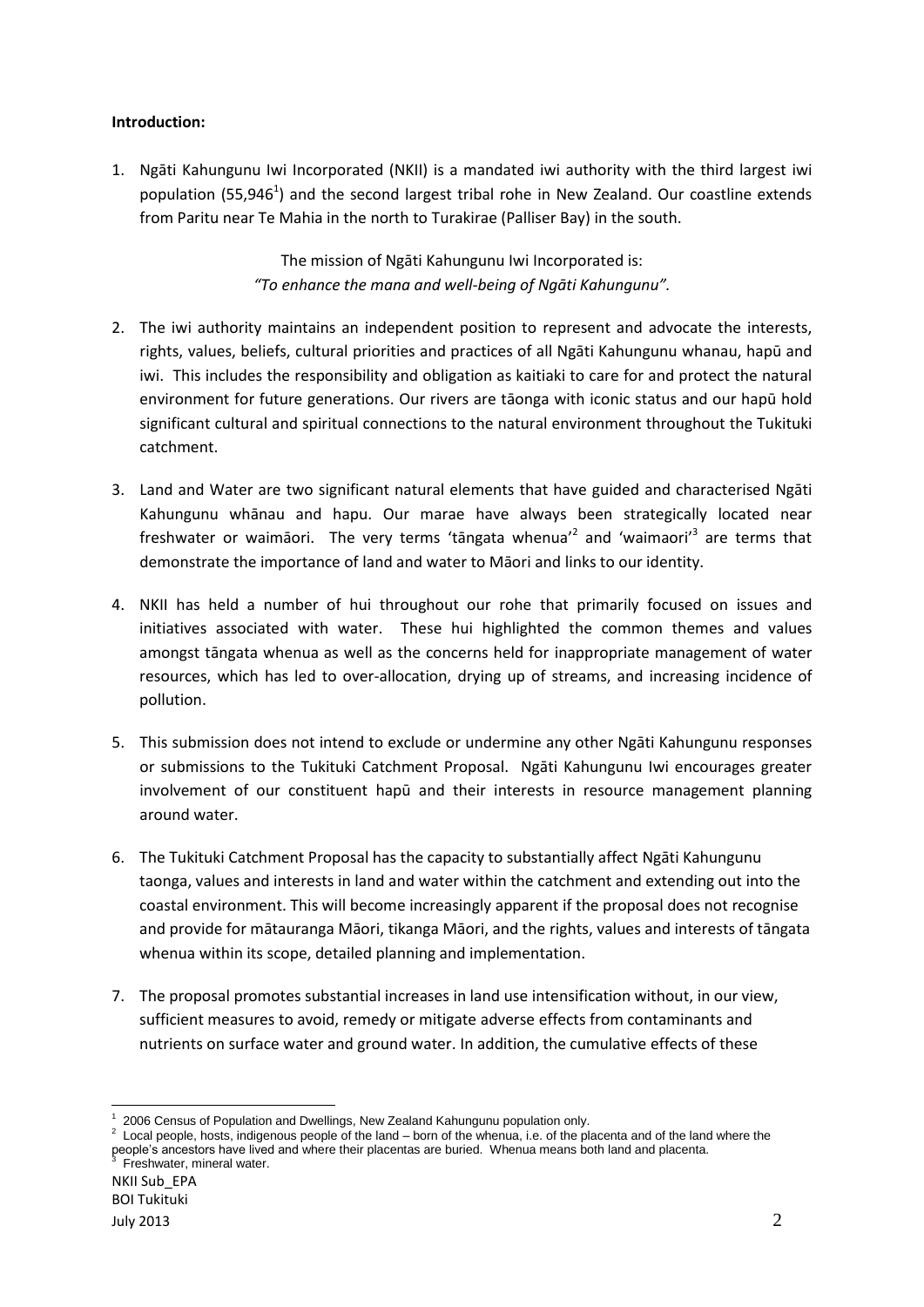substances and the consequential effects on the coastal marine area are not adequately addressed in the proposal.

- 8. The suite of resource consent applications does not include an application for the discharge of contaminants to the estuarine and coastal marine area. It is our contention that due to the size of the Tukituki Catchment Proposal, subsequent increase in land use intensification activities and their potential for causing adverse effects on the coastal environment, then a further resource consent should be required.
- 9. We are not a trade competitor in terms of section 308D of the Resource Management Act, 1991. The Tukituki Catchment Proposal ("the proposal") and/or its effects have the potential to affect our rights, values, and interests, or those of our constituent members.
- 10. We would like to receive hard copies of all information, including the draft and final reports.
- 11. We **oppose the proposal in its current form** as:
	- **Ngāti Kahungunu has never relinquished their rights and interests in water**. The governance and commercialization of water adversely affects these rights and effectively places the natural resource into an ownership model that further alienates Maori from their natural resources and creates the potential for further Treaty of Waitangi grievances.
	- Tāngata whenua have not and do not have an effective and meaningful role in the governance, management and operations of resource management including the waterways and land as appropriate as an equal party to the Tiriti of Waitangi and local bodies as crown representatives.
	- The Tukituki is as significant to tāngata whenua as any awa in the country, this has not been respected. Tāngata whenua cultural considerations, consultation, history, mauri, values, rights and interests have not been adequately catered for. Demonstrating this is the lack of defining and elaborating the very name within the entire, expansive and expensive "Tukituki Catchment Proposal". That is what does Tukituki mean?

There are two deviations of its name:

- o beating of the water to drive fish into back waters to be scooped out (mahinga kai).
- o paddling expression, navigable by waka, almost to Takapau, the paddling caller used the kupu – tuki (to continue, to move forward, anga whakamua).

This only highlights a requirement for further understanding and consideration to take place.

- There has been insufficient consultation with the local community, and all appropriate tāngata whenua particularly with Ngāi Te Upokoiri, one of our hapū who have strong customary rights and interests in the areas around the proposed dam;
- Some areas proposed for the water storage reservoir are subject to Treaty claim processes, and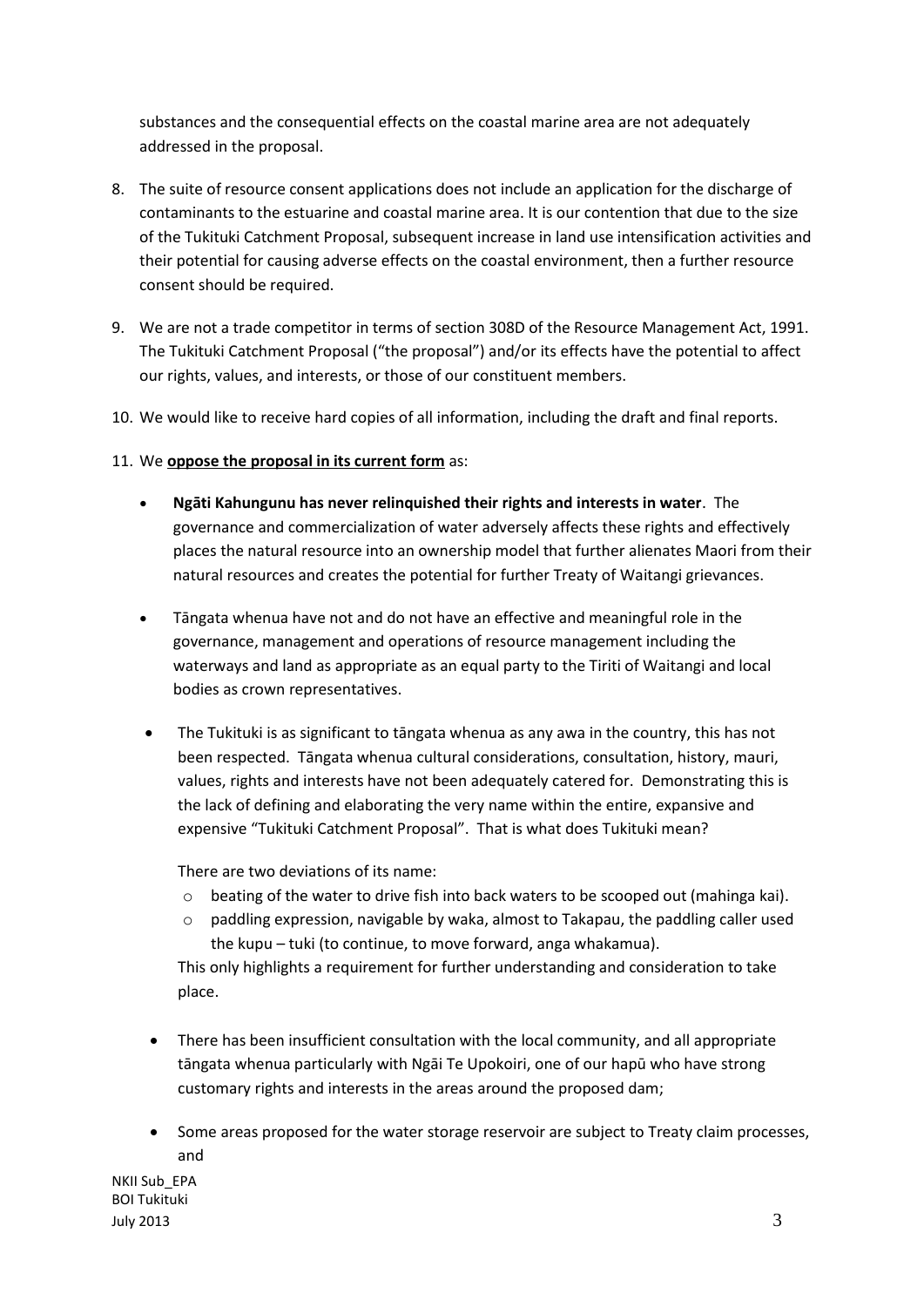- Restoring and protecting the health and wellbeing of the Tukituki for future generations is paramount to Ngāti Kahungunu and arguably the whole community. In order to achieve this outcome the best interests of the awa must be first and foremost, 'Mana o te Awa'. We consider the dam capacity to be excessive as it has been driven by economics, not by sound environmental or sustainable management principles;
- It may not be financially viable as the Hawke's Bay Regional Investment Company (HBRIC) economic analysis makes several assumptions including optimum uptake of storage water, outside investors buying up local farms, and most farmers operating in a manner akin to the top performing farmers in the country to achieve profit. In addition, the Ruataniwha Water Storage Scheme (RWSS) should be funded by those who stand to directly profit from it (irrigators), not the regional community;
- Other alternatives could be adopted to provide additional irrigation water to Central Hawke's Bay, albeit not on such a large scale;
- We are concerned that such large and long term scheme will adversely affect, deter and disadvantage more sustainable land practices, with longer term benefits, including land management practices that enable greater retention of water within the soil and in turn industry that is more tolerant to draught and climate change forecasts.
- There is the potential for an inappropriate increase in the contamination of surface and ground water within the Tukituki catchment, and the coastal environment, which the Tukituki Catchment Proposal fails to adequately address;
- The notification process is flawed as the large number of reports (72) have not always been accessible (from websites) since the date of notification. Having this data only available from the internet creates undue prejudice as it restricts public participation. In, 2006 only 50% of Ngāti Kahungunu lived in a household with internet access (2006 Census).
- The location for the proposed dam and water storage area is on a major fault line and there has been a substantial increase in the number of medium to large earthquakes in Hawke's Bay over the last 5 years.
- Conflicts of interest are and have been involved in decisions and relationships that associated with the Tukituki Catchment Proposal and favorable outcomes sought by its proponents. There has been a lack of openness and transparency.

# **PART A – Resource Consents**

- 12. Our submission relates to the following matters, which we **oppose** in the first instance. However if the proposal grants the resource consents to proceed, the relief we seek is itemised following the consent application descriptions below.
- 13. **Construction, operation and maintenance of Makaroro Dam Structure on the Makaroro River at Wakarara**

NKII Sub\_EPA BOI Tukituki July 2013  $\sim$  4  $\sim$  4  $\sim$  4  $\sim$  4  $\sim$  4  $\sim$  4  $\sim$  4  $\sim$  4  $\sim$  4  $\sim$  4  $\sim$  4  $\sim$  4  $\sim$  4  $\sim$  4  $\sim$  4  $\sim$  4  $\sim$  4  $\sim$  4  $\sim$  4  $\sim$  4  $\sim$  4  $\sim$  4  $\sim$  4  $\sim$  4  $\sim$  4  $\sim$  4  $\sim$  4  $\sim$  4  $\sim$  4  $\sim$  4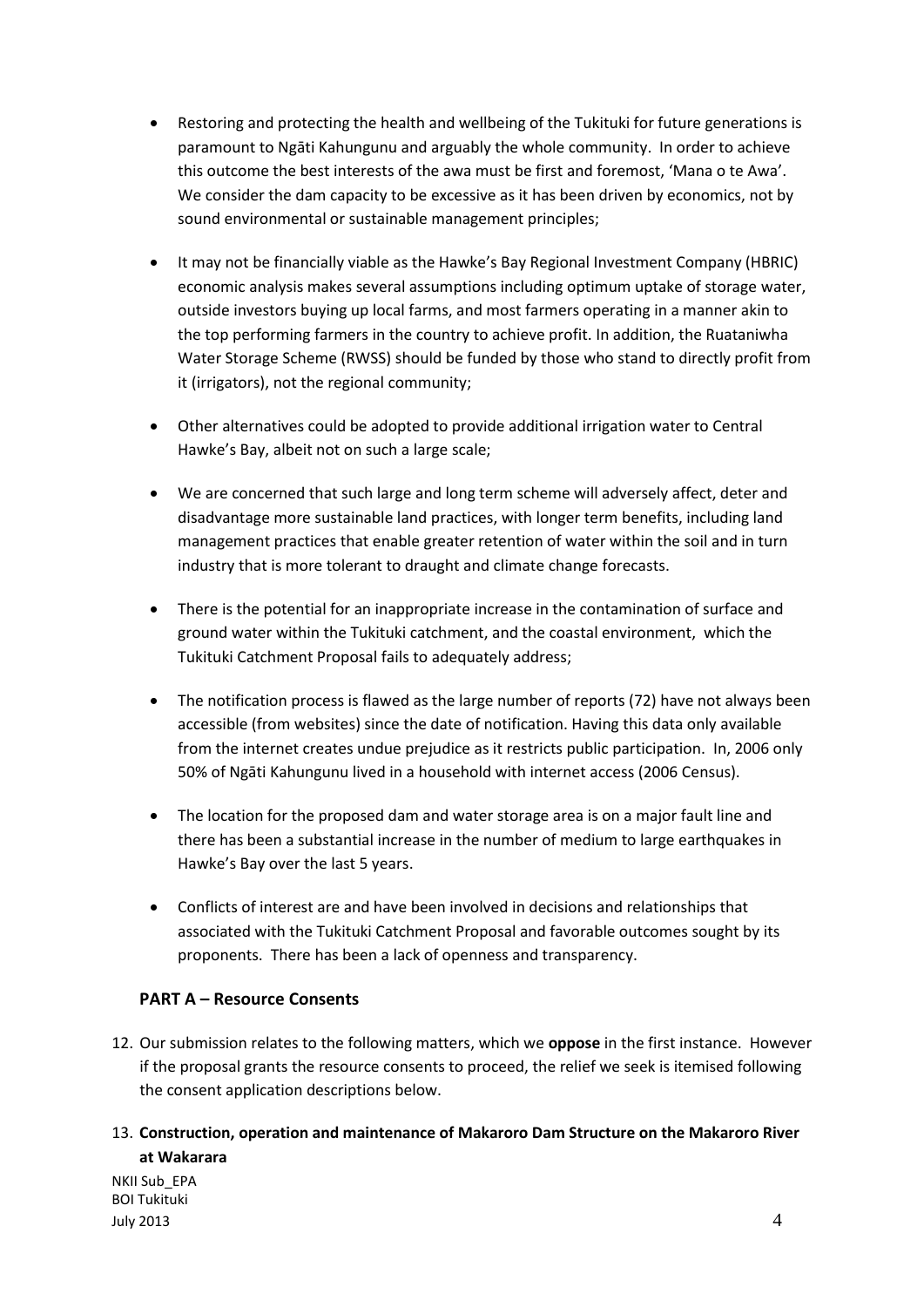| <b>NSP</b><br>13/02.002<br>(HBRC Consent<br>Number:<br>LU120370C) | Hawke's Bay<br><b>Regional Council</b> | Resource<br>consent | Land use consent, water permit, and discharge permit to<br>construct, operate and maintain a dam on the Makaroro<br>River at Wakarara approximately 35km northwest of<br>Waipawa within the areas shown on Plans $1 - 3$ in<br>Schedule 2 forming part of the Ruataniwha Water Storage<br>Scheme.                                                                                                                |
|-------------------------------------------------------------------|----------------------------------------|---------------------|------------------------------------------------------------------------------------------------------------------------------------------------------------------------------------------------------------------------------------------------------------------------------------------------------------------------------------------------------------------------------------------------------------------|
| <b>NSP</b><br>13/02.003<br>(HBRC Consent<br>Number:<br>WP120371M) | Hawke's Bay<br><b>Regional Council</b> | Resource<br>consent | Water permit and discharge permit to dam, take, divert,<br>use (for the purposes of electricity generation) and<br>discharge water and water-borne sediment to water<br>associated with the operation of the Makaroro Dam at<br>Wakarara approximately 35km northwest of Waipawa<br>within the areas shown on Plans $1 - 3$ in Schedule 2 as part<br>of the operation of the Ruataniwha Water Storage<br>Scheme. |

# **Construction, operation and maintenance of upstream water intake facilities**

| <b>NSP</b><br>13/02.004<br>(HBRC Consent<br>Number:<br>LU120372C) | Hawke's Bay<br><b>Regional Council</b> | Resource<br>consent | Land use consent, water permit, and discharge permit to<br>construct, operate and maintain water intake facilities on<br>the true right bank of the Waipawa River near Makaroro<br>Road approximately 4.5km west of State Highway 50<br>(referred to as the 'Upstream Water Intake Structure')<br>within the area shown on Plan 4 in Schedule 2 forming<br>part of the Ruataniwha Water Storage Scheme.                                                                                                                                                                                                                                                                                                                                                                                                                                                                                                                                                                                                                                                                                                                                                                                 |
|-------------------------------------------------------------------|----------------------------------------|---------------------|-----------------------------------------------------------------------------------------------------------------------------------------------------------------------------------------------------------------------------------------------------------------------------------------------------------------------------------------------------------------------------------------------------------------------------------------------------------------------------------------------------------------------------------------------------------------------------------------------------------------------------------------------------------------------------------------------------------------------------------------------------------------------------------------------------------------------------------------------------------------------------------------------------------------------------------------------------------------------------------------------------------------------------------------------------------------------------------------------------------------------------------------------------------------------------------------|
| <b>NSP</b><br>13/02.005<br>(HBRC Consent<br>Number:<br>WP120373T) | Hawke's Bay<br><b>Regional Council</b> | Resource<br>consent | Water permit to divert water and to take up to 11.1 $m^3/s$<br>of water from the Waipawa River near Makaroro Road<br>approximately 4.5km west of State Highway 50, within the<br>areas shown on Plans 1 and 4 in Schedule 2, and to<br>subsequently take the same water from the water<br>distribution network and to use that water for water<br>supply and for irrigation purposes on production land, as<br>part of the operation of the Ruataniwha Water Storage<br>Scheme, within:<br>The areas located on the Ruataniwha Plains identified as<br>Zones $A - D$ to the west of Waipawa and Waipukurau<br>shown on Plan 8 in Schedule 2 (being properties which are<br>the subject of a Land Use Consent Application for the Use<br>of Production Land to the Hawke's Bay Regional Council);<br>and<br>Other properties beyond the Consent Application Areas for<br>the Use of Production Land (shown on Plans 8 and 9)<br>which are the subject of an existing Water Permit as<br>shown on Plan 10 in Schedule 2 and as set out in the list of<br>'Existing Water Permit Holders beyond the Land Use<br>Consent Application Area for the Use of Production Land'<br>in Schedule 3. |

# **Construction, operation and maintenance of downstream water intake facilities**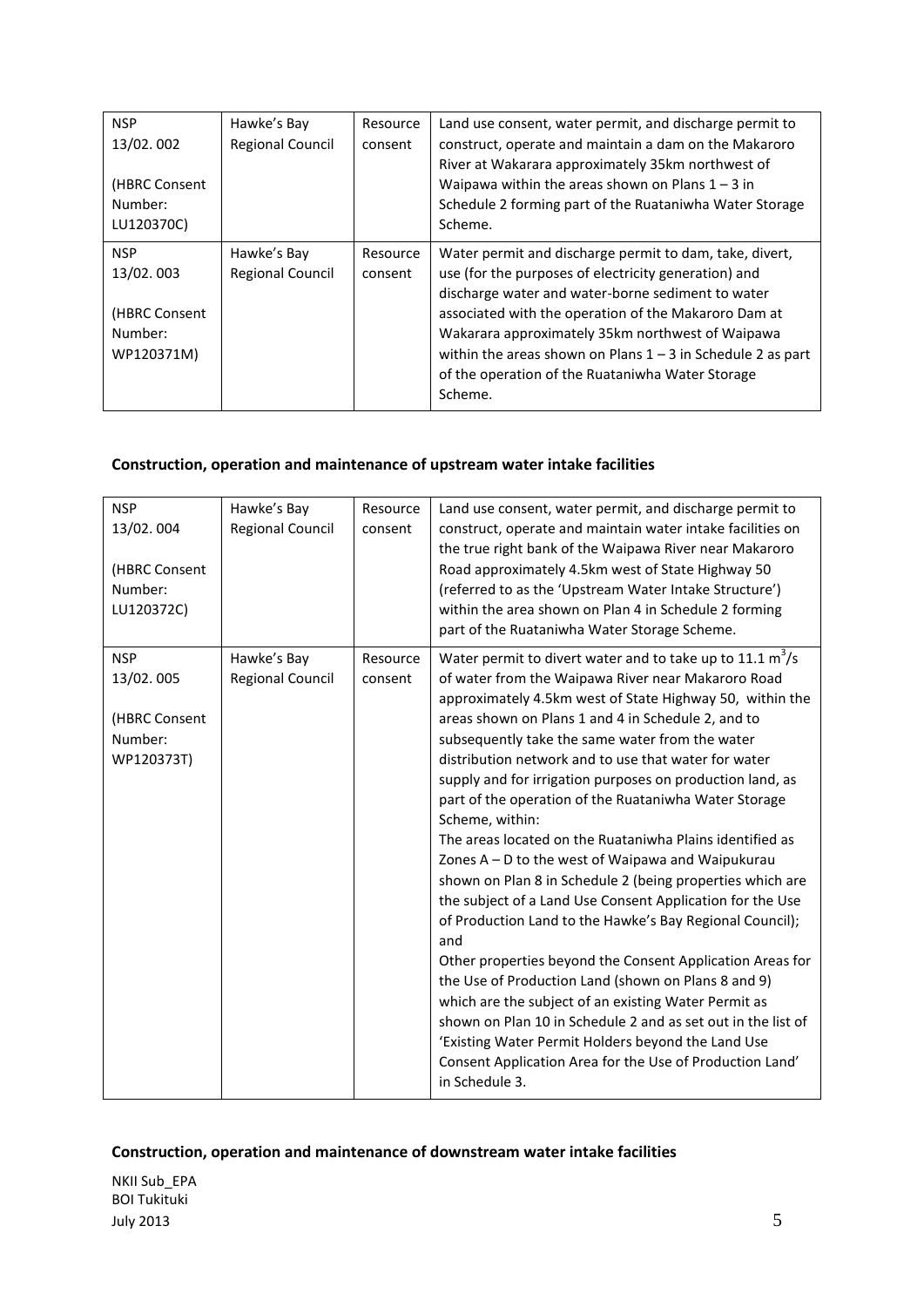| <b>NSP</b>    | Hawke's Bay             | Resource | Land use consent, water permit, and discharge permit to     |
|---------------|-------------------------|----------|-------------------------------------------------------------|
| 13/02.006     | <b>Regional Council</b> | consent  | construct, operate and maintain water intake facilities on  |
|               |                         |          | the true left bank of the Waipawa River near the southern   |
| (HBRC Consent |                         |          | end of Walker Road approximately 1km upstream of the        |
| Number:       |                         |          | confluence with the Tukituki River (referred to as the      |
| LU120374C)    |                         |          | 'Downstream Water Intake Structure') within the area        |
|               |                         |          | shown on Plan 5 in Schedule 2 forming part of the           |
|               |                         |          | Ruataniwha Water Storage Scheme.                            |
| <b>NSP</b>    | Hawke's Bay             | Resource | Water permit to divert water and to take up to 1.82 $m^3/s$ |
| 13/02.007     | <b>Regional Council</b> | consent  | of water from the Waipawa River near the southern end of    |
|               |                         |          | Walker Road approximately 1km upstream of the               |
| (HBRC Consent |                         |          | confluence with the Tukituki River, within the areas shown  |
| Number:       |                         |          | on Plans 1 and 5 in Schedule 2, and to discharge that water |
| WP120375T)    |                         |          | into a primary distribution system (being the old Waipawa   |
|               |                         |          | River bed/Papanui Stream) and to subsequently take the      |
|               |                         |          | same water from the Zone M Primary Distribution             |
|               |                         |          | headrace and to use that water for water supply and for     |
|               |                         |          | irrigation purposes on production land within the area      |
|               |                         |          | located on the Ruataniwha Plains identified as Zone M to    |
|               |                         |          | the east of Waipawa as shown on Plan 9 in Schedule 2        |
|               |                         |          | (being properties which are the subject of a Land Use       |
|               |                         |          | Consent Application for the Use of Production Land to the   |
|               |                         |          | Hawke's Bay Regional Council), forming part of the          |
|               |                         |          | operation of the Ruataniwha Water Storage Scheme.           |
|               |                         |          |                                                             |

# **Construction, operation and maintenance of the water distribution network**

| <b>NSP</b><br>13/02.008<br>(HBRC Consent<br>Number:<br>LU120376C) | Hawke's Bay<br><b>Regional Council</b> | Resource<br>consent | Land use consent, water permit, and discharge permit to<br>construct, operate and maintain siphons, pipelines and/or<br>culverts associated with a water distribution network in,<br>on, under, and over (and within 6m of) the beds of the<br>following rivers and streams:<br>- Waipawa River;<br>- Mangaoho Stream;<br>- Kahahakuri Stream;<br>- Ongaonga Stream;<br>- Tukituki River;<br>- Tukipo River;<br>- Makaretu River;<br>- Porangahau Stream; and<br>- Various tributaries to the above rivers and streams, and<br>including the un-named streams at the locations shown on<br>Plan 11 in Schedule 2, forming part of the Ruataniwha<br>Water Storage Scheme. |
|-------------------------------------------------------------------|----------------------------------------|---------------------|---------------------------------------------------------------------------------------------------------------------------------------------------------------------------------------------------------------------------------------------------------------------------------------------------------------------------------------------------------------------------------------------------------------------------------------------------------------------------------------------------------------------------------------------------------------------------------------------------------------------------------------------------------------------------|
| <b>NSP</b>                                                        | Hawke's Bay                            | Resource            | Land use consent, water permit, and discharge permit to                                                                                                                                                                                                                                                                                                                                                                                                                                                                                                                                                                                                                   |
| 13/02.009                                                         | Regional Council                       | consent             | construct, operate and maintain the primary headrace                                                                                                                                                                                                                                                                                                                                                                                                                                                                                                                                                                                                                      |
|                                                                   |                                        |                     | canals and pipelines within, and within 6m of, the beds of                                                                                                                                                                                                                                                                                                                                                                                                                                                                                                                                                                                                                |
| (HBRC Consent                                                     |                                        |                     | rivers and streams and emergency overflow/spillway                                                                                                                                                                                                                                                                                                                                                                                                                                                                                                                                                                                                                        |
| Number:                                                           |                                        |                     | discharges to land and surface water from the primary                                                                                                                                                                                                                                                                                                                                                                                                                                                                                                                                                                                                                     |

NKII Sub\_EPA BOI Tukituki July 2013  $\qquad \qquad 6$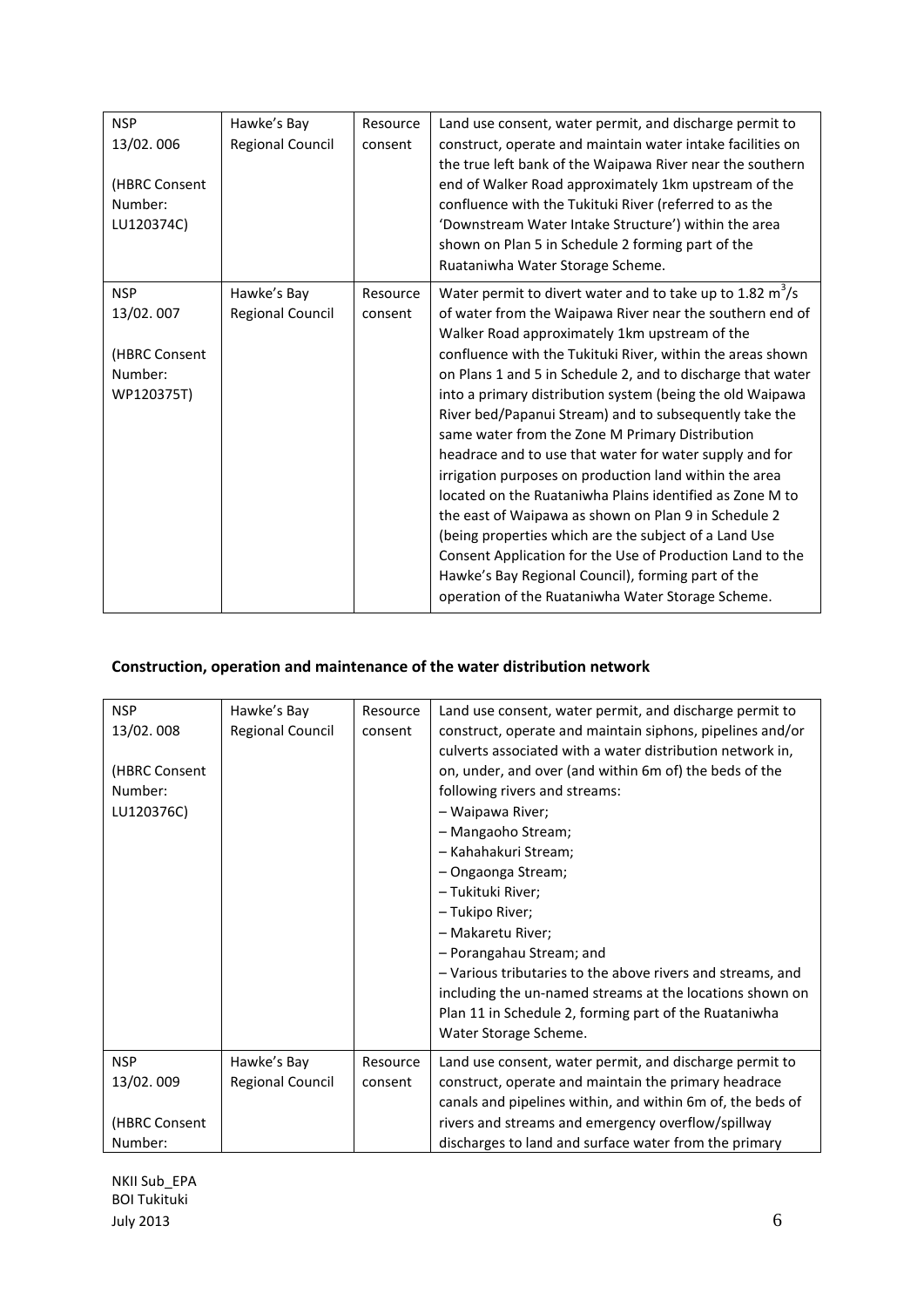| LU120377C) |  | headrace and pipelines shown on Plan 1 in Schedule 2, |
|------------|--|-------------------------------------------------------|
|            |  | forming part of the Ruataniwha Water Storage Scheme.  |

# **Construction, operation and maintenance of water outfall structures**

| <b>NSP</b><br>13/02.010<br>(HBRC Consent<br>Number:<br>LU120378C) | Hawke's Bay<br><b>Regional Council</b> | Resource<br>consent | Land use consent, water permit, and discharge permit to<br>construct, operate and maintain a water outfall structure<br>on a tributary to the Mangaonuku Stream near Tikokino<br>Road approximately 2km upstream of the confluence with<br>the Waipawa River, within the area shown on Plan 6 in<br>Schedule 2, forming part of the Ruataniwha Water Storage<br>Scheme.                                             |
|-------------------------------------------------------------------|----------------------------------------|---------------------|---------------------------------------------------------------------------------------------------------------------------------------------------------------------------------------------------------------------------------------------------------------------------------------------------------------------------------------------------------------------------------------------------------------------|
| <b>NSP</b><br>13/02.011<br>(HBRC Consent<br>Number:<br>DP120379W) | Hawke's Bay<br><b>Regional Council</b> | Resource<br>consent | Discharge permit to discharge up to 3 $m^3/s$ of water and<br>any associated contaminants to a tributary to the<br>Mangaonuku Stream via a water outfall structure adjacent<br>to Tikokino Road approximately 2km upstream of the<br>confluence with the Waipawa River, within the area shown<br>on Plan 6 in Schedule 2, forming part of the operation of<br>the Ruataniwha Water Storage Scheme.                  |
| <b>NSP</b><br>13/02.012<br>(HBRC Consent<br>Number:<br>LU120380C) | Hawke's Bay<br><b>Regional Council</b> | Resource<br>consent | Land use consent, water permit, and discharge permit to<br>construct, operate and maintain a water outfall structure<br>on a farm watercourse/drain connecting to the Kahahakuri<br>Stream approximately 2km upstream of the confluence<br>with the Tukituki River, within the area shown on Plan 7 in<br>Schedule 2 forming part of the Ruataniwha Water Storage<br>Scheme.                                        |
| <b>NSP</b><br>13/02.013<br>(HBRC Consent<br>Number:<br>DP120381W) | Hawke's Bay<br><b>Regional Council</b> | Resource<br>consent | Discharge permit to discharge up to 0.35 $\text{m}^3/\text{s}$ of water<br>and any associated contaminants to a farm<br>watercourse/drain connecting to the Kahahakuri Stream<br>via a water outfall structure approximately 2km upstream<br>of the confluence with the Tukituki River, within the areas<br>shown on Plan 7 in Schedule 2, forming part of the<br>operation of the Ruataniwha Water Storage Scheme. |

| Hawke's Bay Regional Resource Management Plan | Proposed Plan Change 6 |
|-----------------------------------------------|------------------------|
|-----------------------------------------------|------------------------|

# **Relief Sought**

- 14.1 That the storage capacity of the dam is restricted to 60 million cubic metres with a consequential reduction in the height of the dam;
- 14.2 Structures to ensure fish passages are provided for around the dam wall and all resultant and associated water augmentation;
- 14.3 Prior to construction commencing, a cultural assessment of indigenous biodiversity is commissioned by HBRIC and undertaken by persons selected by all relevant tāngata whenua

NKII Sub\_EPA BOI Tukituki July 2013  $\qquad \qquad \qquad$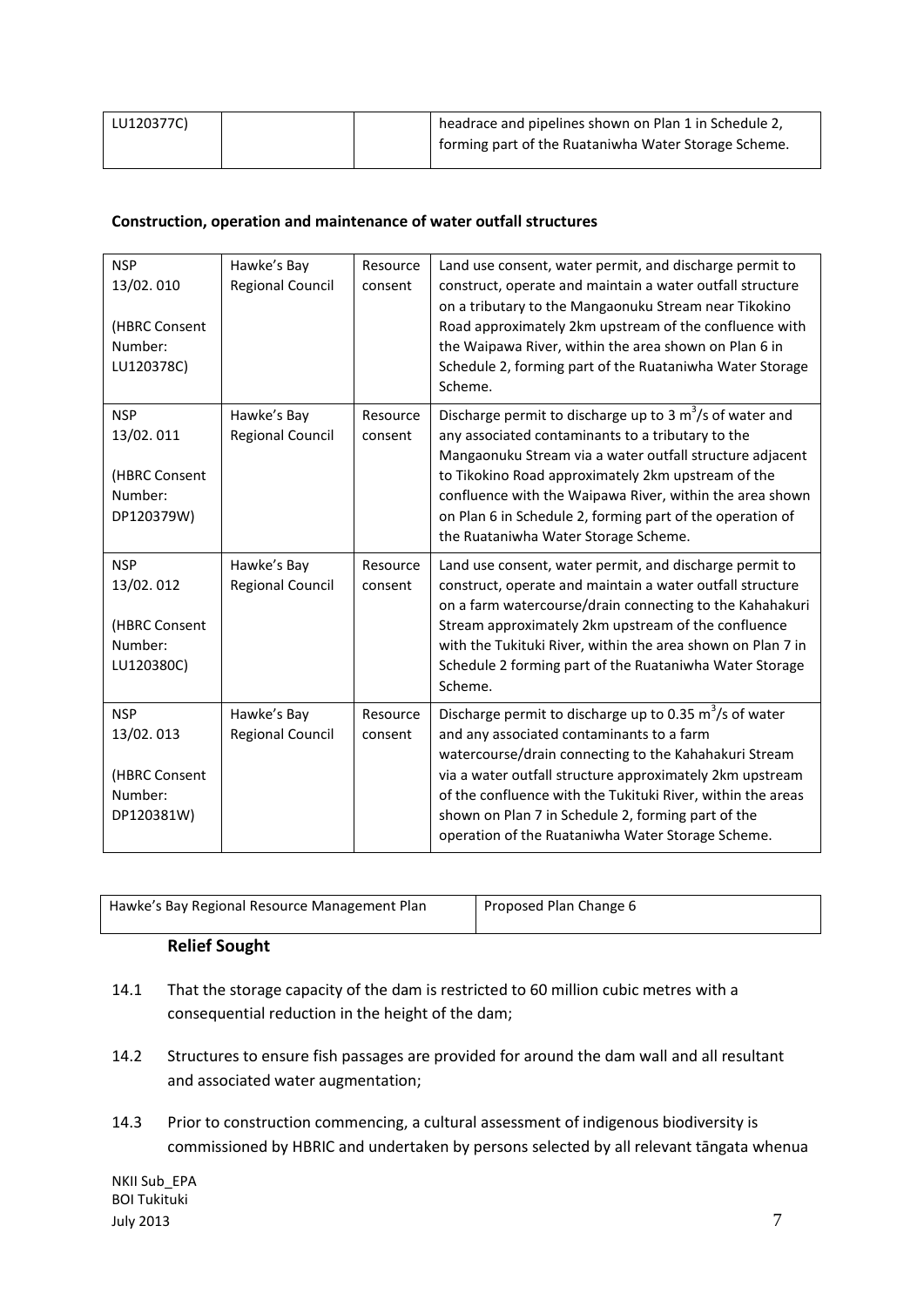to assess cultural and tikanga Māori values associated with the land that will be covered by the dam and reservoir;

- 14.4 Lease agreements for occupation of the riverbed and margins are agreed between appropriate tāngata whenua entities and Hawke's Bay Regional Investment Company and / or its partners / successors;
- 14.5 Lease agreements for the occupation of privately owned lands where different components of the dam infrastructure and distribution network are agreed to with landowners, prior to any construction commencing;
- 14.6 We support the Accidental Discovery Document developed by the Mana Whenua Working group and would like the further provisions made. Ensuring that during earthworks and land disturbance, a cultural observer and a matakite is employed to ensure that in the event of cultural artifacts/taonga being disturbed or uncovered, work is halted, hapū representatives and the Historic Places Trust are informed and work is restarted only after appropriate protocols and practices have been observed / undertaken;
- 14.7 Ensure fish screen devices and barriers are constructed and utilised to prevent or minimise entrainment and/or harmful effects to aquatic species through electricity generation, flow augmentation and river flushing processes, or water intake, outfall, water diversion or water abstraction activities;
- 14.8 That sediment traps are employed and maintained and sediment removal is carried out periodically to substantially reduce adverse effects on instream ecology caused or exacerbated by the operation or maintenance of the RWSS and associated infrastructure, particularly adverse effects on aquatic species between the dam and the confluence with the Waipawa River, and for the distribution network;
- 14.9 Construction, governance, management and operation of the dam and associated infrastructure is such that it does not create further Treaty grievance, and consents if granted, take into account Schedule 1 of the Regional Resource Management Plan;
- 14.10 That soft start-up and shut-down processes are used for outfalls and discharges to water distribution infrastructure to reduce and mitigate adverse effects from the operation of these consents;
- 14.11 The sustainable management of diverted water so as to minimise adverse effects of dissolved nutrients and other contaminants on in-stream health and ecology, and ground water and aquifer quality:
- 14.12 Ensure that the concentration of contaminants and nutrients are kept below a specified limit prior to water diversion, and monitoring of water contaminants is carried out at the subcatchment level;

14.13 Disturbance of stream beds and their margins is kept to a minimum;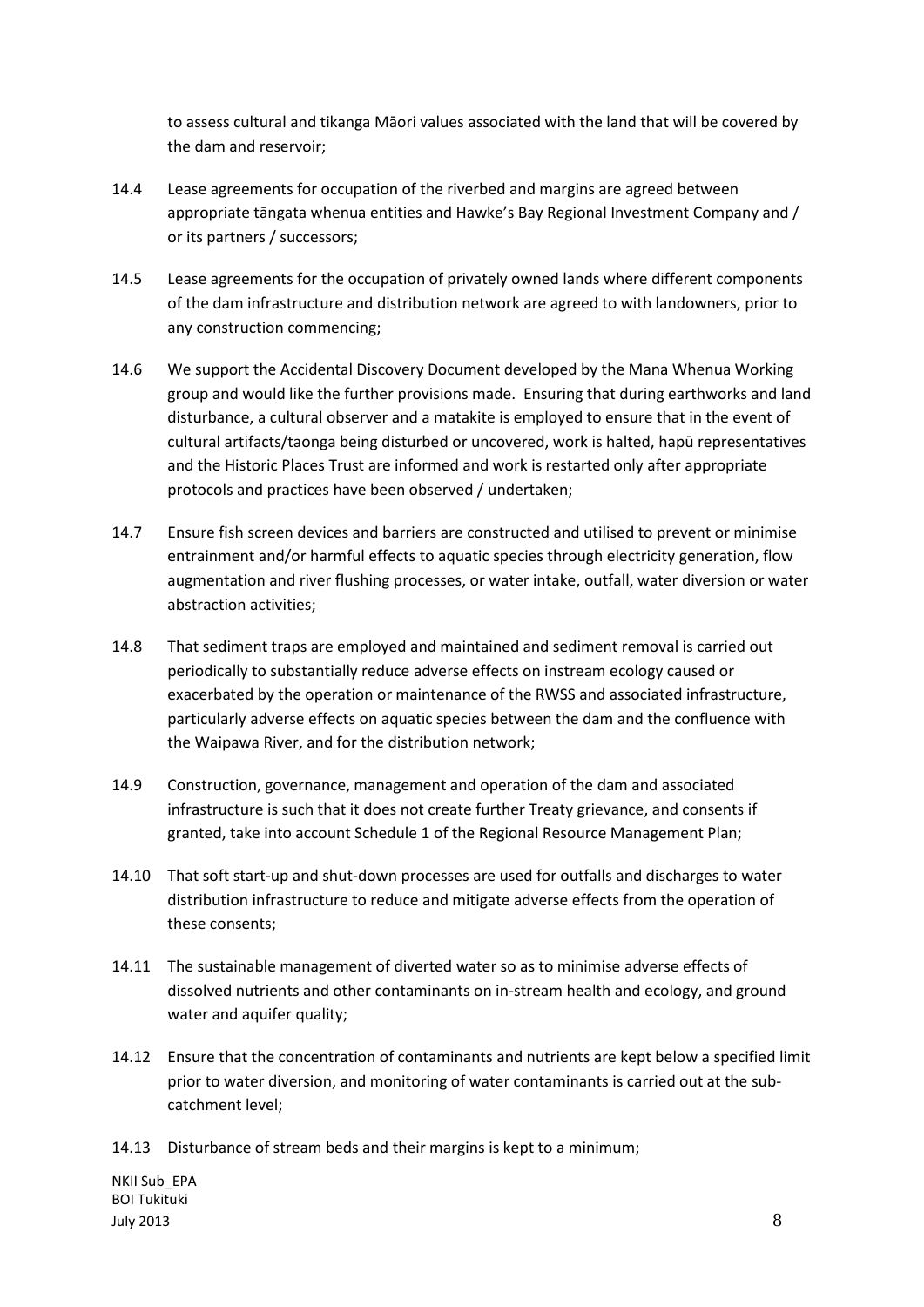- 14.14 No sealing of river or stream beds, such that it impedes or restricts ground water recharge or has adverse effects on ground water abstractions;
- 14.15 Establish wetlands along the Makaroro River between the dam site and the Waipawa River confluence with the Mangaonuku, and include consent conditions for their maintenance and enhancement;
- 14.16 Management of water quality such that it does not cause adverse effects on the receiving environment, on Māori cultural values, aquatic ecosystem values, or the quality of water taken for domestic use or for stock water provision;
- 14.17 Management of water in the Tukituki catchment such that it does not cause water quality limits to be exceeded or existing water quality in the Ruataniwha aquifer system to decline;
- 14.18 Augmentation of the Waipawa River or its tributaries to ensure constant flow between Highway 50 and the confluence with the Mangaonuku Stream;
- 14.19 Provision for tāngata whenua involvement in detailed planning for the Ruataniwha Water Storage Scheme;
- 14.20 Ensure that State of the Takiwa cultural monitoring and assessment is commissioned and completed for the Makaroro and Waipawa Rivers, the Papanui Stream and the Lower Tukituki River prior to any construction works commencing;
- 14.21 HBRIC should also be applying for a consent to discharge nutrients and contaminants to the coastal marine area due to the potential for sediment and contaminant loadings caused by RWSS activities;
- 14.22 Provision for 8 flushing events on each of the Waipawa River, the Kahahakuri Stream, the Mangaonuku Stream and the Papanui Stream during the irrigation season (1st October to April 30<sup>th</sup>, such events triggered by periphyton biomass, nutrient concentrations or water temperatures, or low flow levels in these water bodies; In the Waipawa River as measured above the confluence with the Mangaonuku, the Kahahakuri at Onga Onga Road Bridge, or the Mangaonuku above the confluence with the Waipawa River (Argyll Road bridge);
- 14.23 Restrict the total instantaneous rate of take from surface water bodies in the Tukituki catchment (as identified in Table 5.9.4) to 2,550 litres per second until such time as the dam is operational;
- 14.24 Greater consideration for the interaction between surface water and groundwater than is currently acknowledged in provisions in proposed Plan Change 6, particularly in relation to ground water recharge, influence of ground water abstractions on surface water flows where they exit the Ruataniwha Plains and the actual and potential effects of cross-transfer of contaminants between separate layers of aquifer, and between separate aquifer systems;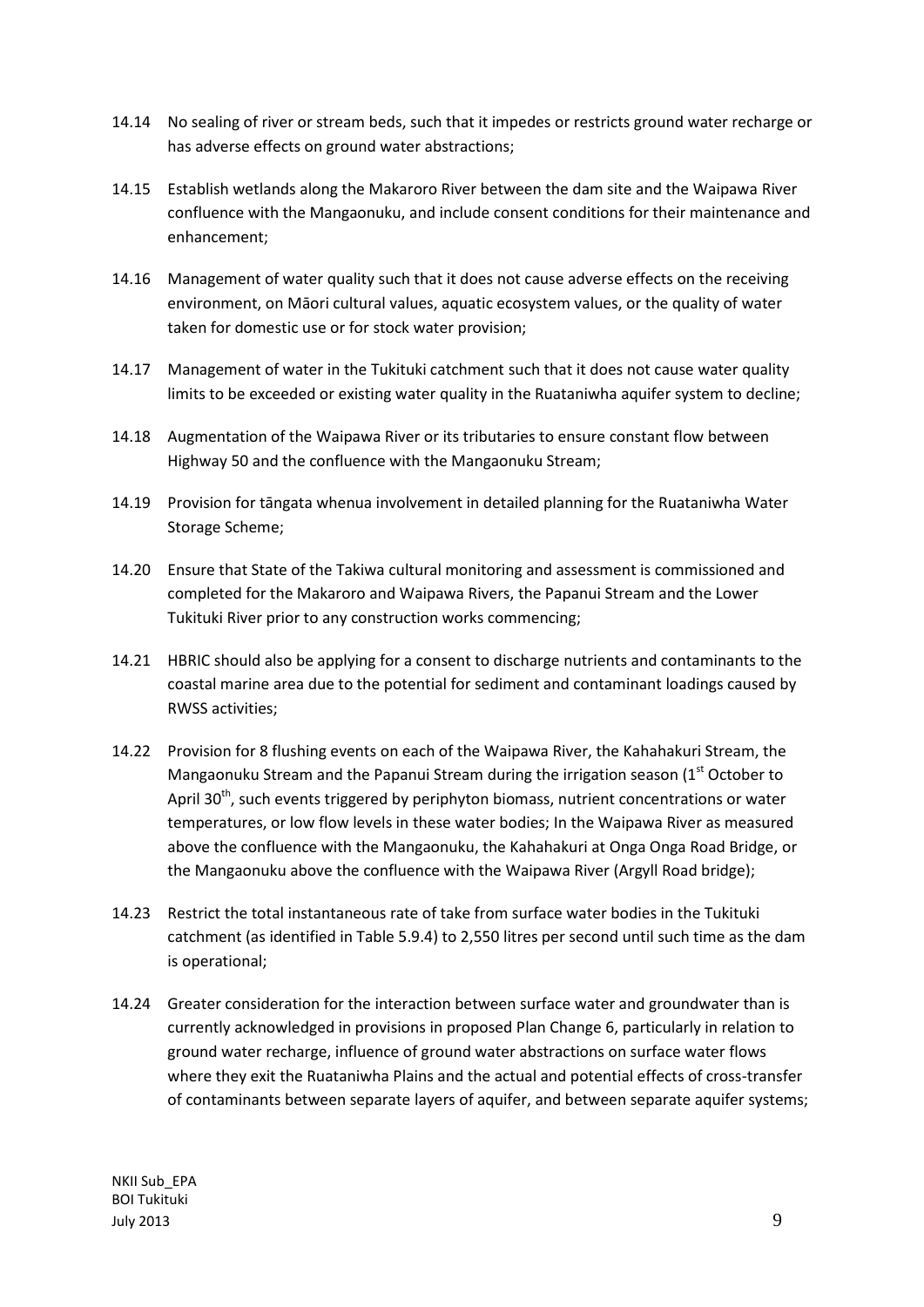- 14.25 Setting of restrictions to ensure no further degradation of ground water quality within the Ruataniwha and Papanui aquifer system;
- 14.26 The taking into account of recommendations from the WAI 262 report in terms of taonga species, rivers and their relevance to Māori, and the need to arrest species loss or decline;
- 14.27 The provision of flushing flows for the Kahahakuri, Mangaonuku and Papanui Streams and an increase in total volumes for flushing events from 2 Million cubic metres to 4 Million cubic metres;
- 14.28 Ensure the creation of 110 hectares of additional indigenous forest habitat as public reserve within the Makaroro sub-catchment to replace terrestrial habitat loss caused by dam construction and filling of the dam reservoir;
- 14.29 Commission and ensure that State of the Takiwa monitoring and assessment is carried out on the area proposed for the dam reservoir prior and post construction;
- 14.30 The use of medians and averages from over the irrigation season ( $1<sup>st</sup>$  October to 30<sup>th</sup> April) to model and help determine adverse effects on water quality and water quantity, set sustainable limits on a range of parameters, and to assess likely effects on aquatic fauna and flora;
- 14.31 The setting of restrictions for irrigation and agricultural discharges over land with shallow soils underlain by shingle or sand;
- 14.32 The presumption that rainfall is likely to increase over summer-autumn periods (AEE Part C p46) is not backed up by sound data or historical reality given the increasing prevalence of drought events since 1997;
- 14.33 Restrictions on the duration of abstraction periods for consents to 22 hours per day;
- 14.34 Allowance for a constant 1.5 cubic metres per second residual flow from the reservoir;
- 14.35 Allowance of water volume of 30 litres per second and associated infrastructure for Lake Whatuma (Hatuma) to enhance water quality and water quantity in the lake;
- 14.36 Ensure monitoring of water quality variables at the sub-catchment level, using water quality sonde recorders to capture changes in environmental state over time. Include in this suite of data – diurnal fluctuations for dissolved oxygen saturation;
- 14.37 The construction of aeration devices within the distribution network and outfall structure to facilitate oxygenation of water;
- 14.38 That following completion of the dam and infrastructure, on 3 occasions during the irrigation season and while normal abstraction is occurring, HBRIC is required to undertake trials and flow gauging on the Mangaonuku, Kahahakuri and Papanui Streams and the Makaroro,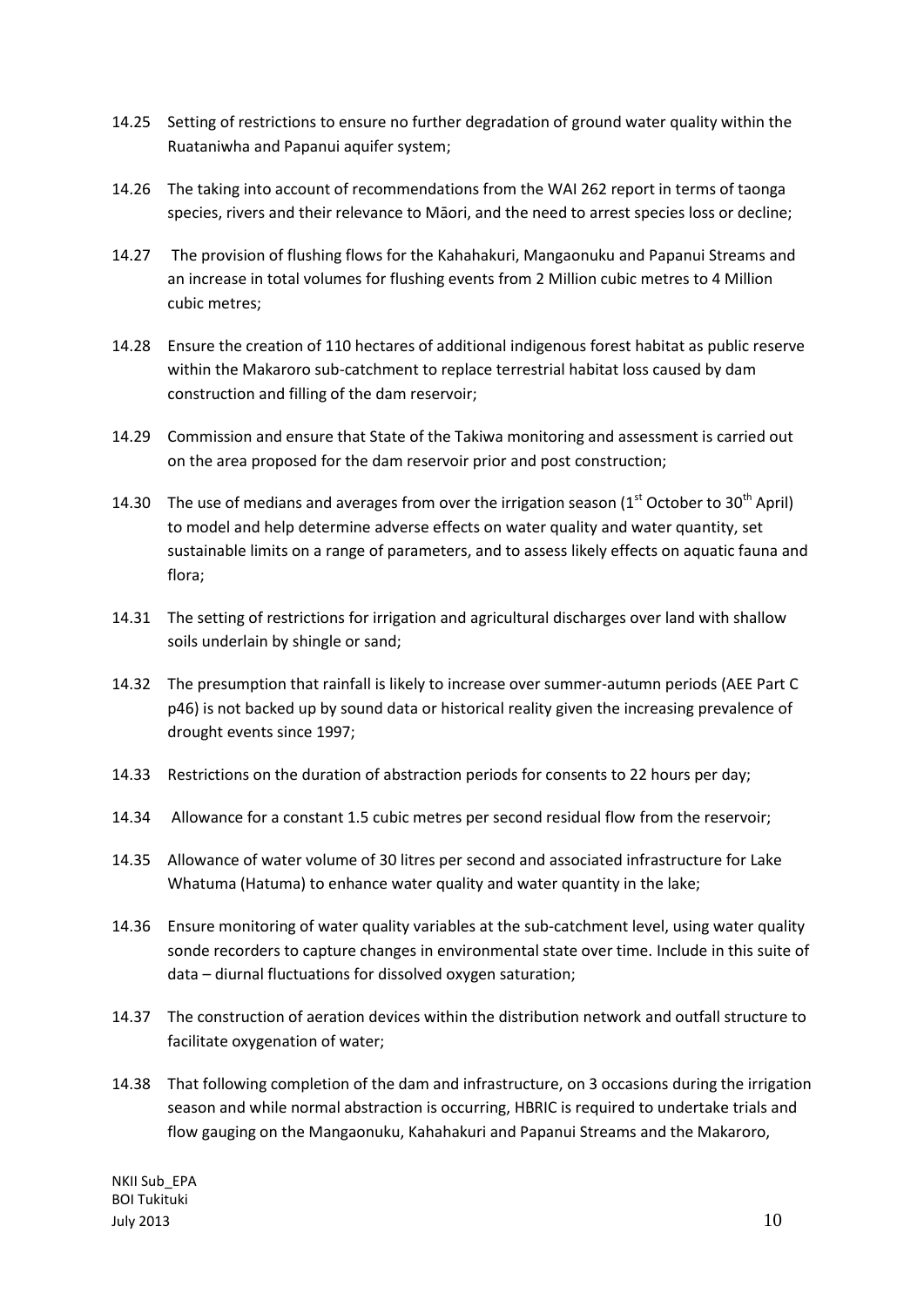Waipawa and Tukituki Rivers to assess likely flow losses to ground water through stream and river beds, and the effects of this on flow augmentation scenarios;

- 14.39 Include a non-irrigation period from April 30 to August 30 each year to facilitate ground water recovery and rejuvenate spring flows;
- 14.40 Include conditions on irrigation consents from RWSS storage that restrict irrigation to soil water holding capacity, crop water requirements, and a maximum of 20 hours per day;
- 14.41 Construct braided river habitat (through river works and engineering) sufficient to compensate for the amount lost on the Makaroro River;
- 14.42 That contractors utilise gravel from the Waipawa River above the confluence with the Mangaonuku Stream for dam construction, thus enabling fish passage and better connectivity within this part of the catchment;
	- 1. 14.43 Off-sets are proposed for phosphorus mitigation but there are no parallel off-sets for nitrogen. We ask that nitrogen off-sets be developed;
- 14.44 Apart from actual dam construction, a condition is imposed restricting earthworks to the period between September  $1<sup>st</sup>$  and May 30<sup>th</sup> each year;
- 14.45 The applications for water permits and their descriptions (AEE Part C p83) do not include the parameter "for environmental enhancement" or "environmental mitigation" purposes (flushing flows, wetland development, off-sets etc.) Ensure that water permits for environmental parameters are applied for.
- 14.46 Restrict or manage contaminant levels and concentrations in the dam reservoir so that adverse effects on fish including their various life stages are avoided, and when released, water does not cause adverse effects aquatic life, oar on surface or ground water quality downstream, particularly in other sub-catchments;
- 14.47 That construction is delayed until all other relevant consents are granted;
- 14.48 Ensure "natural state" classification for the Makaroro catchment above the proposed reservoir and for the Ruahine Forest Park;

#### **15. Use of production land and planting and associated works in Flood Control Scheme area**

| <b>NSP</b>    | Hawke's Bay             | Resource | Land use consent for the use of production land pursuant   |
|---------------|-------------------------|----------|------------------------------------------------------------|
| 13/02.014     | <b>Regional Council</b> | consent  | to section 9(2) of the Resource Management Act 1991        |
|               |                         |          | within the Tukituki River catchment facilitated within the |
| (HBRC Consent |                         |          | Ruataniwha Water Storage Scheme (a Community               |
| Number:       |                         |          | Irrigation Scheme) Area identified as Zones $A - D$ to the |
| LU120382L)    |                         |          | west of Waipawa and Waipukurau and as Zone M to the        |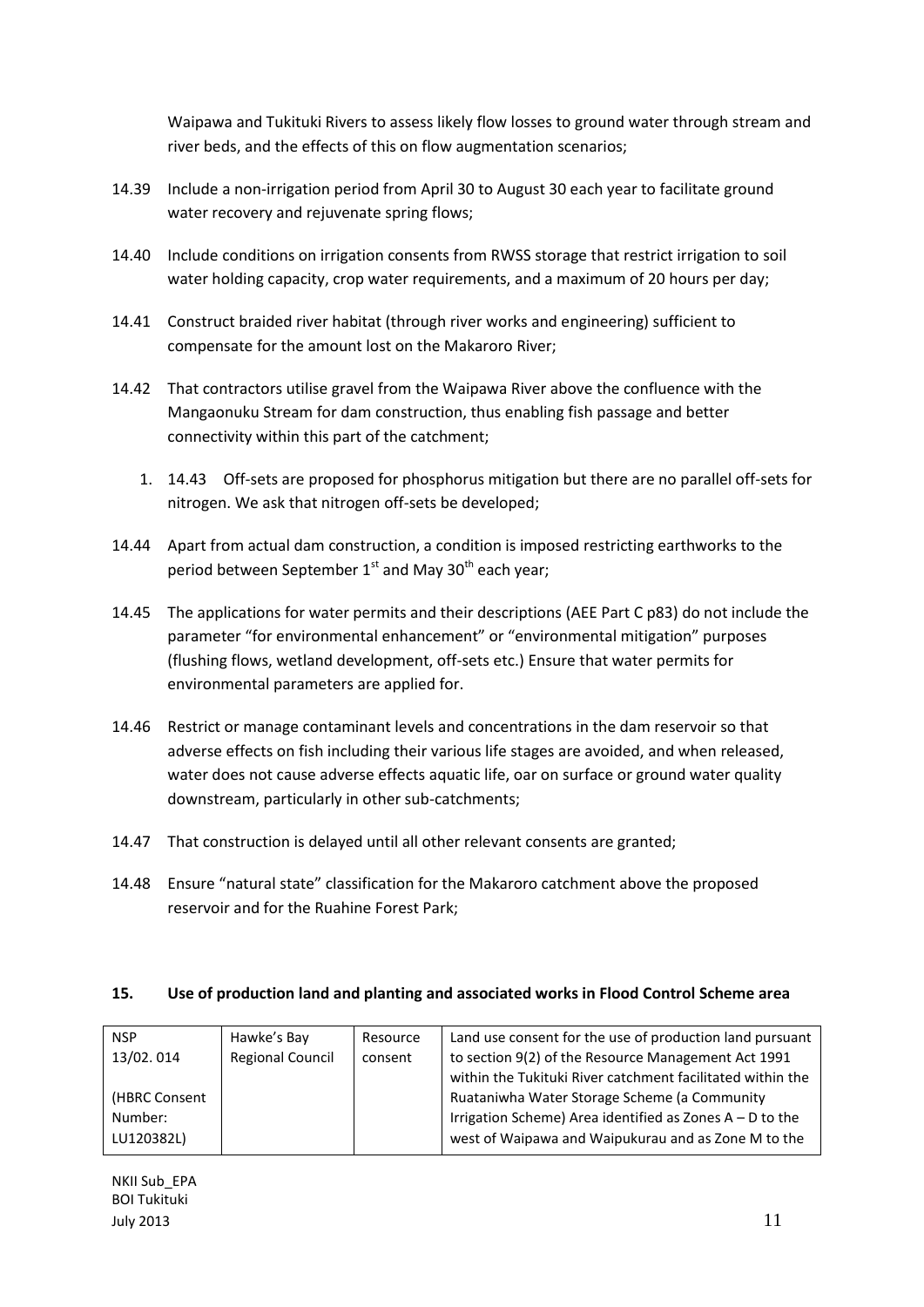|                                                                   |                                        |                     | east of Waipawa on Plans 1, 8 and 9 in Schedule 2.                                                                                                                                                                                                                                                                                                                                  |
|-------------------------------------------------------------------|----------------------------------------|---------------------|-------------------------------------------------------------------------------------------------------------------------------------------------------------------------------------------------------------------------------------------------------------------------------------------------------------------------------------------------------------------------------------|
| <b>NSP</b><br>13/02.015<br>(HBRC Consent<br>Number:<br>LU120388P) | Hawke's Bay<br><b>Regional Council</b> | Resource<br>consent | Land use consent for plantings and associated works<br>within the Upper Tukituki Flood Control Scheme area as<br>proposed in the report: 'Ruataniwha Water Storage<br>Project: Proposed Integrated Mitigation and Offset<br>Approach' forming part of Part C - Assessment of<br>Environmental Effects of the Ruataniwha Water Storage<br>Scheme Resource Consent Application Suite. |

*a) Consent LU120382L should also be subject to RMA section 15 (1) due to the actual and potential effects of the use of production land on ground and surface water quality;*

*b) The construction of wetlands along the Makaroro and Waipawa Rivers downstream of the proposed dam as partial biodiversity off-set*

# **PART B**

### **16. Proposed Plan Change 6 to the Hawke's Bay Regional Resource Management Plan**

| <b>NSP</b> | Hawke's Bay             | Plan   | Inserts new sections in Chapters 5 (5.9) and 6 (6.9) of the                                                                                                        |
|------------|-------------------------|--------|--------------------------------------------------------------------------------------------------------------------------------------------------------------------|
| 13/02.001  | <b>Regional Council</b> | Change | Hawke's Bay Regional Resource Management Plan<br>specifically relating to the Tukituki River Catchment; and<br>Makes a number of consequent amendments to existing |
|            |                         |        | provisions in the Hawke's Bay Regional Resource<br>Management Plan.                                                                                                |

In terms of proposed Tukituki Plan Change 6 and the provisions therein, Ngāti Kahungunu Iwi Incorporated seeks the following relief: -

16.1 Inclusion of the following phrase as an objective "Restoring and protecting the health and wellbeing of the Tukituki for future generations".

This is paramount to Ngāti Kahungunu and arguably the whole community. In order to achieve this outcome the best interests of the awa must be first and foremost, 'Mana o te Awa'.

The maintenance or enhancement of ground water and surface water quality within the Tukituki Catchment;

16.2 The maintenance or enhancement of the life-supporting capacity within the Tukituki River, the Waipawa River and their tributaries;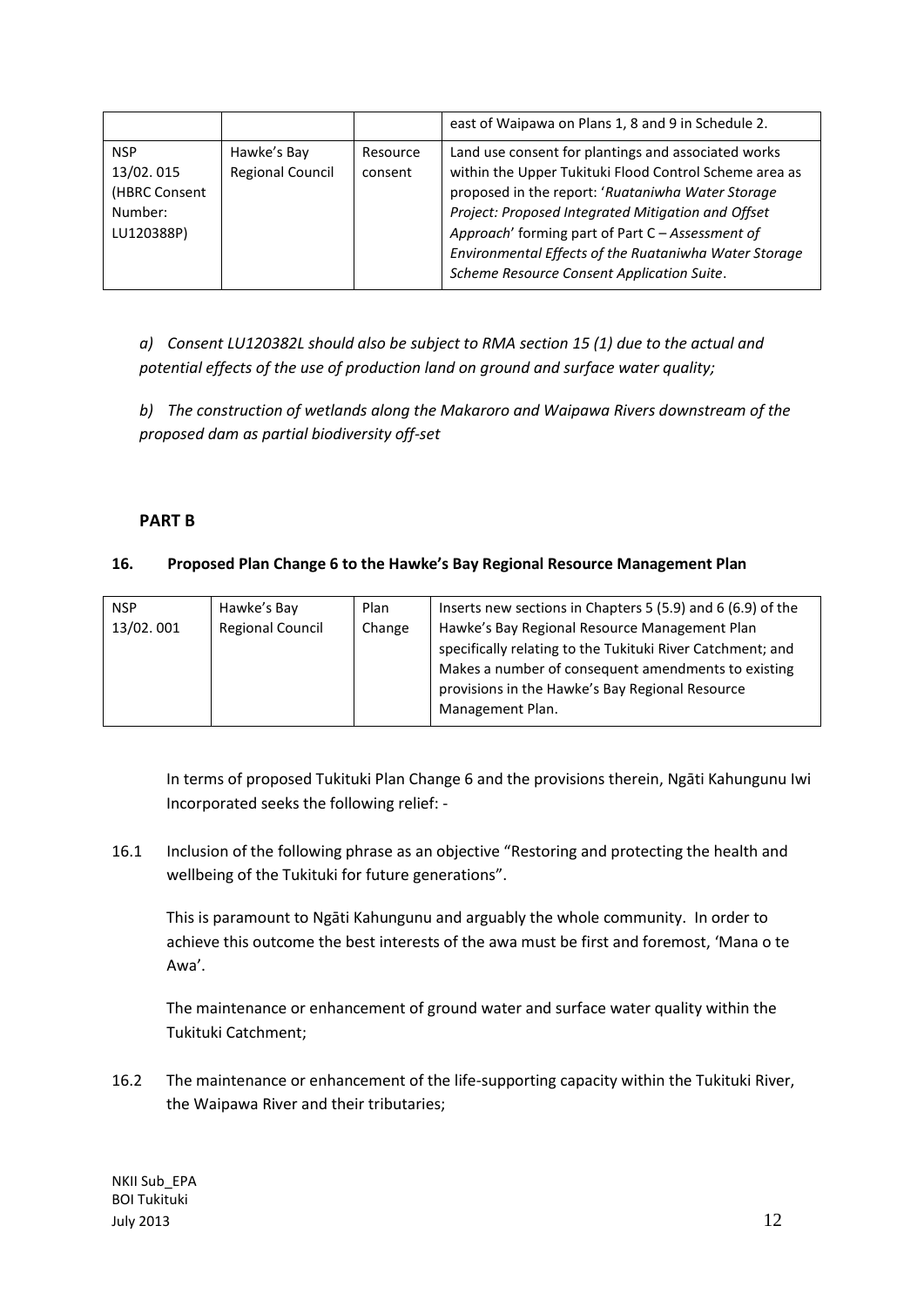- 16.3 Greater protection of the Ruataniwha aquifer system from landuse effects, particularly within aquifer recharge zones, and addition of further parameters to water quality tables including soluble inorganic nitrogen, and the retention of faecal and suspended solids parameters, but as standards;
- 16.4 Better recognition of and provision for the relationships of Māori with their taonga within the Tukituki catchment, than is currently provided for in proposed Plan Change 6 and greater consideration for Taonga, Tikanga and Kaitiakitanga values;
- 16.5 Substantial reductions in nitrogen leaching quantities (where these are categorised as limits or targets, and the changing of "limits" to "standards". In addition the inclusion of soluble inorganic nitrogen standards to prevent adverse effects on instream health, and the addition of soluble inorganic nitrogen, soluble reactive phosphorus, suspended solids, temperature, and periphyton standards at the sub-catchment (as defined by Schedule XIV) level;.

In this manner, it will be easier to correlate cause and effect relationships between pollutant sources and instream health, when monitoring catchment health, and help to facilitate more accurate source apportionment modeling for the setting of maximum allowable nutrient/contaminant loads, while remaining cognisant of the underlying purpose of the Resource Management Act, 1991.

16.6 Require charges/levies in the Tukituki catchment for all additional nitrogen leaching above 4 kilograms per hectare per year, such fees to be used for monitoring, research and environmental mitigation purposes.

In the proposed plan there is an assumption that what occurs in terms of water pollution from landuse activities is acceptable. What is actually happening is that private commercial activities are achieving economic benefits at the expense of the environment, Māori cultural imperatives and public amenity values associated with the Ruataniwha aquifer system, the Tukituki River and its many tributaries. More than 4,000 tonnes of nitrogen are estimated to leach into the Tukituki catchment per annum (Lynch 2013). Leached nitrogen is therefore a waste product from landuse activity. At \$745 per tonne, farmers in the catchment are collectively wasting the equivalent of \$2,980,000 per year. The effects of this on the coastal environment in Hawke's Bay have not yet been quantified.

- 16.7 Management of landuse at the sub-catchment level (as defined in proposed Schedule XIV) requiring properties calculated to be leaching more than 4 kilograms nitrogen and less than 7 kilograms per hectare per year to obtain controlled activity resource consents. Where calculations/modeling indicates more than 7 kilograms per hectare using a modeling process approved by HBRC, the requirement for a resource consent for a restricted discretionary activity;
- 16.8 Vastly improved management of the Tukituki headwaters sensitive catchment in terms of nutrient discharges, discharges of other contaminants, aquifer recharge and irrigation;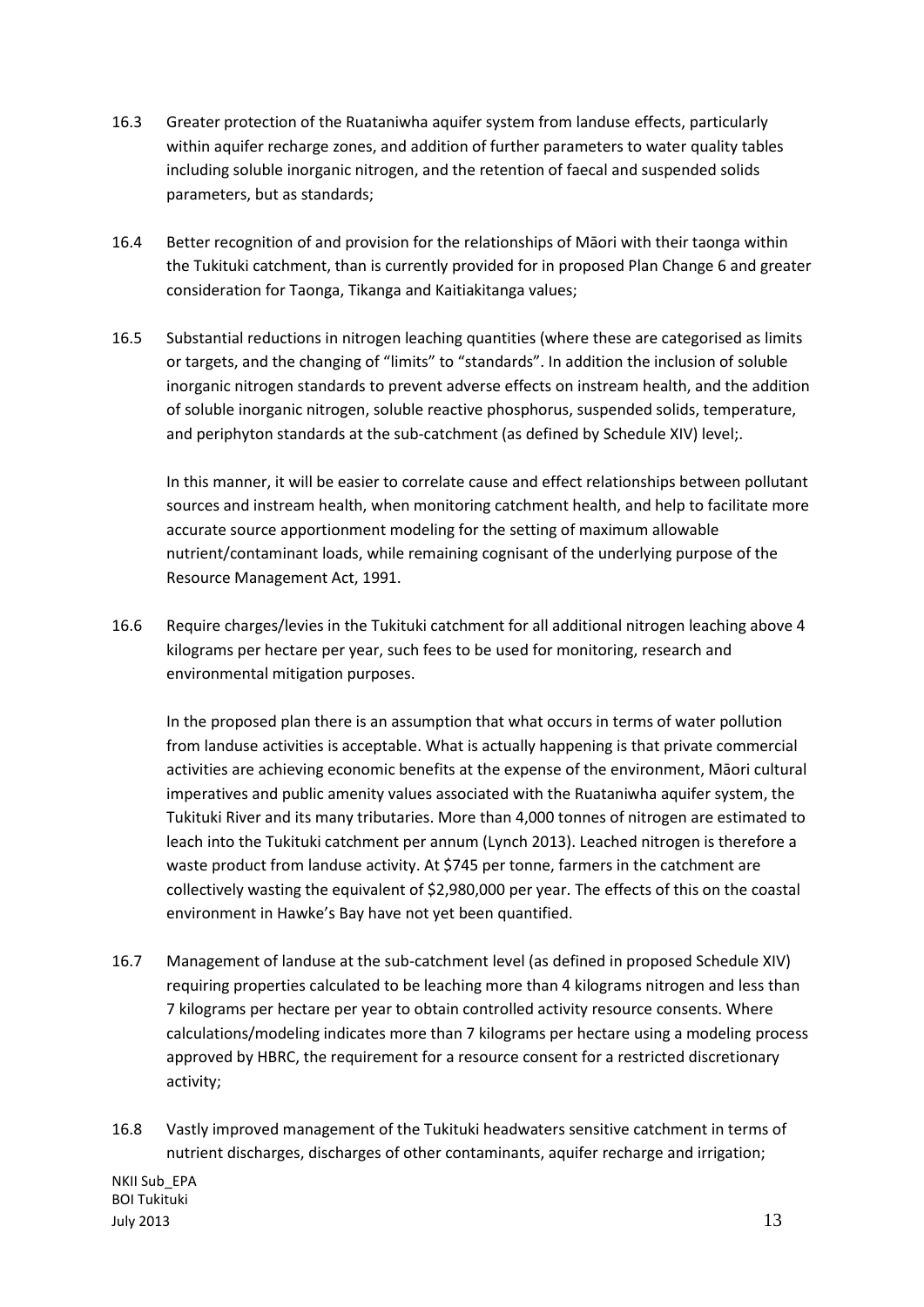16.9 Plan provisions requiring all landuse on properties larger than 4 hectares within the Tukituki sensitive catchment (as defined by RRMP Schedule VI b) to have nutrient budgets and/or Farm Environmental Management Plans by 2016.

Make consequential amendments to the schedules in the proposed plan wherein Nutrient Budgets and Farm Environmental Management Plans are prescribed so that ground and surface water quality are accorded better protection, to enable them to assist in compliance with a broad range of environmental, cultural, economic, and amenity values. The current schedules as proposed (Schedules XIX, XXI and XXI) need to include additional parameters to help maintain or enhance water quality to achieve a set suite of standards, and steer towards alignment with Objective 5 of the NPS for Freshwater, inter alia: -

*"To control the effects of Land-use Development and discharges of contaminants to avoid further degradation of Freshwater Resources"*

16.10 Change the MAZL classification to cater for sub- catchments, i.e. Maximum allowable subcatchment loads (MASCL's) with total allowable quota for Nitrogen and Phosphorus discharges to land and water, citing maximum limits per hectare (in kilograms/hectare/year), and maximum tonnes per sub-catchment for these substances, particularly where they leach to ground water or surface water.

In this manner, Hawke's Bay Regional Council will be better able to discern which subcatchments are improving and where local problems and excessive nutrient contributions are occurring, thus enabling better management of nutrients / contaminants. The discrediting and cessation of Enviro-N and other nitrogen inhibitor use, means that potential mitigation practices are no longer being used.

16.11 Imposition of a \$0.05 per cubic metre charge on all water abstraction from within the Tukituki catchment where the water is used for irrigation, such monies to be used for iwi/hapū cultural monitoring and kaitiakitanga purposes, including environmental mitigation and enhancement.

Constant over-abstraction (in terms of the operative plan), the more frequent drying up of rivers and streams and the decline of water quality and habitat has sidelined tāngata whenua interests, involvement with, and use of our awa and their natural resources. The reports and recommendations from the Land and Water forum support greater levels of engagement and inclusion of Māori in decision-making around water, and the NPS for freshwater Management stipulates that tāngata whenua values and interests are identified and reflected in the management of freshwater. These arrangements should be planned and discussed upfront by all relevant tāngata whenua parties and not prescribed by central or local government, to ensure robust and enduring outcomes and with respect to Te Tiriti o Waitangi. Some Māori values are included in the Regional Policy Statement (RPS) but there is no linkage between these values and what is proposed in Plan Change 6. We therefore ask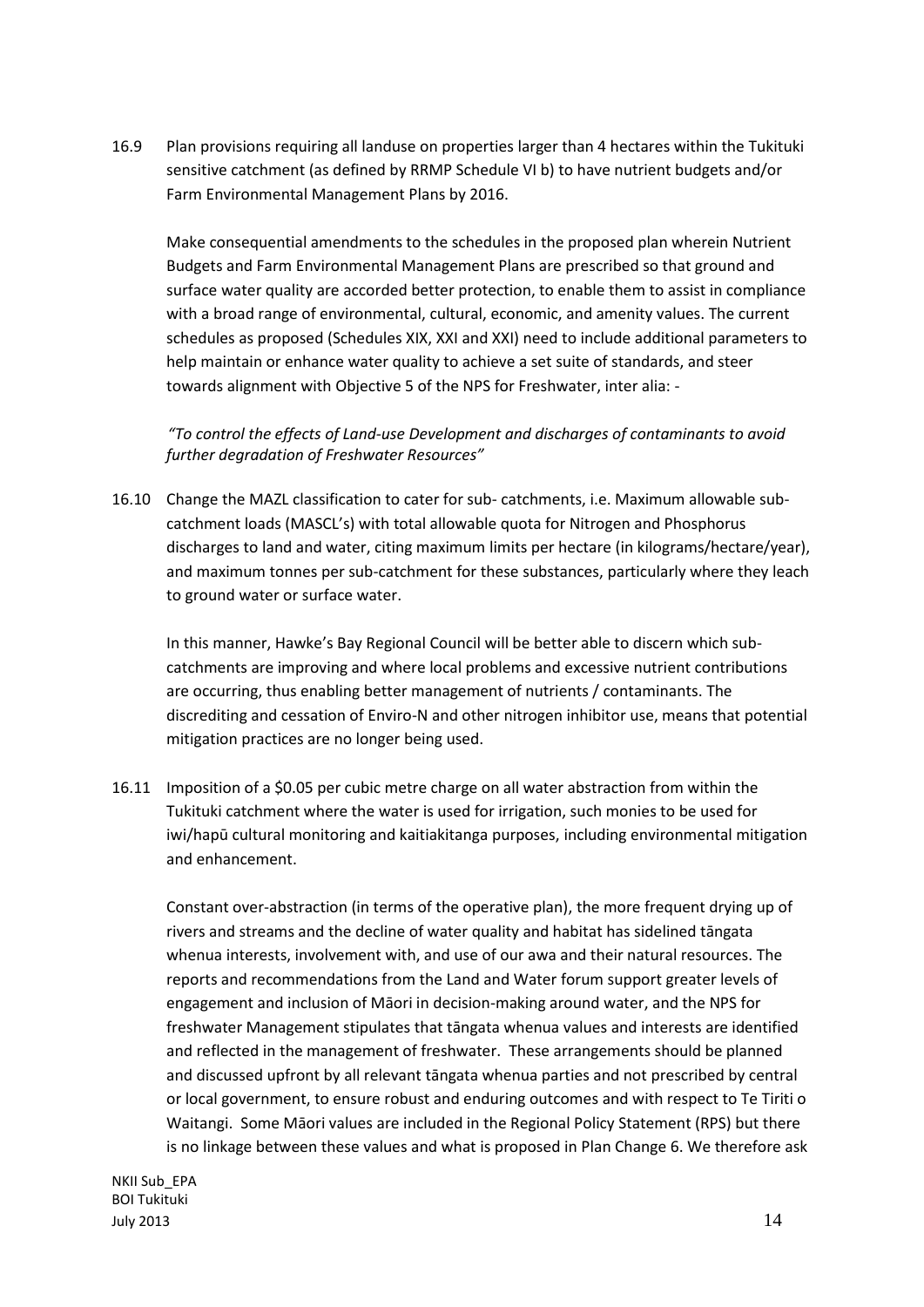that cross-references are made between the rules and policies in Plan Change 6 and the Māori values and provisions in the RPS and the regional plan, including those in Plan Change 5 and Schedule 1.

Consequential to the above, a more detailed definition of Mauri is required as the current definition in the regional plan does not encompass tāngata whenua concepts or interpretations of what Mauri means.

- 16.12 Include provisions that maintain or enhance fish passage within the Tukituki, Waipawa and Makaroro, Makaretu and Tukipo Rivers, and the Maharakeke, Mangaonuku and Porangahau Streams. No further fish passage obstructions are allowed within the Tukituki catchment.
- 16.13 Create another Schedule or Table and accompanying Index (hereinafter referred to as Table X) similar to Schedule AB in the Horizons OnePlan as amended by Environment Court decisions, specifying the core values to be managed for within the Tukituki catchment, and drafted with reference to the sub catchments defined in proposed Schedule XIV and Lake Hatuma.

We ask that this Table identify surface and ground water bodies in the Tukituki catchment, aquifers, wetlands, lakes and river reaches, and at a minimum, that the Schedule include the parameters – Life-supporting capacity, Aquatic ecosystem, Contact recreation, Mauri, Irrigation, Natural State, Sites of significance – Aquatic, Sites of significance – Cultural, Fish migration, Mahinga kai, Taonga, Kaitiakitanga, Tikanga, Trout spawning, Trout fishery, Inanga spawning, Whitebait migration, Water supply, Aquifer recharge and Aesthetic; with such water bodies being managed to ensure these values are maintained or enhanced.

Attached to this we also seek addition of a Table with the numeric's and limits for Soluble Reactive Phosphorus; pH; Temperature range; Dissolved Oxygen levels; Biological Oxygen Demand<sup>5</sup>; Periphyton (mg/m<sup>3</sup>); Dissolved Reactive Phosphorus; Soluble Inorganic Nitrogen; Sediment Cover; Ammoniacal Nitrogen and levels of protection for toxicity.

- 16.14 The use of Soluble Inorganic Nitrogen and Dissolved Reactive Phosphorus, as determinants for monitoring and assessing instream health and water quality in the sub-catchments, tributaries and river reaches within the Tukituki catchment. This can then be extrapolated out to the water management zones to help achieve integrated management of water resources, and concentration levels used as indicators for source apportionment modeling;
- 16.15 Retention of the minimum flow sites and Stream Management Zones for the Tukituki catchment as per the operative Regional Resource Management Plan, August, 2006, and addition of another minimum flow site for the Tukituki River at Onga Onga Road Bridge. Include these sites and appropriate flow minima in Table 5.9.3 and Schedule XVI;
- 16.16 When assessing and making decisions on resource consent applications for water abstraction from within the Tukituki catchment, Hawke's Bay Regional Council will require that where such consents are renewed, weekly volumes that have not been fully utilised will be reduced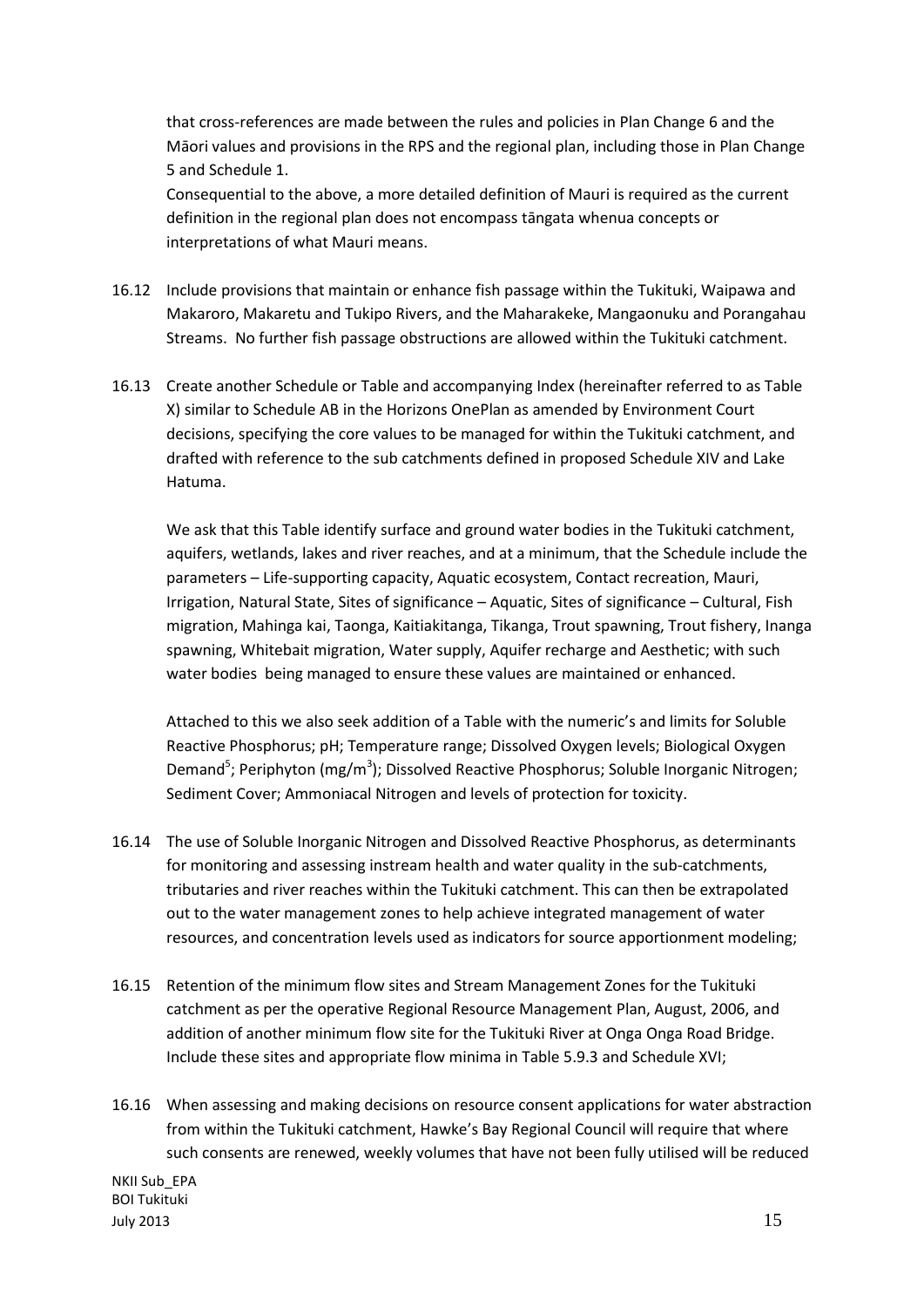to the maximum weekly volume of abstraction (actual) over the term of the previous consent, where such abstraction is consistent with that consent's conditions.

16.17 Where stock water use is for a commercial operation on irrigated land, we ask that such water use is assessed as a restricted discretionary activity and part of a stream, river or water management zone's total allocation volume. Within the duration of the current regional plan, stock water races were categorised as consented activities and as such, subject to minimum flow restrictions. Since these water race volumes have been transferred to irrigation, the total amount of abstraction has risen, along with the water volumes required for stock use. Resource consents are required for small irrigation consents of 400 cubic metres per week, but proposed Plan Change 6 has deemed stock water use a permitted activity, when large operations which use more than 400 cubic metres per week for stock water may cause more significant adverse effects than small irrigation takes, particularly during flow recession or periods of low aquifer pressure. The premise that section 14 (3) (b) of the Act enables stock water use as a permitted activity has disregarded the proviso's in section 14, i.e.: -

#### *"… used for*

*(i) an individual's domestic needs; or (ii) the reasonable needs of an individual's animals for drinking water, -*

*and the taking or use does not or is not likely to have an adverse effect on the environment."*

- 16.18 The downward adjustment of the weekly allocation volumes for surface water abstraction in proposed Table 20, so that total abstraction volumes and total abstraction rates do not exceed current volumes and rates within the Tukituki catchment until such time as a community irrigation scheme is built and supplements instream flows;
- 16.19 For surface water, seasonal restrictions on abstractions and implementation of consent conditions so volumes equate to actual crop need, crop growing seasons and when utilised, irrigation is restricted by soil moisture content, and subject to minimum flow restrictions;
- 16.20 Staged reductions in water abstraction consents when flow is at 2 x minimum flow and 1.5 x minimum flow for main stems of the Tukituki and Waipawa Rivers, and 3 x minimum flow and 2 x minimum flow for tributaries; such restrictions to apply to surface water and ground water takes with stream depletion effects;
- 16.21 As there are alternative methods for frost protection, make water takes for frost protection subject to minimum flows, the exception being ground water takes for frost protection without stream depletion effects;
- 16.22 Enabling of cultural monitoring and assessment of rivers and streams within the Tukituki catchment as part of State of the Environment monitoring, assessment and reporting; including baseline surveys before any 'changes', during and after.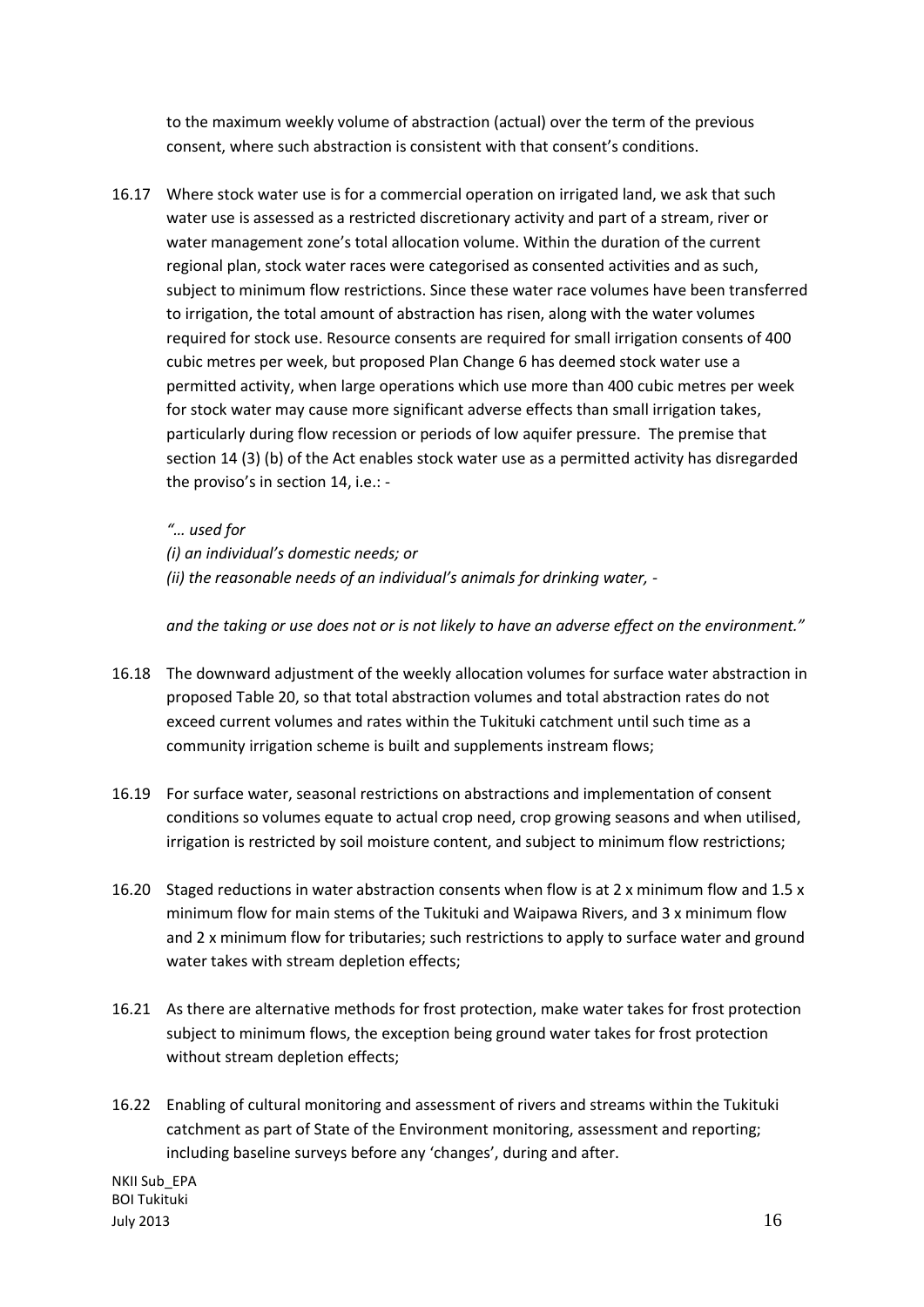- 16.23 Imposing minimum flow provisions for the Waipawa River at State Highway 50 and the Tukituki River at the Onga Onga - Waipukurau Road Bridge;
- 16.24 Delete the Morgan seasonal estimates from Table 1 Groundwater Takes in the Allocation Zones Identified by Schedule XVII, as they are not relevant in an over-allocated catchment;
- 16.25 Include consideration for Policy 16 and Policy 20 of the Regional Policy Statement in proposed Plan Change 6 provisions relating to water management and land management within the Tukituki catchment and Tukituki headwaters;
- 16.26 Amend the proposed plan so that where a resource consent is sought for abstraction of groundwater from outside of specified ground water zones, they will be considered at the sub-catchment level, and their effects on sub-catchment stream health, contribution to main-stem water quantity and quality, and effects on other users will form part of the assessment criteria;
- 16.27 Include seasonal restrictions for all irrigation consents that utilise water from surface or ground water, but exclude water takes from water storage dams;
- 16.28 Change water quality limits to standards throughout the proposed plan; more monitoring in terms of scale and methodologies for water quality and adverse effects on flora and fauna in the Tukituki catchment and receiving estuarine and marine environment
- 16.29 Establish a charging regime whereby nitrogen leaching above 7 kilograms per hectare attracts a levy to be used for water quality monitoring and environmental mitigation or enhancement purposes;
- 16.30 Amend Rule TT1 so that Policies 16 and 20 are referred to; RMA section 15 is included in the Activity column; the rule becomes a controlled activity, and the conditions, standards terms are reworded to apply to the Matters for control/discretion column. Also include reference to a Table (X) that contains all relevant values for the sub-catchments where the activity is to occur, and make this rule applicable to activities that leach more than 4 kgs/ha/year of nitrogen;
- 16.31 Include weekly maxima for total abstraction volumes within each sub-catchment within the Tukituki catchment, these to be derived from total Zone allocations and seasonal allocation limits in Table 5.9.4;
- 16.32 Enable sufficient flow augmentation of the Tukituki main stem to supplement lake levels in Lake Hatuma (Whatuma);
- 16.33 Retain reference to the Ruataniwha Plains aquifer system in Table 10;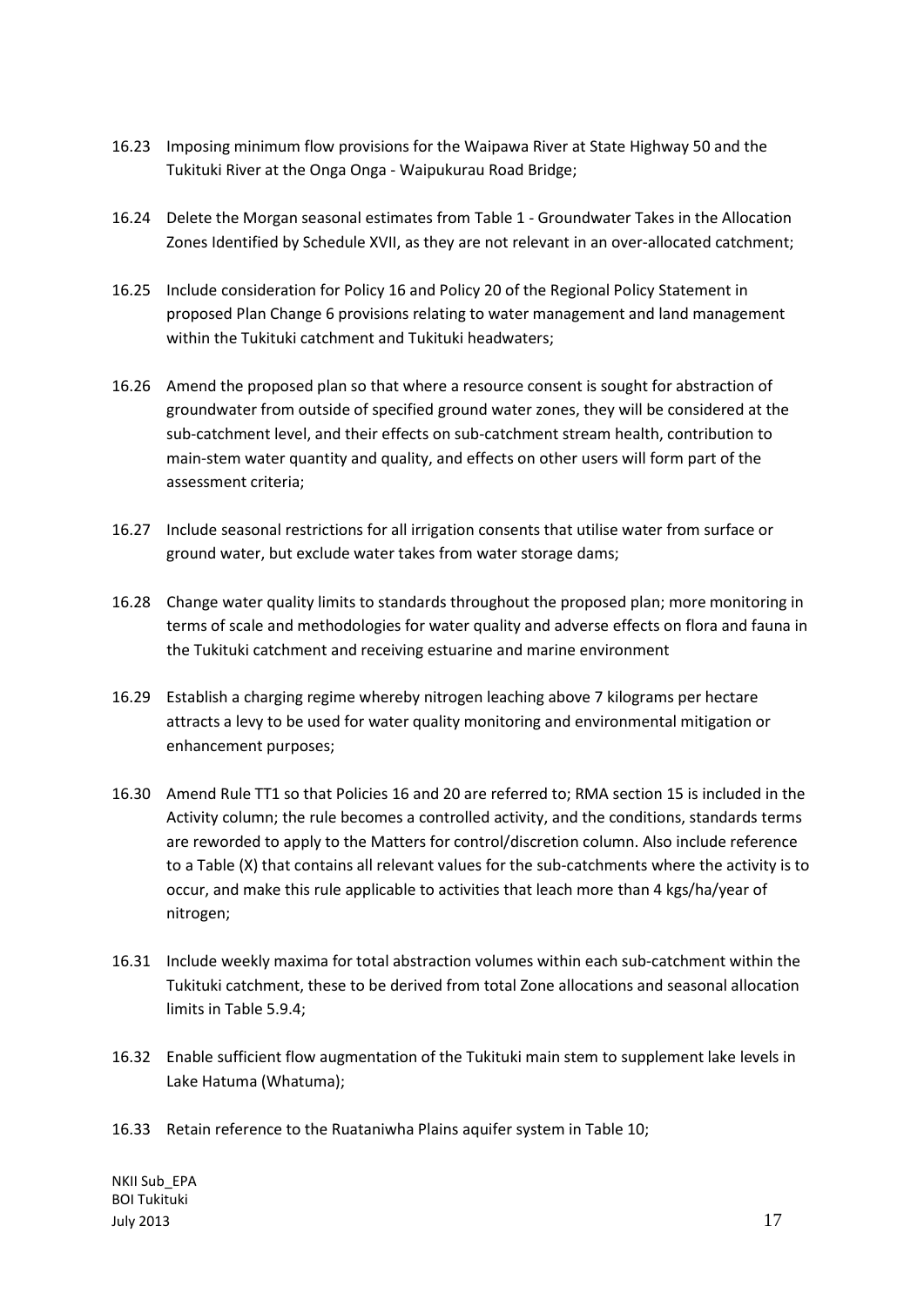- 16.34 Appropriately mitigate the loss of habitat for and population loss of rare and endangered terrestrial and aquatic species.
- 16.35 Make a consequential change to Schedule VIb to include reference to nitrogen, nutrient and fertiliser use.
- 16.2.1 The maintenance and enhancement of the life-supporting capacity within Tukituki catchment groundwater and aquifer, including protecting and enhancing the mauri and ecosystems of groundwater, aquifers and springs.

They contain invertebrates and living ecosystems with biochemical and ecological functions. Knowledge of groundwater fauna is poor worldwide – NZ is further behind the rest of the world in terms of community appreciation of their existence and describing local species or their ecolog*y* (Dr M. Scarsbrook NIWA). There is little knowledge regarding their extent and distribution, including the insects, molluscs, crustacean and worms in NZ aquifers. Most of the inverts are scavengers that graze on organic matter. Inverts are potentially important bio-indicators of aquifer water quality and indirectly the impacts of overlaying land-uses. Bio-remediators, feeding on waste that could potentially harm human health and clog aquifer pores, which would in turn slow groundwater flow. Recharge and discharge have different fauna, their community structure can describe water bodies and their hydrological connections with groundwater and surface water. It is vital to understand the human impact on groundwater quality.

# **17. Consequential changes**

- 17.1 Amend the definition for "Mauri" in the glossary of the regional plan to encompass the full meaning and significance of Mauri to tāngata whenua as consultation with hapu has highlighted their concerns around Mauri, yet the (operative) definition restricts consideration for the rights and interests of tāngata whenua;
- 17.2 Amend the Objectives, Policies, Rules, Schedules and Tables within the proposed plan to avoid, remedy or mitigate adverse effects of the proposed plan change on the coastal environment near the Tukituki Estuary; and
- 17.3 Make any consequential amendments to other parts of the proposed plan to make it consistent and coherent.

# **18. Reasons:**

18.1 HBRC did not fulfill all of its statutory obligations during the preparation and drafting of Plan Change 6.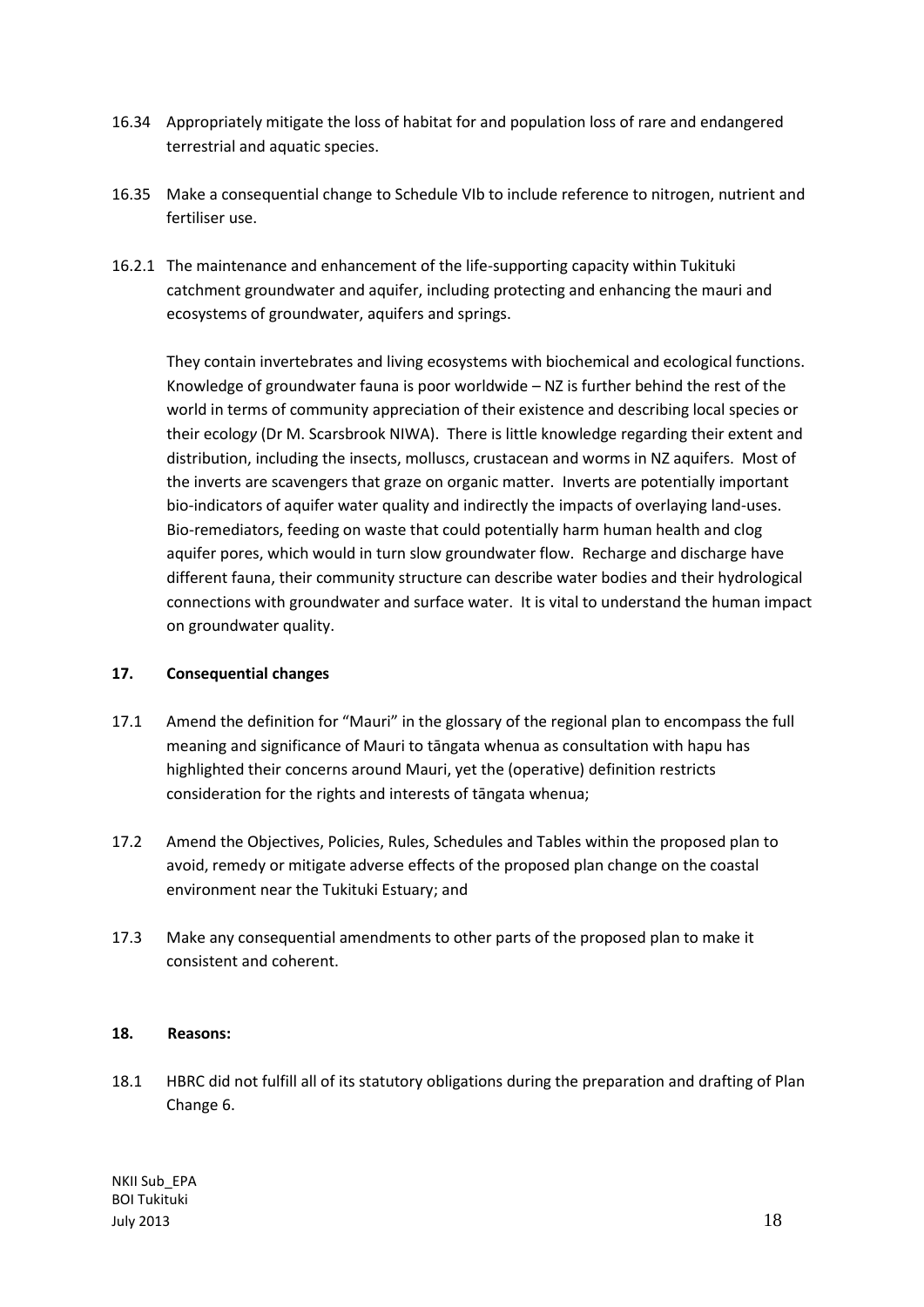- 18.2 The proposed plan fails to promote the sustainable management of natural and physical resources as prescribed in the Resource Management Act, 1991.
- 18.3 The proposed plan is inconsistent with parts of the Hawke's Bay Land and Water Strategy, and does not give effect to the Regional Policy Statement or the National Policy Statement on Freshwater insofar as providing for the values and interests of Māori, and the sustainable management of fresh water.
- 18.4 The section 32 analysis failed to address all relevant matters and the resultant plan change lacks cohesion and appropriate consideration for water quality, water quantity and tāngata whenua values and interests.
- 18.5 Water abstractors in this catchment have not utilised their full allocations of water despite several recent drought events, so their unused volumes should be clawed back as the catchment is over-allocated, in terms of appropriate habitat values and ecological protection.
- 18.6 The proposed plan assumes that the Ruataniwha Water Storage project will be completed by 2018 when no major dams within New Zealand have been completed within their original time frame projections or cost estimates. If the Ruataniwha Dam is not completed by 2018, several key parts of the proposed dam, reservoir and distribution network will be affected and a further expensive and time-consuming plan variation process will need to be undertaken.
- 18.7 Sustainable management is a consistent and ongoing responsibility and the core purpose of the Resource Management Act, 1991. It needs to be achieved constantly, not put off until sometime in the future.
- 18.8 Non-point source losses of nutrients and contaminants to ground and surface water remains largely unregulated despite being identified as responsible for the major percentage of fresh water pollution in New Zealand

# **19. Amendments sought for Proposed Tukituki Plan Change 6, verbatim:**

For the relief sought via this part of our submission, the following applies:

i) Where underlined text refers to a specific provision in proposed PC6, add the text.

ii) Where a part of proposed PC6 is struck through, delete this from the proposed plan.

iii) Make consequential changes to other parts of the Regional Resource Management Plan to make them coherent and/or consistent with the relief sought.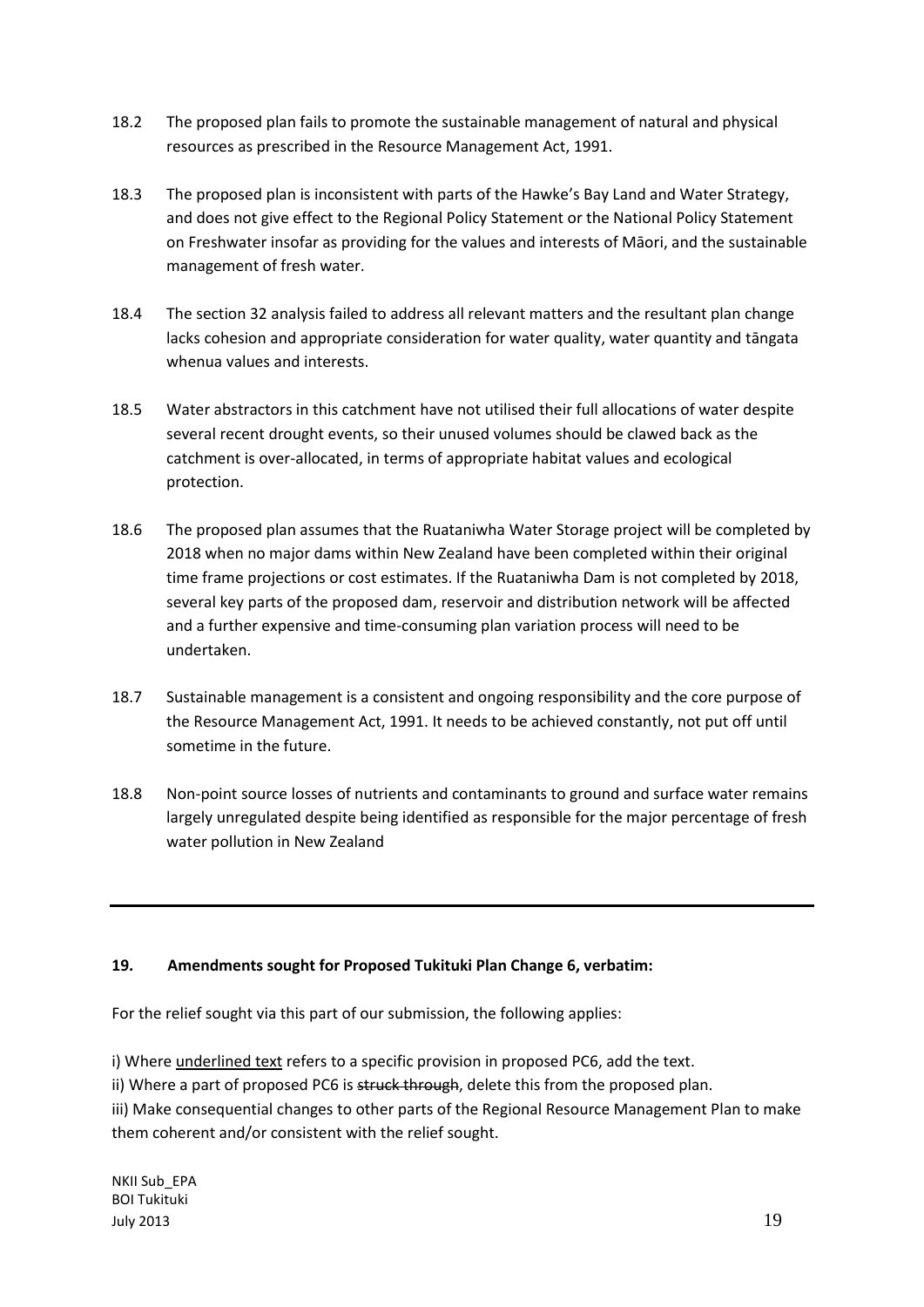iv) Make other minor amendments provided the nature and intent of the relief sought through this submission is maintained.

v) Substantially retain the rest of Tukituki Plan Change 6 as proposed.

# **5.9.1 Fresh Water Objectives**

TT1 To sustainably manage the use and development of land, the discharge of nutrients and contaminants, and the taking, using, damming, or diverting of fresh water in the Tukituki River catchment so that:

(a) River flows and water quality maintain or enhance the habitat and health of macroinvertebrates, native fish and trout;

(b) Water quality enables safe contact recreation;

(c) There are fewer occurrences of eExcessive periphyton growths that adversely affect recreational use, tikanga Māori values and interests, and public amenity values are restricted;

(d) The significant values of natural wetlands are protected;

(e) The mauri of surface water bodies and groundwater is recognised and provided for, and adverse effects on aspects of water quality and quantity that contribute to healthy mauri are avoided, remedied or mitigated; and,-

(f) The life supporting capacity of water bodies in the Tukituki catchment is maintained or enhanced

TT2 Where the quality of fresh water has been degraded by human activities to such an extent that Objective TT1 is not being achieved, to improve its quality over time*.* 

# TT3 To ensure that:

(a) As a first priority land use activities and discharges to land do not cause groundwater quality to degrade, to the extent that it is unsuitable for domestic and stock water drinking purposes, or

(b) Alternatively if such degradation does occur, the water supplies of the affected people and communities are treated by those responsible for such degradation, to an appropriate standard for the uses being made of the water or alternative potable water supplies that are fit for purpose are provided.

TT4 In recognition that the security of supply for existing surface water irrigation takes is low, to avoid any furtheradditional allocation of surface water and groundwater to individual consented abstractors and not reallocate water that is freed up through the surrender or non-renewal of individuals' existing surface water and groundwater take consents.<sup>1</sup>

TT5 Subject to Objectives TT1 to TT3, to enable the development of on-farm storage<sup>1A</sup>, Community Irrigation Schemes<sup>2</sup> that improve the sustainable management, and maximise the efficient allocation and efficient use of water.

\_\_\_\_\_\_\_\_\_\_\_\_\_\_\_\_\_\_\_\_\_\_\_\_\_\_\_\_\_\_\_\_\_\_\_\_\_\_\_\_\_\_\_\_ 1 This does not preclude the transfer of existing takes

```
1A Means on-farm water storage that is filled via abstraction using a high-flow allocation methodology when 
the flow in a river or stream is above Mean Annual Flow
```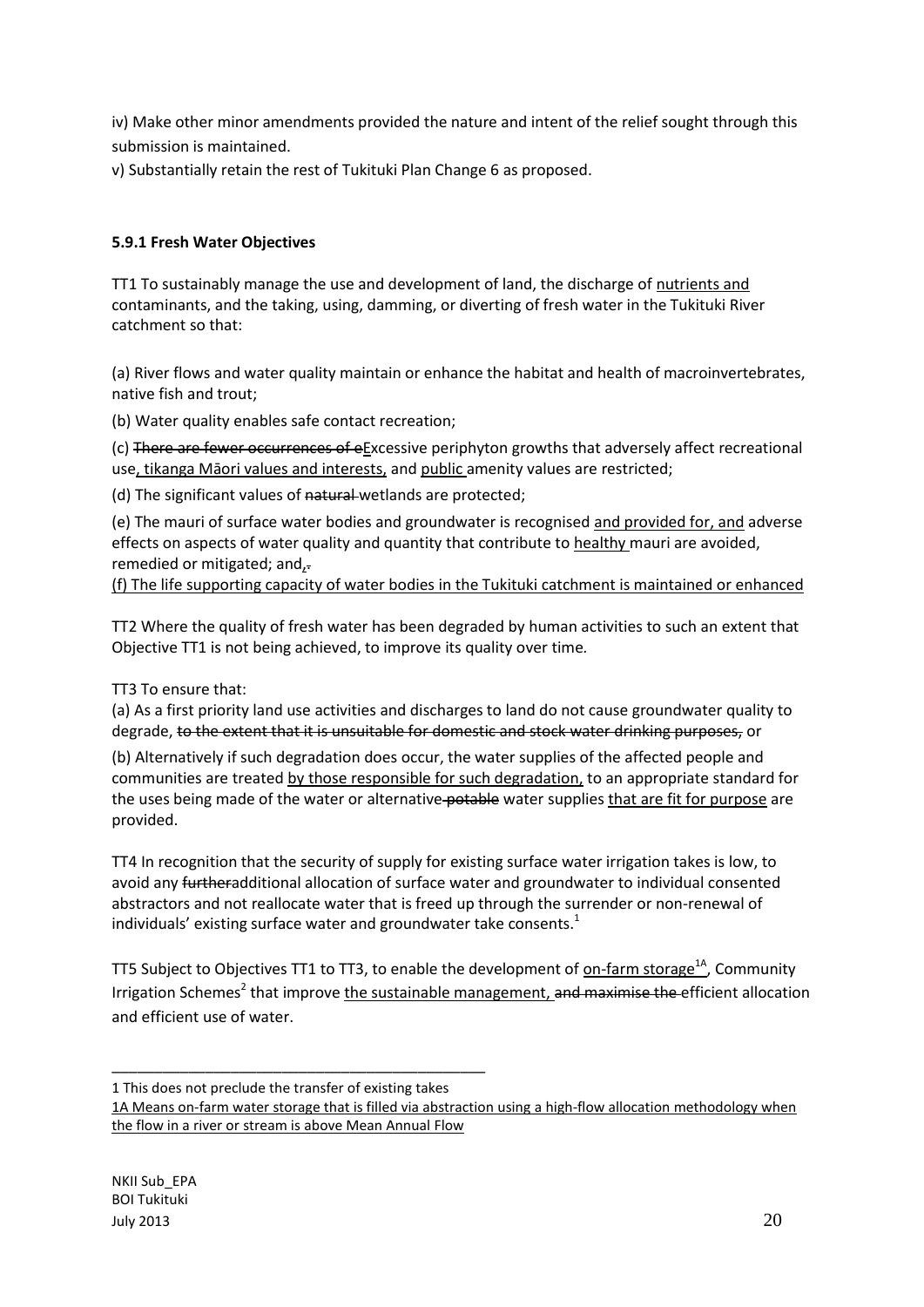2 References to Community Irrigation Scheme in chapter 5.9 of the RRMP means a water supply system that is capable of supplying irrigation water to at least 5,000 hectares of land.

\_\_\_\_\_\_\_\_\_\_\_\_\_\_\_\_\_\_\_\_\_\_\_\_\_\_\_\_\_\_\_\_\_\_\_\_\_\_\_\_\_\_\_\_\_\_\_\_\_\_\_\_\_\_\_\_\_\_\_\_

# **5.9.2 Water Quality Policies**

# **POL TT1 SURFACE WATER QUALITY LIMITSTANDARDS, TARGETS AND STATE INDICATORS**

1. In surface water bodies<sup>3</sup> in Water Management Zones 1, 2, 3, 4 and 5 Hawke's Bay Regional Council will (in Table 5.9.1B):

(a) Set instream water quality concentration limitstandards<sup>4A</sup> and targets<sup>4</sup> for nitrate-nitrogen (NO<sup>3</sup>-N), and soluble inorganic nitrogen (ammonium NH<sup>4+</sup> -N plus nitrate NO<sup>3</sup> -N plus nitrite NO<sup>2</sup> -N) to avoid toxicity effects, reduced dissolved oxygen effects, objectionable periphyton growth and other adverse effects on aquatic fauna and flora;

(b) Set instream water quality concentration limitstandards<sup>4A</sup> and targets<sup>4</sup> for dissolved reactive phosphorus (DRP), soluble inorganic nitrogen (SIN), and instream targets for periphyton biomass and cover (with the targets to be met by 1 July 201830).

2. In surface water bodies in Water Management Zone 4 Hawke's Bay Regional Council will (in Table 5.9.1B) set soluble inorganic nitrogen and dissolved reactive phosphorus limits that reflect existing<sup>5</sup> instream water quality concentrations in recognition that the existing level of periphyton biomass and cover is currently acceptable and it should not be permitted to increase due to that Zone's existing high cultural, public amenity and biodiversity values.

3. In surface water bodies<sup>6</sup> in all Water Management Zones Hawke's Bay Regional Council will: (a) Set (in Tables 5.9.1A) instream water quality limits for Temperature, and instream water quality limits for Dissolved Oxygen, *Escherichia coli* (*E. coli*), Total Ammoniacal Nitrogen, dissolved reactive phosphorus, soluble inorganic nitrogen, cyanobacteria, dicyandiamide and Other ToxicantContaminants;

(b) Set (in Table 5.9.1B) environmental state indicators<sup>7</sup> for the Macroinvertebrate Community Index (MCI), Visual Water Clarity and Deposited Sediment.

(c) Enable the cultural monitoring of water bodies to assess and report on their cultural health state from a tikanga Māori perspective.

4. Manage point source discharges, discharges to land and to water, and the use of production land upstream of any registered drinking water supply takes to prevent adverse effects on water bodies, and ensure compliance with the Resource Management (National Environmental Standards for Sources of Human Drinking Water) Regulations 2007, and the Drinking-Water Standards for New Zealand).

# **POL TT2 GROUNDWATER QUALITY LIMITS**

1. For groundwater Hawke's Bay Regional Council will:

(a) Subject to OBJ TT3, manage activities likely to adversely affect the quality of groundwater located 10m or more below ground level in accordance with the limits for aesthetic, organic and inorganic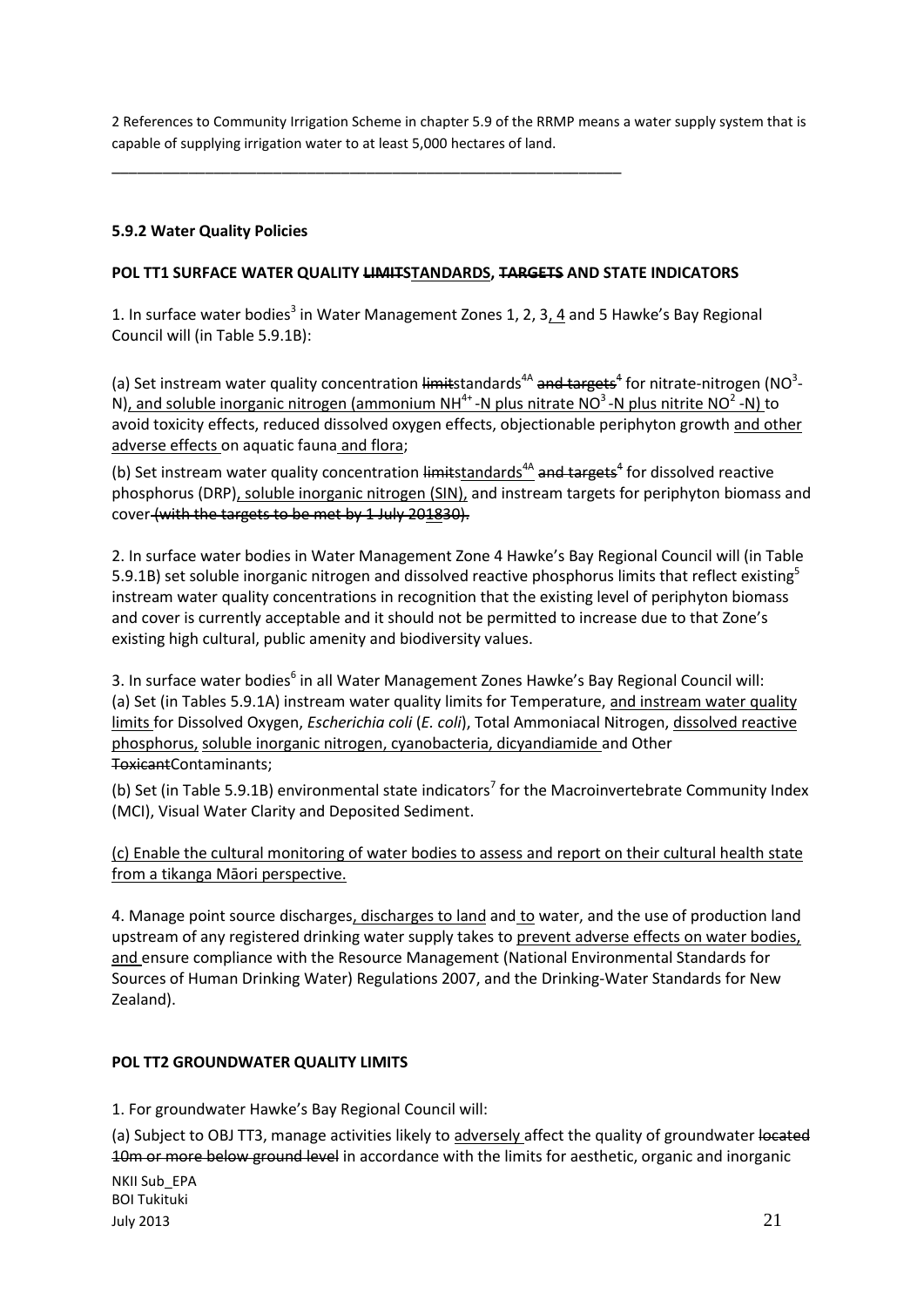determinands; *Escherichia coli,* and nitrate-nitrogen, soluble inorganic nitrogen, and faecal coliforms set in Table 5.9.2;

(b) Manage point source discharges, discharges to land and water, and the use of production land upstream of any registered drinking water supply takes to prevent or mitigate adverse effects on surface water, and ensure compliance with the Resource Management (National Environmental Standards for Sources of Human Drinking Water) Regulations 2007 and the Drinking-Water Standards for New Zealand.

<sup>3</sup> Excluding Lake Hatuma.

\_\_\_\_\_\_\_\_\_\_\_\_\_\_\_\_\_\_\_\_\_\_\_\_\_\_\_\_\_\_\_\_\_

\_\_\_\_\_\_\_\_\_\_\_\_\_\_\_\_\_\_\_\_\_\_\_\_\_\_\_\_\_\_\_\_\_\_\_\_\_\_

<sup>4</sup> "LimitStandards" apply where the existing water quality is better than the desired numerical value and "targets" apply where the existing water quality is worse than the desired numerical value.

<sup>6</sup> Excluding Lake Hatuma.

 $7$  "Indicators" define what the state of certain water quality parameters should be in order to safeguard the life supporting capacity of the water body but they are not "limits" or "targets". The "indicators" stated will be used by Hawke's Bay Regional Council to monitor the effectiveness of the RRMP in achieving the purpose of the RMA in the Tukituki River catchment.

# **POL TT3 RECEIVING ENVIRONMENT LIMITSTANDARDS FOR POINT SOURCE DISCHARGES**

1. In surface water bodies<sup>8</sup> in all Water Management Zones Hawke's Bay Regional Council will manage point source discharges so that after reasonable mixing, contaminants discharged (either by themselves or in combination with the same, similar, or other contaminants), do not cause the following receiving environment limits to be exceeded at any time<sup>9</sup> all year round:

(a) The percentage reduction to the Quantitative Macroinvertebrate Community Index (QMCI) score relative to the QMCI upstream of the discharge should not exceed 210% at all flows;

## **(b) The daily average of the five days filtered / soluble carbonaceous biochemical oxygen demand (ScBOD<sup>5</sup> ) shall not exceed 2 mg/L at flows less than the median flow;**

(c) The average particulate organic matter (POM) shall not exceed 53mg/L at flows less than the median flow;

(d) The concentration of Total Ammoniacal Nitrogen (TNH3-N) (at pH=8.0, Temp=20°C) shall not exceed 42.2 mg/L at all flows (to avoid acute toxicity effects)<sup>10</sup>;

(e) The percentage reduction to the water clarity relative to the water clarity upstream of the discharge should not exceed:

(i) 210% at flows less than the median flow in all rivers in Water Management Zone 4, 210% at flows less than the median flow in the mainstem of the Tukituki River in Water Management Zones 1 and 3 and the mainstem of the Waipawa River in Water Management Zone 2;

(ii) 3015% at flows less than the median flow in all other rivers in the Tukituki catchment.

2. The implementation of POL TT3 (1) shall take into account the need to accommodate:

(a) measurement uncertainties associated with variables such as location, flows, seasonal variation and climatic events;

(b) in relation to discharges, the degree to which a discharge is of a temporary nature, or is associated with necessary maintenance work.

 $<sup>5</sup>$  In POL TT1 to TT15 and Rules TT1 to TT5 "existing" means as at [date of PC notification].</sup>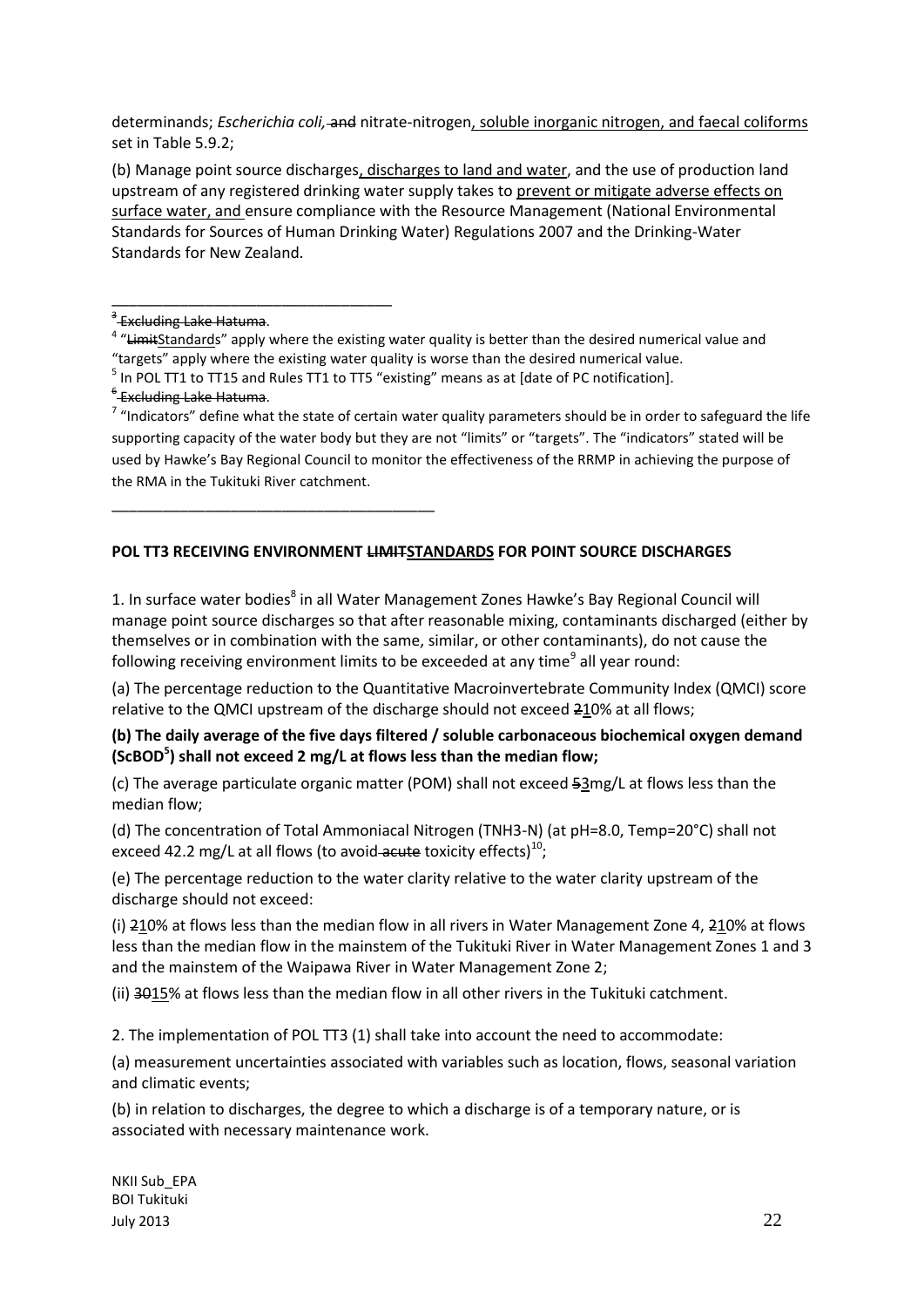### **POL TT4 IMPLEMENTING THE TABLE 5.9.1B NITRATE-NITROGEN STANDARDLIMITS**

1. To ensure that the Table 5.9.1B nitrate-nitrogen surface water quality standard limits are not exceeded after 1 July 2016, Hawke's Bay Regional Council will:

(a) From 1 July 2013 onwards, require properties exceeding 4 hectares in area to keep the records specified in Schedule XXI so that Nutrient Budgets can be calculated using Overseer<sup>11</sup> (or an alternative model approved by Hawke's Bay Regional Council<sup>12</sup>) if required prior to 1 July 2018;

(b) Require industry good practices (including nitrogen conversion efficiencies and/or nutrient reduction) to be implemented on farms in order to minimise nitrogen losses;

(ba) Manage all nutrient sources and inputs in a manner that restricts nutrient leaching to a level that prevents sub-catchment water quality standards being breached;

(c) Recognise that the Tukituki River catchment is generally in a state of under-allocation with respect to instream nitrate-nitrogen limits therefore:

(i) Allow a reasonable time (by 1 July 20167) for the primary industry sector to develop industry good practice nitrogen leaching rates and nitrogen conversion efficiencies for different land use, soil type and climate, and to provide industry support to farmers to prepare on-farm Nutrient Budgets;

(ii) Where it will contribute to achieving Objectives TT1, TT2, and TT3, require owners or managers of properties of more than 4 hectares to ilnclude industry good practice nitrogen leaching rates and nitrogen conversion efficiencies in Nutrient Budgets and Farm Environmental Management Plansthe Regional Resource Management Plan via a plan change prior to 1 July 2018;

\_\_\_\_\_\_\_\_\_\_\_\_\_\_\_\_\_\_\_\_\_\_\_\_\_\_\_\_\_\_\_\_\_\_\_

\_\_\_\_\_\_\_\_\_\_\_\_\_\_\_\_\_\_\_\_\_\_\_\_\_\_\_\_\_\_\_\_\_\_\_\_\_\_\_

10 Refer to Schedule XXIII for total ammoniacal nitrogen concentrations at other pHs and temperatures. 11 Overseer is a nutrient budget model that calculates and estimates the nutrient flows in a productive farming system. It is owned and administered by the Ministry of Primary Industry, Fertiliser Association of New Zealand and AgResearch. The Overseer model is available at http://www.overseer.org.nz/Home.aspx 12 To be approved by Hawke's Bay Regional Council any alternative nitrogen loss model would need to be fit for purpose for the land use, have a demonstrable repeatability of results, be field tested, reduce nitrogen losses to acceptable levels and be validated to accepted scientific standards.

(iii) Provide until 1 July 20168 for the managers of existing farming operations to model nitrogen leaching rates through the preparation of Nutrient Budgets<sup>13</sup> which must be updated at least three yearly and provided to Hawke's Bay Regional Council;

(iv) Provide until 1 July 2020 for farms to implement any necessary changes to their farming systems to achieve industry good practice nitrogen leaching rates and nitrogen conversion efficiencies; (d) Require the use of production land in those catchments where there are localised exceedences of Table 5.9.1B (surface water) and Table 5.9.2 (groundwater) nitrate-nitrogen targetstandards<sup>14</sup> to be subject to a land use consent under Rule TT2 if the targetstandards are still exceeded or become exceeded after 1 July 20168;

(e) Manage more than minor increases<sup>15</sup> in existing nitrogen and phosphorus leaching rates through a resource consent process under Rule TT2. Any increase in nitrogen or phosphorus leaching shall generally be determined relative to the greater of the following benchmarks:

(i) A whole of farm leaching rate of 157 kg/ha/year as determined by a Nutrient Budget; or

<sup>8</sup> Excluding Lake Hatuma.

**<sup>9</sup>** "At any time" means for any single occasion that the water quality immediately downstream of the end of the reasonable mixing zone is sampled.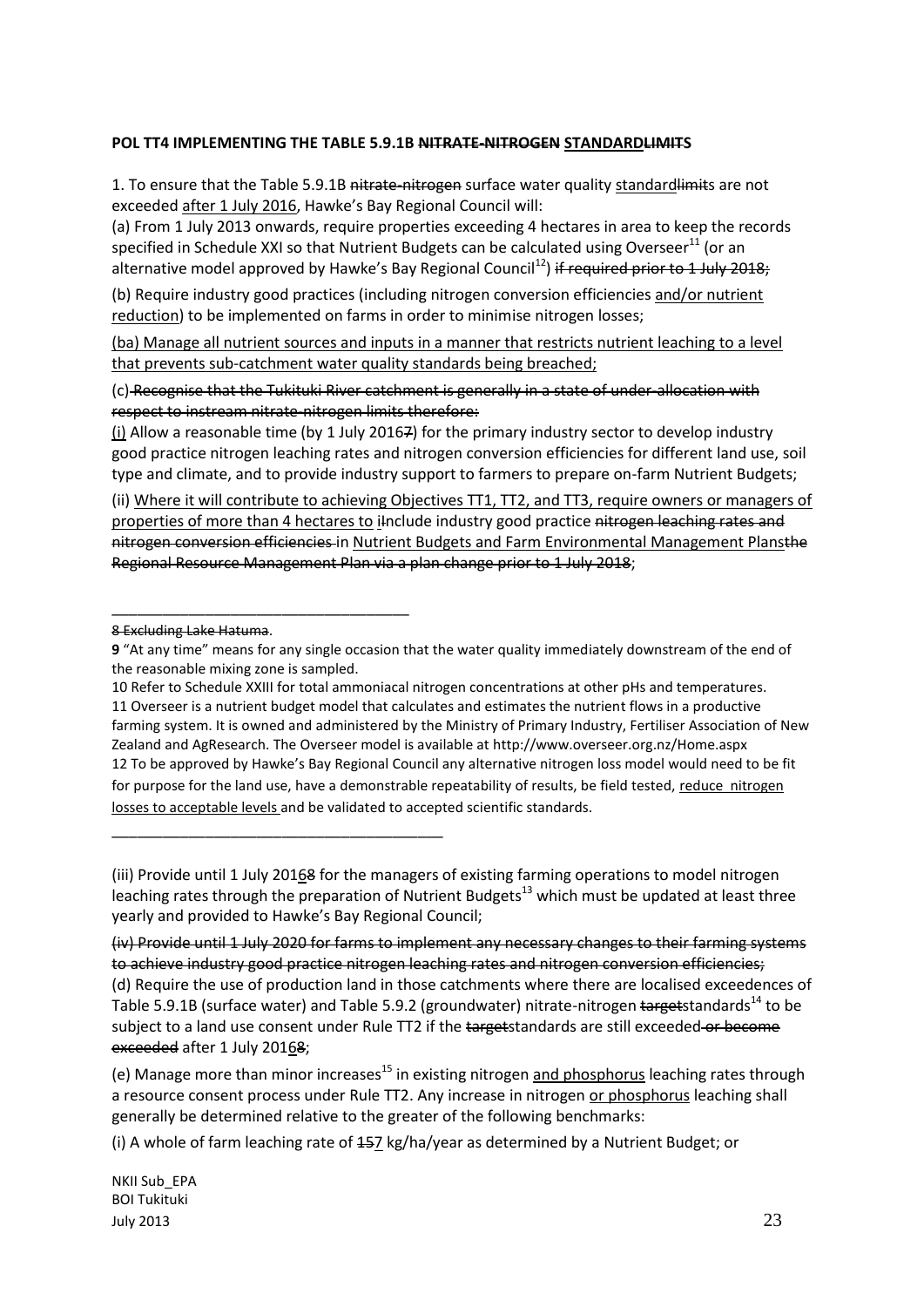(ii) For dairying, sheep and beef, and permanent horticultural crops—t The average leaching rate for the whole farmproperty as modelled by Overseer (or an alternative model approved by Hawke's Bay Regional Council) over a two year period; or

(iii) For arable farming and cropping – the average leaching rate for the whole farm as modelled by Overseer (or an alternative model approved by Hawke's Bay Regional Council) over a seven year period;

(iv) Where records are not available to model average leaching rates for a property farm, the methodology described in Schedule XXI shall be used.

(f) Categorise any use of production land as a Restricted Discretionary Activity where the increase in nitrogen leaching as modelled by Overseer (or an alternative model approved by Hawke's Bay Regional Council) exceeds 407 kgs per hectare per year. the lesser of:

1. An increase of 10 % or more in leaching rate relative to the relevant Policy TT4(1)(e) benchmark; or

2. An absolute increase in leaching rate that equals or exceeds 5 kg/ha/yr.

(g) Require production land that requires a resource consent under POLTT4 (1) (f) or which is located within a sensitive catchment as defined by Schedule VIb to prepare a Farm Environmental Management Plan prepared in accordance with Schedule XXII.

2. To assist with monitoring the effectiveness of POL TT4 (1) the Hawke's Bay Regional Council will: (a) Determine maximum allowable water management sub-catchment zone loads<sup>16</sup> (MASCZL) for nitrogen and estimate the actual farm scale nitrogen losses in each zone using the methodology described in Schedule XIX; and

(b) Compare the farm scale nitrogen losses at a water management zone sub-catchment level with the MASCZLs and use this information when assessing resource consent applications for the use of production land and incorporate that information in its regular state of the environment reporting.

\_\_\_\_\_\_\_\_\_\_\_\_\_\_\_\_\_\_\_\_\_\_\_\_\_\_\_\_\_\_\_\_\_\_

\_\_\_\_\_\_\_\_\_\_\_\_\_\_\_\_\_\_\_\_\_\_\_\_\_\_\_\_\_\_\_\_

(b) an auditable sector specific default nitrogen leaching rate derived from industry specific, statistically representative data for nitrogen leaching rates less than  $45$ -7 kg N/ha/year.

14 At the time of Plan Change notification, there were localised exceedences in the Kahahakuri and Mangapohio tributaries.

15 An increase includes a single increase and or cumulative increases over time.

16 The MASCZL relate to nitrogen leaching losses from the root zone of the soils farmed.

# **POL TT5 IMPLEMENTING THE PHOSPHORUS AND SOLUBLE INORGANIC NITROGEN LIMITSTANDARDS AND TARGETS**

<sup>13</sup> A Nutrient Budget means either:

<sup>(</sup>a) a budget prepared in accordance with the "Code of Practice for Nutrient Management (with Emphasis on Fertiliser Use), 2007" published by the Fertiliser Association of New Zealand, and which is prepared or approved by a person who is a Certified Nutrient Management Advisor or who has completed both the "Intermediate" and the "Advanced" courses in "Sustainable Nutrient Management in New Zealand Agriculture" conducted by Massey University. The information requested by the Hawke's Bay Regional Council shall be provided in an electronic format compatible with HBRC's information systems and may include but shall not be limited to the following reports from Overseer or their equivalent if an alternative model is used: Nutrient Budget, Nitrogen, Phosphorus, Summary, Nitrogen Overview; or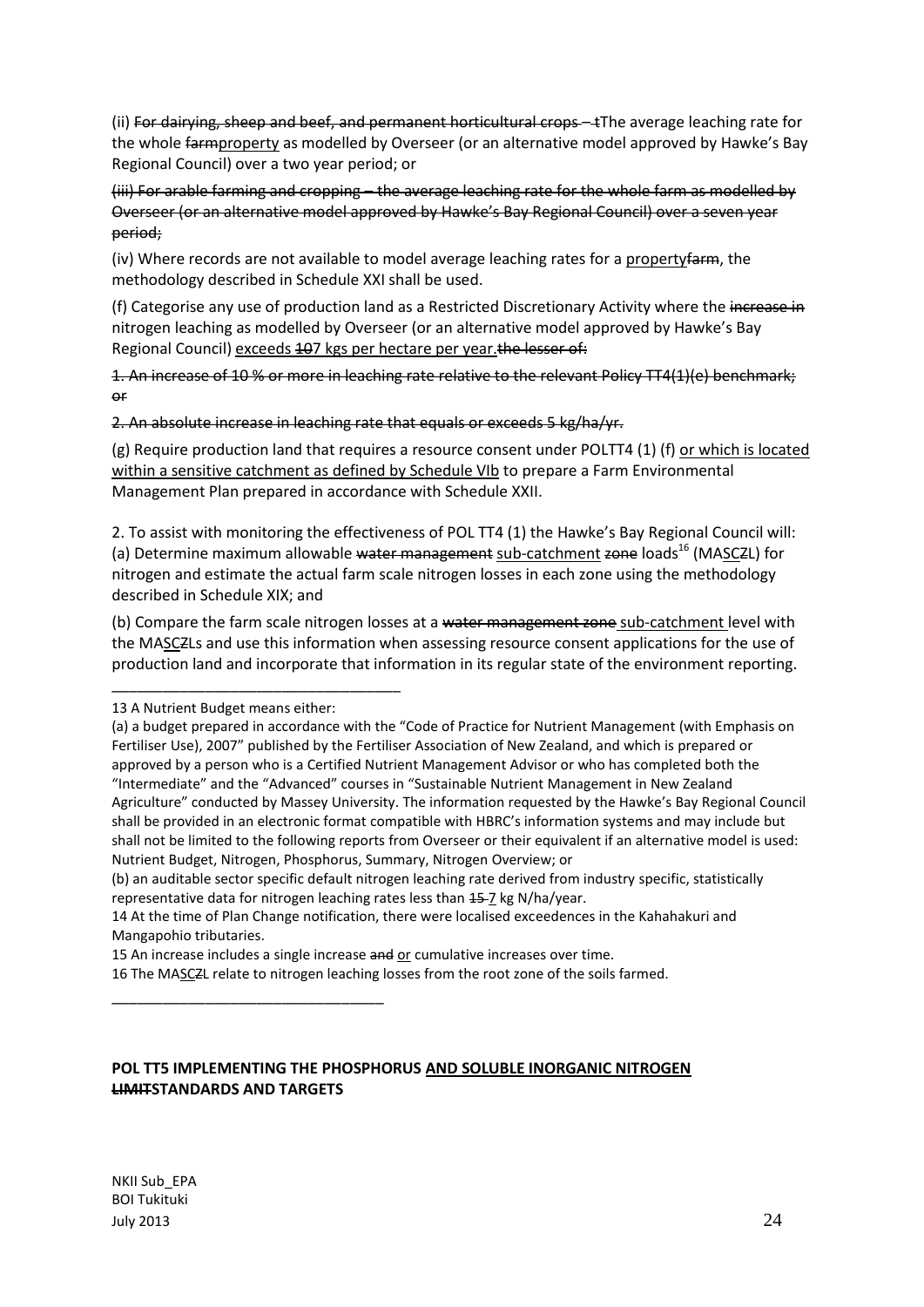1. To ensure that the Table 5.9.1B dissolved reactive phosphorus (DRP) and soluble inorganic nitrogen (SIN) surface water quality limitstandards are not exceeded and to attain the Table 5.9.1B DRP and SIN targetstandards<sup> $47$ </sup> by 1 July 201830 Hawke's Bay Regional Council will: (a) In areas where the Table 5.9.1B DRP and SIN targetstandards are exceeded:

(i) Ensure existing point source discharges and cumulative effects of non-point source discharges do not contribute any additional phosphorus or nitrogen load to the Tukituki River or its tributaries, or to ground water that interacts with surface water, and through consent processes seek to reduce existing loads where necessary to progress towards phasing out the exceedence;

(ii) Ensure any new point source discharges will not increase existing DRP or SIN concentrations in the Tukituki River or its tributaries, or to ground water after reasonable mixing;

(b) In areas where the Table 5.9.1B DRP and SIN limitstandards are not exceeded, ensure that any new point source discharges and cumulative effects of non-point source discharges will not cause those limitstandards to be exceeded in the Tukituki River or its tributaries after reasonable mixing;

(c) Require any application for a resource consent for the use of production land to demonstrate:

(i) In areas where the Table 5.9.1B DRP or SIN limitstandards are not exceeded that the proposed activity will not lead to an exceedence of the limitstandards in the Tukituki River or its tributaries, or in ground water;

(ii) In areas where the Table 5.9.1B DRP or SIN targets are exceeded that the proposed activity will as a minimum not increase existing DRP or SIN concentrations in the Tukituki River or its tributaries, or in ground water;

(d) Recognise that the middle and lower Tukituki River catchment is generally in a state of overallocation with respect to instream DRP limits and SIN concentrations, therefore through the implementation of land use rules:

(i) On land that is less than 15 degrees in slope; require livestock to be excluded from lakes, wetlands and permanently flowing rivers and their margins by 31 December 20167 and intermittently flowing rivers<sup>18</sup> and their margins by 31 December 20202;

(ii) On land that is greater than 15 degrees in slope and where the stocking rate exceeds 18 stock units per hectare; require livestock (except sheep) to be excluded from lakes, wetlands and permanently flowing rivers and their margins by 31 December 20167 and intermittently flowing rivers and their margins by 31 December 201822.

(iii) Require stock races crossing rivers and streams to be bridged or culverted by 30 June 20167;

(iv) For individual properties exceeding 4 hectares in size require a Phosphorus Management Plan<sup>19</sup> and Nutrient Budget;

1. in the Papanui and the Porangahau catchments by 1 July 20167;

2. in the Maharakeke catchment by 1 July 20168;

3. in the Tukipo, Kahahakuri and Upper Tukituki Corridor catchments by 1 July 201620;

(e) Provide land advisory services and incentives, in collaboration with the primary industry sector and the community, prioritising efforts on tributary catchments which significantly exceed the DRP and SIN limitstandards or targets. In particular Hawke's Bay Regional Council will:

(i) Develop a catchment strategy and implementation plan to identify critical source areas for phosphorus and nitrogen, and eliminate or reduce phosphorus and nitrogen losses;

(ii) Encourage industry good practices to be implemented on farms in order to reduce phosphorus and nitrogen losses;

(iii) Encourage riparian planting in conjunction with permanent stock exclusion fencing;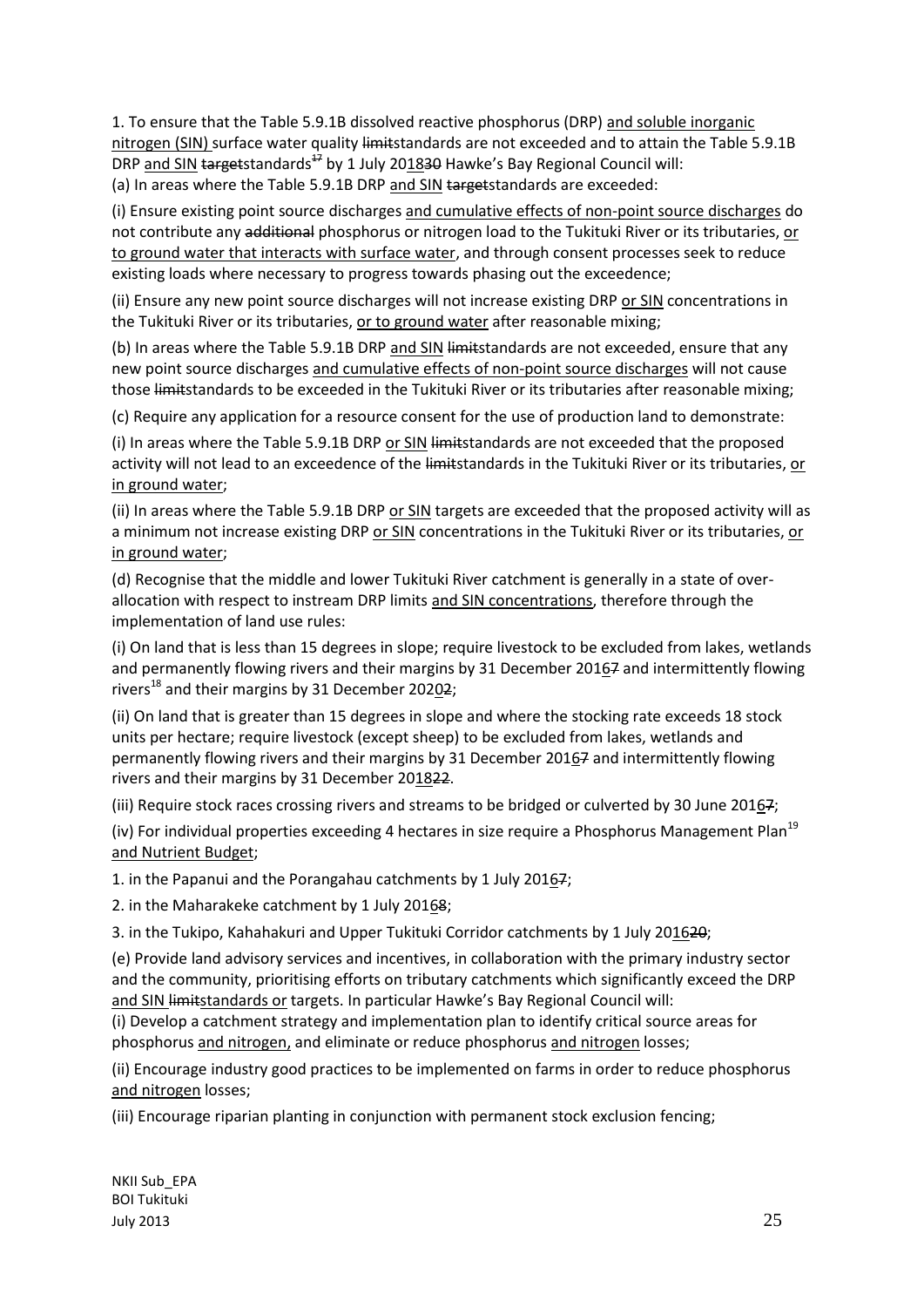17 The numerical values in Tables 5.9.1A and 5.9.1B are to be treated as "Hmitstandards" at locations where the existing water quality is better than the relevant numerical value and as "targets" at locations where the existing water quality is worse than the relevant numerical value. At the time of Plan Change notification, only the Waipawa River and Tukituki River catchments upstream of SH50 and the Makaretu River were complying with the limitstandards.

18 An intermittent river does not flow continuously but has a bed that is predominantly unvegetated and comprises sand, gravel, boulders or similar material.

\_\_\_\_\_\_\_\_\_\_\_\_\_\_\_\_\_\_\_\_\_\_\_\_\_\_\_\_\_\_\_\_\_\_\_\_\_\_\_

\_\_\_\_\_\_\_\_\_\_\_\_\_\_\_\_\_\_\_\_\_\_\_\_\_\_

19 A Phosphorus Management Plan means a plan prepared generally in accordance with industry codes of practice which identifies the inherent environmental risks on the property associated with phosphorus and sediment loss, the significance of those risks, and identifies management practices to be implemented to avoid or reduce the risks. The Phosphorus Management Plan includes a basic nutrient budget as described for Beef and Lamb New Zealand's Level 2 Land Environment Plan.

(v) Encourage surface runoff from stock races, stock yards, bridges and culverts to be diverted away from rivers and streams and discharged to land;

(vi) Encourage the preparation of Phosphorus Management Plans and Nutrient Budgets in catchments not listed in POL TT5(d)(iv) as a means of identifying critical source areas for phosphorus and nitrogen, and developing site specific actions to eliminate or reduce the risk from those areas.

2. To assist with monitoring the effectiveness of POL TT5 (1) the Hawke's Bay Regional Council will: (a) Determine maximum allowable sub-catchment instream water management zone loads<sup>20</sup> (MASCZL) for phosphorus and nitrogen using the methodology described in Schedule XIX;

(b) Determine the actual instream water management zone loads for phosphorus and nitrogen based on water quality and river flow monitoring data for comparison with the MASCZLs and incorporate that information in its regular state of the environment reporting;

(c) In 201620 and 20205, review the need for an increased regulatory approach taking into account whether:

(i) instream DRP and SIN concentration trends indicate that the Table 5.9.1B DRP and SIN targetstandards are likely to being met; and

(ii) the indicators set out in the Monitoring, Evaluation, Reporting and Improvement Plan<sup>21</sup> are being met.

# **POL TT6 DECISION-MAKING CRITERIA – USE OF PRODUCTION LAND**

#### **Land not Associated with the Operation of a Community Irrigation Scheme**

1. When considering an application for a land use consent to authorise the use of production land not associated with the operation of a Community Irrigation Scheme, the consent authority must have regard to the following matters:

(a) Whether the applicant has supplied a Farm Environmental Management Plan prepared in accordance with Schedule XXII and that:

(i) Adequately describes the property (including soils, climate, topography and environmental risks) and the proposed land use on the property;

<sup>(</sup>iv) In the Water Management Zone 5 (Papanui), encourage riparian planting which provides shading for rivers and streams in order to reduce macrophyte growth and improve life-supporting capacity of the stream;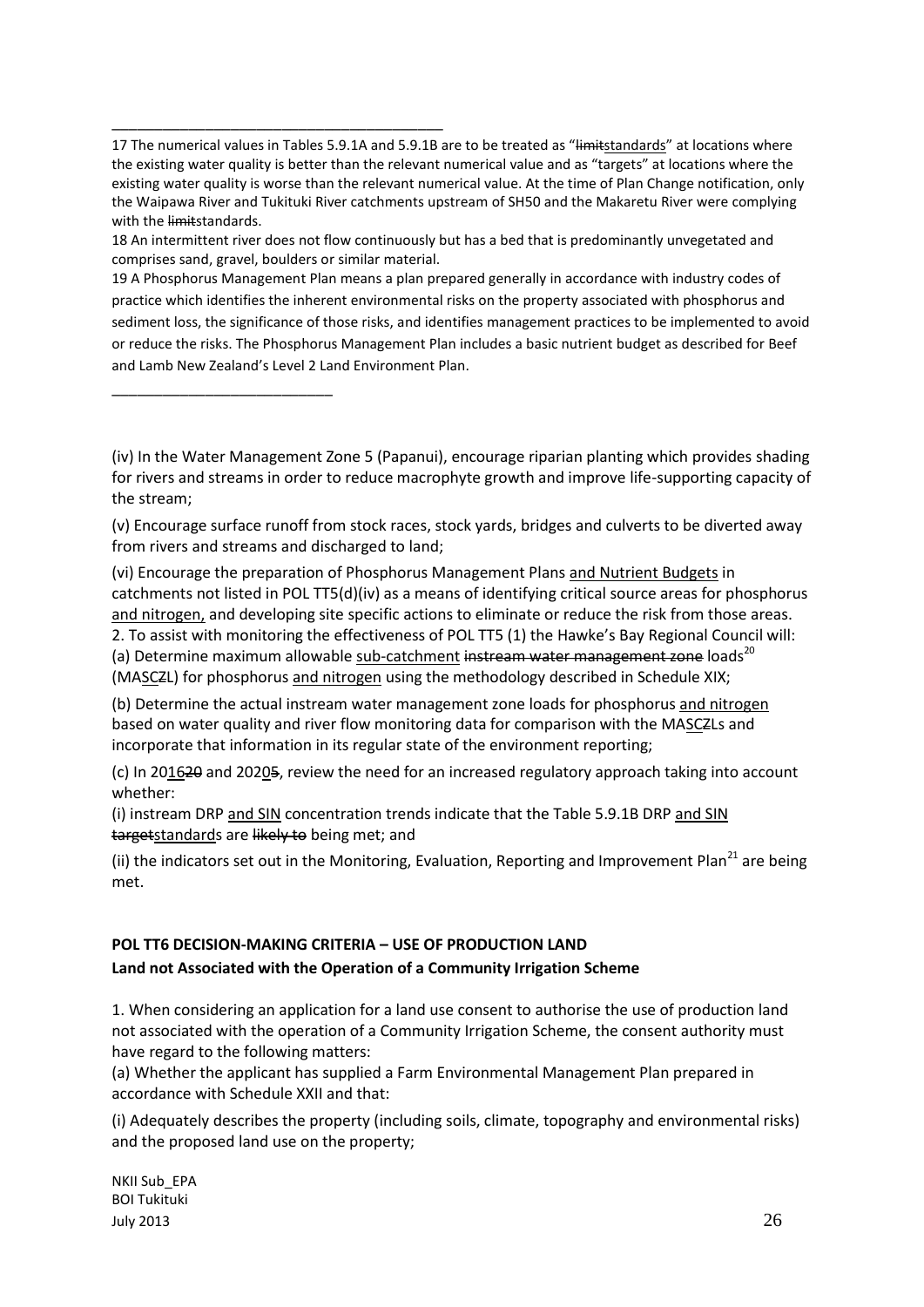(ii) Contains a Nutrient Budget<sup>22</sup> for the property, including an assessment of the fertiliser inputs, nitrogen conversion efficiency and nitrogen and phosphorus losses;

(iii) Describes how industry good practices will be implemented to minimise nutrient (nitrogen and phosphorus) losses, sediment losses and faecal bacteria discharges from the property and achieve a nitrogen conversion efficiency appropriate to the land use,  $\frac{1}{2}$  and land type and soil type; (vii) Where the property is in Water Management Zone 5 or a sensitive catchment, ensures appropriate riparian management measures are implemented to minimise nutrient losses and reduce macrophyte growth in order to improve the life-supporting capacity of the river or stream; (b) Whether conditions on the land use consent will ensure that the Farm Environmental Management Plan supplied under (a) is maintained, submitted to Hawke's Bay Regional Council as may be required by the Council, and is implemented by the property owner.

21 The Monitoring Evaluation, Reporting and Improvement Plan (MERI) is one of the key programmes of the Tukituki Catchment Implementation Plan which outlines how the non-regulatory approaches in Change 6 will be implemented**.** 

22 As defined in POL TT4.

\_\_\_\_\_\_\_\_\_\_\_\_\_\_\_\_\_\_\_\_\_\_\_\_\_\_\_\_\_\_\_\_\_\_\_\_\_

\_\_\_\_\_\_\_\_\_\_\_\_\_\_\_\_\_\_\_\_\_\_\_\_\_\_\_\_\_\_\_\_\_\_

**Land Associated with the Operation of a Community Irrigation Scheme** 

2. When considering an application for a land use consent to authorise use of production land on multiple properties associated with the operation of a Community Irrigation Scheme, the consent authority must have regard to the extent to which the management plan and/or contractual mechanisms governing the Scheme's operation ensure that:

(a) In each respective Water Management Zone and sub-catchment, the properties serviced by the Scheme will not collectively leach an amount of nitrogen that, in combination with nitrogen leached from non-Scheme properties as a result of production land use activities permitted or regulated by this Plan or authorised by consents already granted, cause the nitrate-nitrogen or SIN standardlimits in Table 5.9.1B to be exceeded;

(b) Where the property is in Water Management Zone 5, appropriate riparian management and wetland enhancement measures are implemented to minimise nutrient losses and reduce macrophyte growth in order to improve the life-supporting capacity of the river or stream

(c) In each respective Water Management Zone, the properties serviced by the Scheme will collectively:

(i) In Water Management Zones where the Table 5.9.1B DRP or SIN concentration standards or targets are exceeded, not cause DRP or SIN concentrations in the Tukituki River or its tributaries to increase compared with a baseline measured or modelled at the time of plan notificationany resource consent application;

(ii) In Water Management Zones where the Table 5.9.1B DRP or SIN concentration limitstandards are not exceeded, not cause those limitstandards to be exceeded;

<sup>20</sup> In this case the MASCZL relates to the annual phosphorus load as measured in the river (note this differs from the MASCZL for nitrogen which relates to a leaching loss at the farm paddock (or root zone) and its relationship to instream SIN concentrations).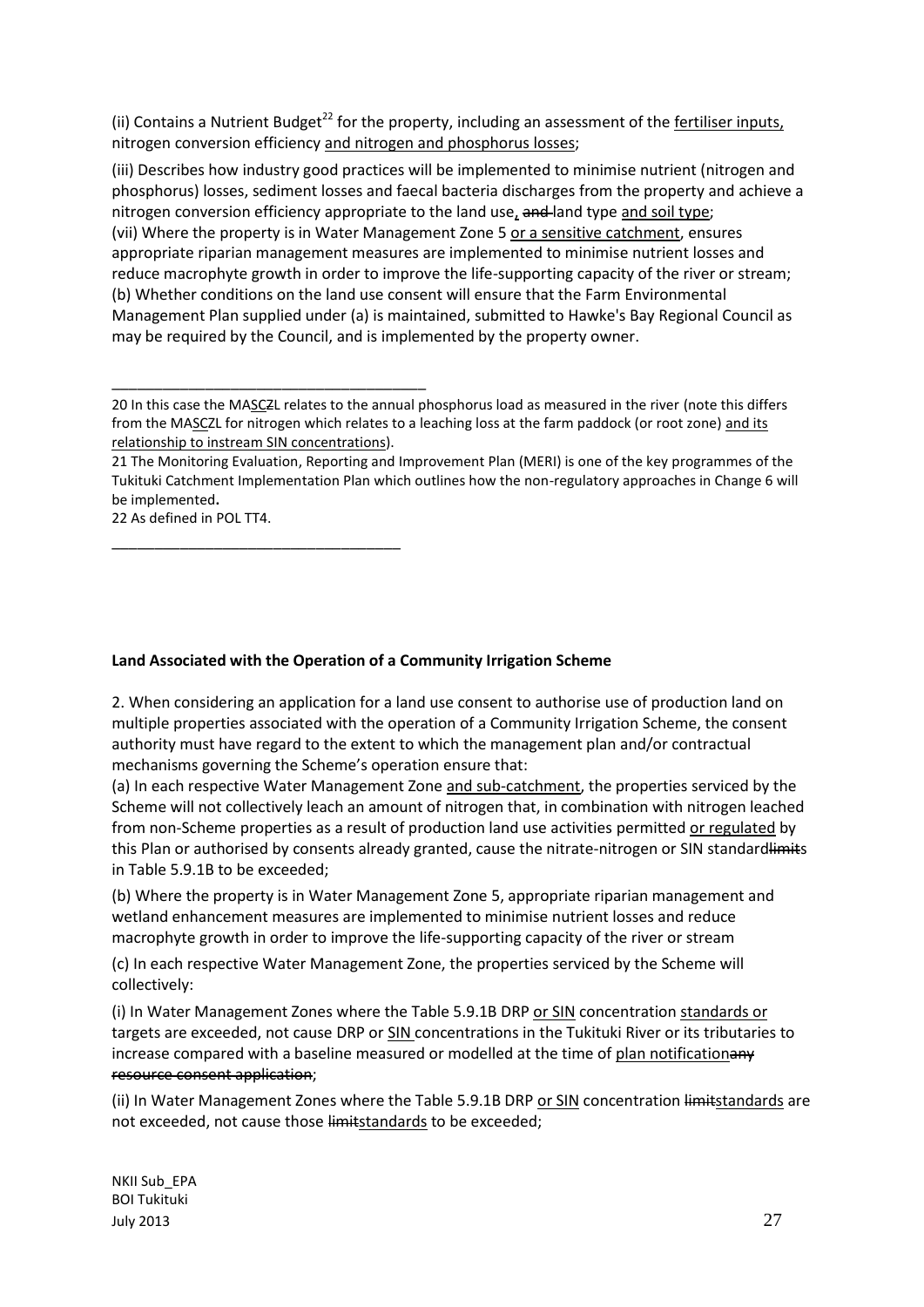(d) Any property serviced by the Scheme prepares and maintains a Farm Environmental Management Plan prepared in accordance with Schedule XXII and that:

(i) Adequately describes the property (including soils, climate, topography and environmental risks) and the proposed land use on the property;

(ii) Contains a Nutrient Budget for the property, including an assessment of the nitrogen conversion efficiency;

(iii) Describes how industry good practices will be implemented to minimise nutrient (nitrogen and phosphorus) losses, sediment losses and faecal bacteria discharges from the property and achieve a nitrogen conversion efficiency appropriate to the land use and land type;

(iv) Ensures that the in-stream values and attributes in Table X continue to be achieved or provided for.

(e) Any property serviced by the Scheme is operated in accordance with its Farm Environmental Management Plan;

(f) Scheme-wide nutrient loss compliance modeling, auditing and enforcement procedures are implemented for nitrogen and phosphorus.

# **Land Use Consent Duration**

3 From 4 May 2013 any land use consents granted under Rule TT2 to the landowner or occupier shall have the same expiry date as any section 14 water take irrigation consents for the land. If there are no irrigation consents for the land then the maximum duration imposed shall not exceed 35 years.

# **Table 5.9.1A: Surface Water Quality LimitStandards and Targets<sup>23</sup> for the Tukituki River Catchment – Catchment Wide**

| Parameter               | <b>LimitStandard or Target</b>                                               |
|-------------------------|------------------------------------------------------------------------------|
| Temperature             | The temperature of the water shall be suitable for sustaining the aquatic    |
|                         | habitat and the values in Table X.                                           |
| Dissolved Oxygen        | The concentration of dissolved oxygen shall exceed 80% of the saturation     |
|                         | concentration, including during diurnal fluctuations, except where lower     |
|                         | concentrations occur under natural conditions (e.g. in areas of              |
|                         | groundwater upwelling including the Porangahau, Maharakeke,                  |
|                         | Kahahakuri, Mangaonuku, Papanui sub-catchments).                             |
| E.coli                  | 2600 Escherichia coli per 100 millilitres for the 1 November to 30 April     |
|                         | bathing season (for flows below the median flow).                            |
|                         | 5500 Escherichia coli per 100 millilitres for the 1 November to 30 April     |
|                         | bathing season (for flows between the median flow and three times the        |
|                         | median flow in the main stems, and the median flow and four times the        |
|                         | median flow in tributaries).                                                 |
|                         | 550 Escherichia coli per 100 millilitres for the rest of the year (for flows |
|                         | below three times the median flow).                                          |
| <b>Total Ammoniacal</b> | The average concentration of Total Ammoniacal Nitrogen (TNH3-N) (at          |
| Nitrogen (TNH3-N)       | pH=8.0, Temp=20°C) shall not exceed 0.32 mg/L (to avoid chronic toxicity     |
|                         | effects on freshwater clams (Sphaerium sp).24 Concentration limits at        |
|                         | other pHs and Temperatures are contained in Schedule XXIII.                  |
|                         |                                                                              |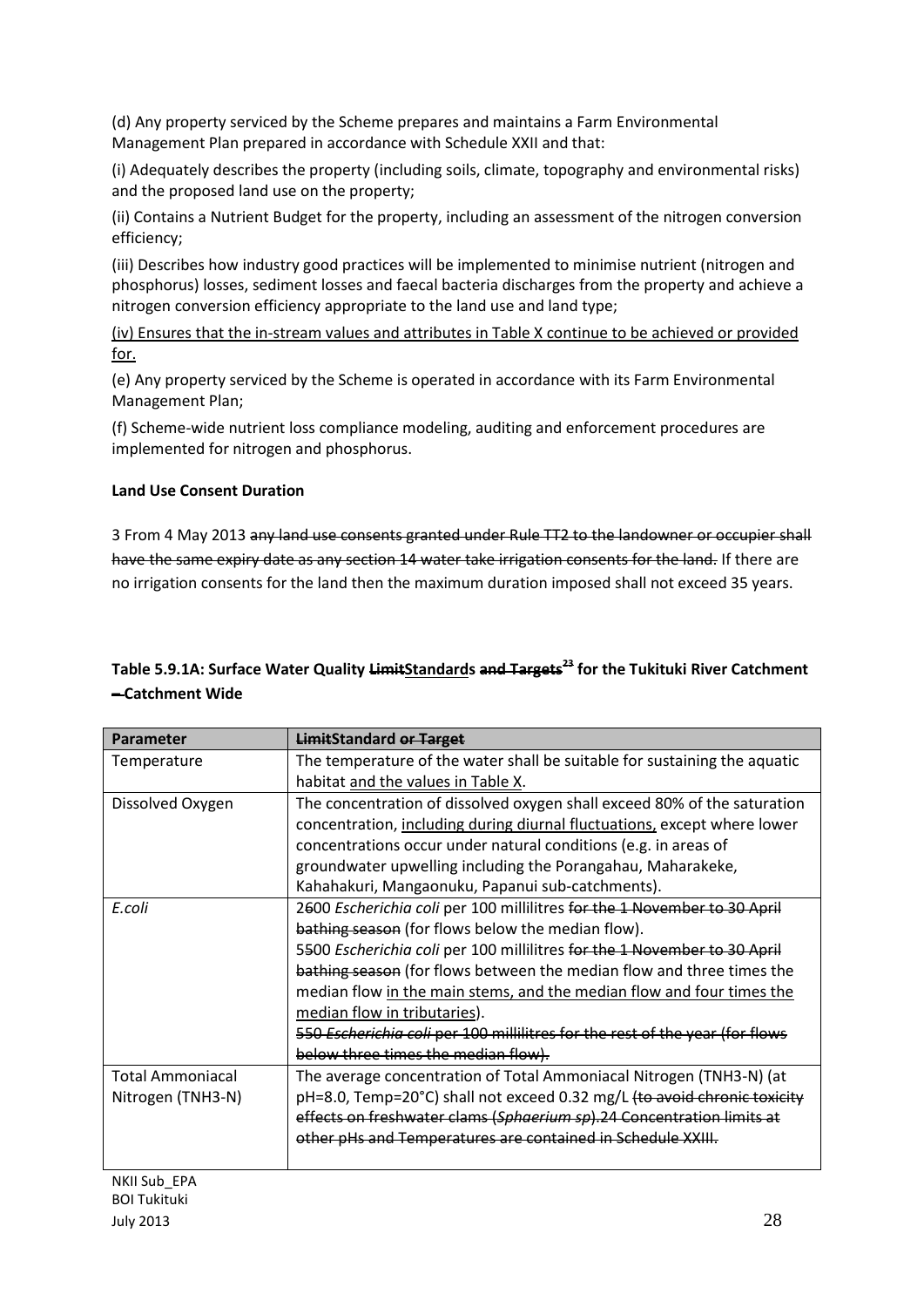| <b>Dissolved Reactive</b> | The average concentration of Dissolved Reactive Phosphorus shall not      |
|---------------------------|---------------------------------------------------------------------------|
| Phosphorus (DRP) in       | exceed 0.006 mg/L in sensitive catchments as defined in Schedule VIb,     |
| sensitive catchments      |                                                                           |
| <b>Dissolved Reactive</b> | Throughout the remainder of the Tukituki catchment (except for the        |
| Phosphorus                | Papanui), the average concentration of Dissolved Reactive Phosphorus      |
|                           | shall not exceed 0.010 mg/L                                               |
| Soluble inorganic         | The average concentration of Soluble inorganic nitrogen shall not exceed  |
| nitrogen (SIN) in         | 0.110 mg/L within sensitive catchments as defined in Schedule VIb, within |
| sensitive catchments      | aquifer recharge areas, or above the unconfined Ruataniwha aquifers       |
| Soluble inorganic         | Throughout the remainder of the Tukituki catchment, the average           |
| nitrogen (SIN)            | concentration of Soluble inorganic nitrogen shall not exceed 0.444 mg/L   |
| <b>Other Toxicants</b>    | 95% species protection levels for toxicants as stipulated in the most     |
|                           | recent version of the Australian and New Zealand Guidelines for Fresh and |
|                           | Marine Water Quality (the ANZECC guidelines).                             |

# **Table 5.9.1B: Surface Water Quality LimitStandards and Targets <sup>25</sup> for the Tukituki River Catchment – Zone Specific.**

The Water Management Zones referred to in Table 5.9.1B are mapped in Schedule XV. The key to Table 5.9.1B is provided below the table (page 11).

| Water              | Mainstem           |                | Periphyton   |             | <b>DRP</b>     | Nitrate-            |     | <b>SIN</b>     | Indicators |           |          |
|--------------------|--------------------|----------------|--------------|-------------|----------------|---------------------|-----|----------------|------------|-----------|----------|
| Management         | s/                 |                | LimitStandar |             | Limit          | nitrogen            |     | <b>Limits</b>  |            |           |          |
| Zone               | <b>Tributaries</b> | ds and         |              |             | Standard       | <b>LimitStandar</b> |     | Standar        |            |           |          |
|                    | 26                 | <b>Targets</b> |              |             | s and          | $ds$ and            |     | $ds$ and       |            |           |          |
|                    |                    |                |              |             | <b>Targets</b> | <b>Targets</b>      |     | <b>Targets</b> |            |           |          |
|                    |                    |                |              |             | mg/L           | mg/L                |     | mg/L           |            |           |          |
|                    |                    | (a)            | (b)          | (c)         |                | (a)                 | (b) |                | Water      | <b>MC</b> | %        |
|                    |                    |                |              |             |                |                     |     |                | Clarity    |           | Sedime   |
|                    |                    |                |              |             |                |                     |     |                |            |           | nt Cover |
| Zone 1             | Mainstem           | 12             | 30           | 6           | 0.010          | 2.4                 | 3.5 | n/a            | 2.8        | 100       | 10       |
| Lower              | S                  | 0              |              | $\mathbf 0$ |                | 0.4                 | 1.2 | 0.444          |            |           |          |
| Tukituki and       |                    |                |              |             |                |                     |     |                |            |           |          |
| Waipawa            |                    |                |              |             |                |                     |     |                |            |           |          |
| Rivers and         | <b>Tributaries</b> |                |              |             | 0.0105         |                     |     |                | 1.6        | 100       | n/a      |
| <b>Tributaries</b> |                    |                |              |             |                |                     |     |                |            |           |          |
| (excluding         |                    |                |              |             |                |                     |     |                |            |           |          |
| Papanui            |                    |                |              |             |                |                     |     |                |            |           |          |
| Stream             |                    |                |              |             |                |                     |     |                |            |           |          |
| catchment)         |                    |                |              |             |                |                     |     |                |            |           |          |
| Zone <sub>2</sub>  | Mainstem           | 12             | 30           | 6           | 0.010          | 3.8                 | 5.6 | n/a            | 3.0        | 120       | 10       |
| Middle             | S                  | $\Omega$       |              | $\Omega$    |                | 0.4                 | 1.2 | 0.444          |            |           |          |
| Waipawa            | <b>Tributaries</b> |                |              |             | 0.0105         |                     |     |                | 1.6        | 100       | n/a      |
| River and          |                    |                |              |             |                |                     |     |                |            |           |          |
| <b>Tributaries</b> |                    |                |              |             |                |                     |     |                |            |           |          |
| above SH2          |                    |                |              |             |                |                     |     |                |            |           |          |

| <b>DRP</b><br>SIN<br>Water<br>Mainstems<br>Indicators<br>Nitrate-<br>.imitc<br>Periphyton<br><del>emmu</del> s |  |
|----------------------------------------------------------------------------------------------------------------|--|
|----------------------------------------------------------------------------------------------------------------|--|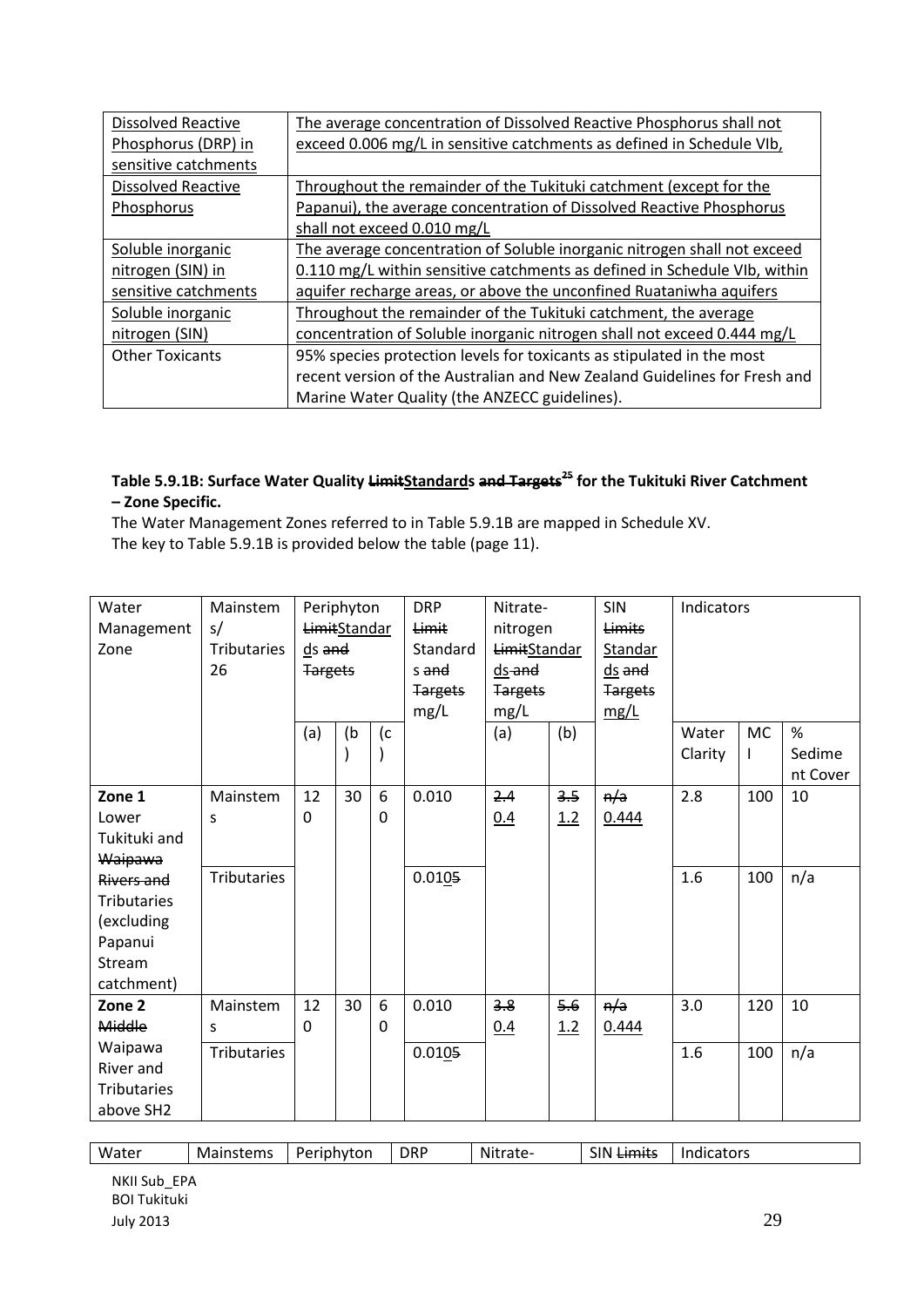| Manageme<br>nt Zone                                     | Tributaries<br>26  |                     | <b>LimitStanda</b><br>rds and<br><b>Targets</b> |               | Limit<br>Standard<br>s and<br><b>Targets</b> | nitrogen<br>LimitStandar<br>ds and<br><b>Targets</b><br>mg/L |     | Standards<br>and<br><b>Targets</b><br>mg/L |                  |                                                 |             |
|---------------------------------------------------------|--------------------|---------------------|-------------------------------------------------|---------------|----------------------------------------------|--------------------------------------------------------------|-----|--------------------------------------------|------------------|-------------------------------------------------|-------------|
|                                                         |                    | (a<br>$\mathcal{C}$ | (b)                                             | (c            |                                              | (a)                                                          | (b) |                                            | Water<br>Clarity | <b>MC</b><br>L                                  | %<br>Sedime |
|                                                         |                    |                     | $\mathcal{E}$                                   |               |                                              |                                                              |     |                                            |                  |                                                 | nt Cover    |
| Zone 3<br>Middle<br>Tukituki<br>River and               | Mainstems          | 12<br>0             | 30                                              | 6<br>$\Omega$ | 0.010                                        | 3.8<br>0.4                                                   | 5.6 | n/a<br>0.444                               | 3.0              | $\mathbf{1}$<br>$\overline{2}$<br>$\mathbf 0$   | 10          |
| Tributaries<br>above<br>Tapairu<br>Road                 | <b>Tributaries</b> |                     |                                                 |               | 0.0105                                       |                                                              |     |                                            | 4.6<br>3.0       | $\mathbf{1}$<br>$\boldsymbol{0}$<br>$\mathbf 0$ | n/a<br>10   |
| Zone 4<br>Upper<br>Tukituki<br>and<br>Waipawa<br>Rivers | All                | 50                  | 30                                              | 6<br>$\Omega$ | 0.004                                        | n/a<br>0.170                                                 | 4.5 | 0.150<br>0.444                             | 3.3              | $\mathbf{1}$<br>$\overline{2}$<br>$\mathbf 0$   | 10          |
| Zone 5<br>Papanui<br>Stream                             | All                | 12<br>$\mathbf 0$   | 30                                              | 6<br>$\Omega$ | 0.015                                        |                                                              |     | n/a<br>0.6                                 | 1.6              | $\mathbf{1}$<br>$\mathbf 0$<br>$\boldsymbol{0}$ | n/a         |

# **Key to the Table 5.9.1B limits, targets and indicators:**

# **Periphyton:**

(a) Maximum algal biomass on the river bed in milligrams of chlorophyll a per square metre not to be exceeded within a 30 day accrual period.

(b) Maximum cover (%) of visible river bed by periphyton as filamentous algae more than 2 centimetres long within a 30 day accrual period..

(c) Maximum cover (%) of visible river bed by periphyton as diatoms or cyanobacteria mats more than 0.3 centimetres thick within a 30 day accrual period.

#### **Phosphorus:**

Maximum annual average concentration of dissolved reactive phosphorus (DRP) when the river flow is at or below 3 times the median flow (mg DRP/L). The annual average concentration of DRP shall be calculated as the average of monthly monitoring results obtained over a period of 5 consecutive years.

#### **Nitrogen:**

(a) Maximum annual median concentration of nitrate-nitrogen (mgs NO3-N /L). The annual average concentration of nitrate-nitrogen shall be calculated as the average of monthly monitoring results obtained over a period of 5 consecutive years.

(b) Maximum 95th percentile concentration of nitrate-nitrogen (mg NO3-N /L). The 95th percentile concentration of nitrate-nitrogen shall be calculated as the 95th percentile of monthly monitoring results obtained over a period of 2 consecutive years.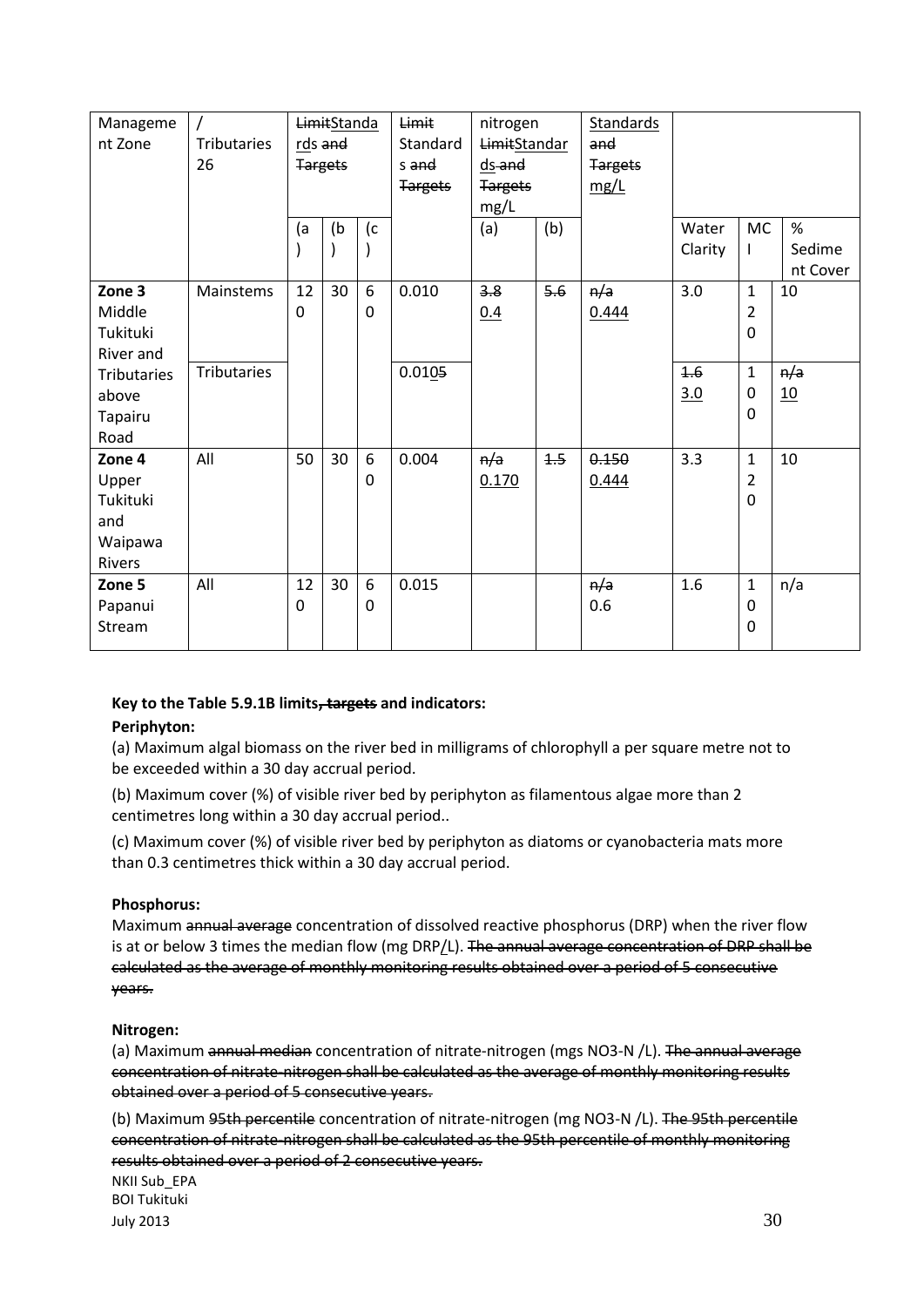### **Soluble inorganic nitrogen:**

Maximum concentration of soluble inorganic nitrogen (mg SIN /L) when the river flow is at or below twice the median flow.

#### **Water Clarity Indicator:**

Minimum median visual water clarity at or below median flow (m), measured as the horizontal sighting range of a black disc.

**MCI indicator:** Minimum average macro-invertebrate community index

**% Sediment Cover indicator:** Maximum average % fine sediment cover where 'fine' is defined as particles less than 2 mm in diameter (excludes naturally soft bottom streams)

## **Table 5.9.2: Groundwater Water Quality LimitStandards Applicable 10m or More Below Ground Level in Productive Aquifer Systems**

| Aesthetic<br>determinands                                                      | E.coli                                     | Nitrate-<br>nitrogen                                       | Nitrate-<br>nitrogen                                       | Soluble<br>inorganic<br>nitrogen          | All other<br>determinants                            |
|--------------------------------------------------------------------------------|--------------------------------------------|------------------------------------------------------------|------------------------------------------------------------|-------------------------------------------|------------------------------------------------------|
| Guideline<br>value for any<br>aesthetic                                        | Maximum<br>concentration<br>of Escherichia | Maximum<br>95 <sub>th</sub><br>percentile                  | Maximum<br>annual<br>average                               | Maximum<br>concentration<br>of soluble    | All other<br>inorganic or<br>organic                 |
| determinand<br>[Drinking-<br>Water<br>Standards for<br>New Zealand<br>(DWSNZ)] | coli per 100<br>millilitres                | concentration<br>of nitrate-<br>nitrogen<br>$(mg NQ3-N/L)$ | concentration<br>of nitrate-<br>nitrogen<br>$(mg NO3-N/L)$ | inorganic<br>nitrogen<br>$(mg$ SIN $/L$ ) | determinands<br>of health<br>significance<br>[DWSNZ] |
| Within<br>guideline                                                            | < 1.0                                      | 11.3                                                       | $5.65 - 1.7$                                               | 0.444                                     | Maximum<br>acceptable<br>value (MAV)                 |

# **5.9.3 Water Quantity Policies**

#### **POL TT7 MINIMUM FLOW LIMITS**

#### 1. In Surface Water Allocation Zones 1, 2 and 3:

(a) The minimum flow limits in Table 5.9.3 shall apply to consented takes; including consented groundwater takes with High Stream Depletion Classification as described in POL TT11, but excluding Community Irrigation Schemes<sup>28</sup> which involve storage of water behind an instream dam and High Flow Allocation takes as described in POL TT10;

(b) Transition periods shall be provided to implement increased minimum flows as shown in Table 5.9.3, to provide existing water users a reasonable time to adapt to the reduced security of supply or find alternative sources of water;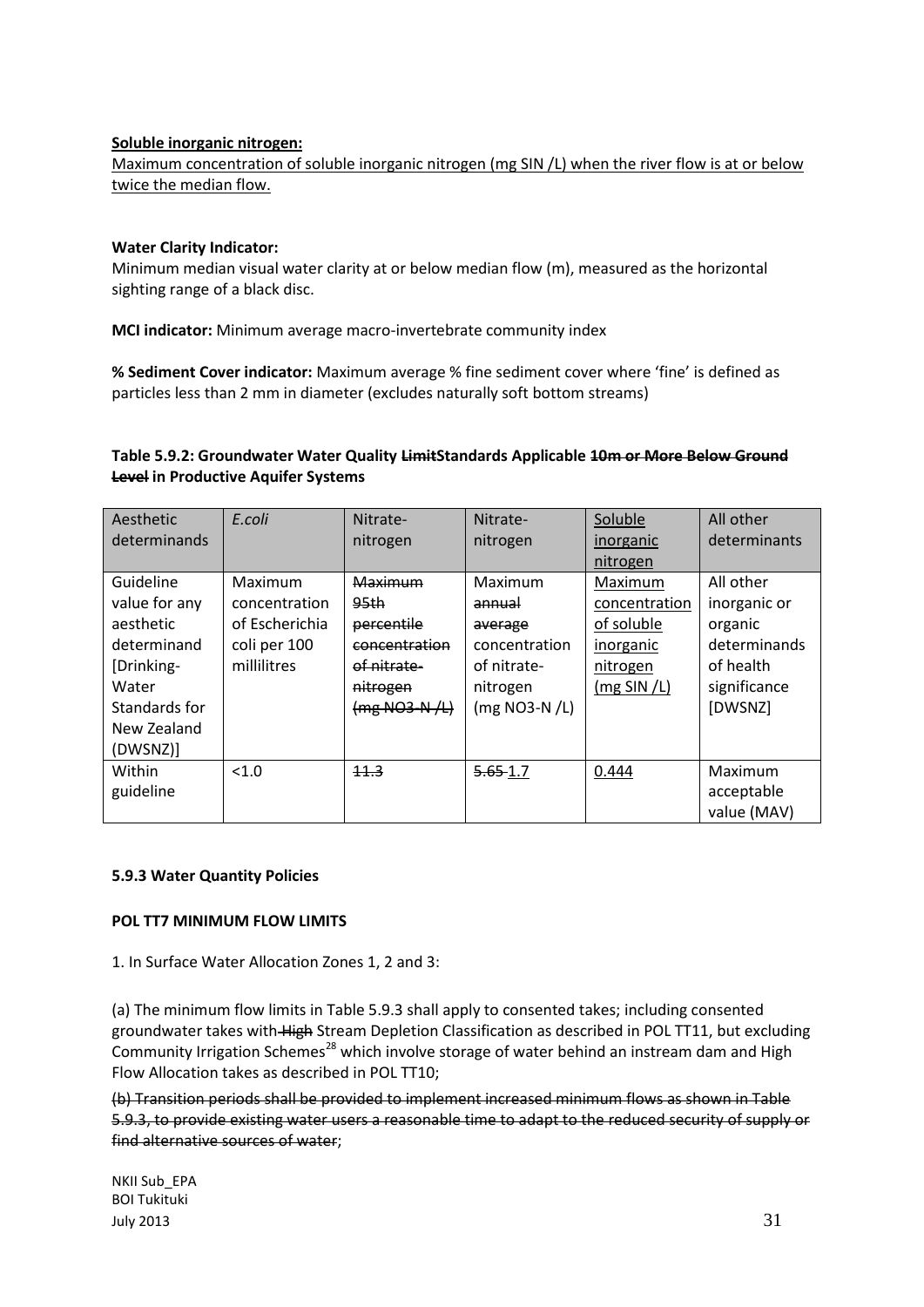(c) Subject to (d) below, consented takes from the mainstems of the Tukituki and Waipawa Rivers shall be subject to the downstream minimum flows for the mainstems set in Table 5.9.3. Takes from tributaries shall be subject to both the mainstem minimum flow and the relevant tributary minimum flow set in Table 5.9.3.

(d) Consented takes downstream of the Red Bridge flow management site (Waimarama Rd) shall be subject to the minimum flow limit at the Red Bridge flow management site except for consented takes below Black Bridge (Mill Rd) which shall not be subject to minimum flow restrictions set in Table 5.9.3;

(e) Where a Community Irrigation Scheme stores water and subsequently releases it into a river for use by members of the Scheme, other (non-Scheme) takes from that river will be managed by using a river flow (for the purpose of comparing to the allowable Table 5.9.3 minimum flow) calculated or modelled by Hawke's Bay Regional Council to be that which would have occurred in the absence of the Scheme. Such modeling will take into account flow losses to ground water and aquifer recharge zones. This will ensure that water stored and released by the Scheme helps to replenish ground water to sustainable levels, or is used by Scheme participant and is not taken by other users.

# **POL TT8 ALLOCATION LIMITS**

1. To manage the taking of surface water and groundwater in the Tukituki River catchment by: (a) Recognising that although allocation limits for surface water should be determined in order to promote sustainable management and use of the water resourceprovide a reasonable security of supply (such as avoiding an irrigation ban of ten consecutive days occurring more frequently than one year in ten), this is not achievable in the Tukituki River catchment given the minimum flows set in Table 5.9.3 and the existing volumes of water being abstracted;

(b) Recognising that there is a high degree of interconnectedness between groundwater in the Ruataniwha Basin and surface water flows within the basin and consequently surface flows further downstream;

(c) Setting surface water and groundwater allocation limits that are based on a sustainable the existing volume of consented abstraction (Tables 5.9.4 and 5.9.5).

| Surface Water          | Flow                                    | Level of habitat | Minimum Flow | Period to which   |
|------------------------|-----------------------------------------|------------------|--------------|-------------------|
| <b>Allocation Zone</b> | Management                              | and values       | Limit        | Minimum Flow      |
|                        | <b>Site</b>                             | protection       | (L/sec)      | applies           |
| Zone 1                 | Tukituki River at                       | Current level of | 3500         | Until 30 June     |
| Lower Tukituki         | Red Bridge                              | protection       |              | 20184             |
|                        | 80% habitat protection for trout        |                  | 4300         | From 1 July 20148 |
|                        | upstream of Red Bridge                  |                  |              | until 30 June     |
|                        | In-stream values as identified in Table |                  |              | 201823            |
|                        | х                                       |                  |              |                   |
|                        | 90% habitat protection for trout        |                  | 5200         | From 1 July       |
|                        | upstream of Red Bridge                  |                  |              | 201823            |
|                        | In-stream values as identified in Table |                  |              |                   |
|                        | х                                       |                  |              |                   |
| Zone 1                 | Papanui Stream                          | 950% habitat     | 53-75        | Ongoing From 1    |
| Papanui Stream         | at Middle Rd                            | protection for   |              | <b>July 2014</b>  |
|                        |                                         | longfin eel      |              |                   |
|                        |                                         | estimated        |              |                   |
|                        |                                         | equivalent)      |              |                   |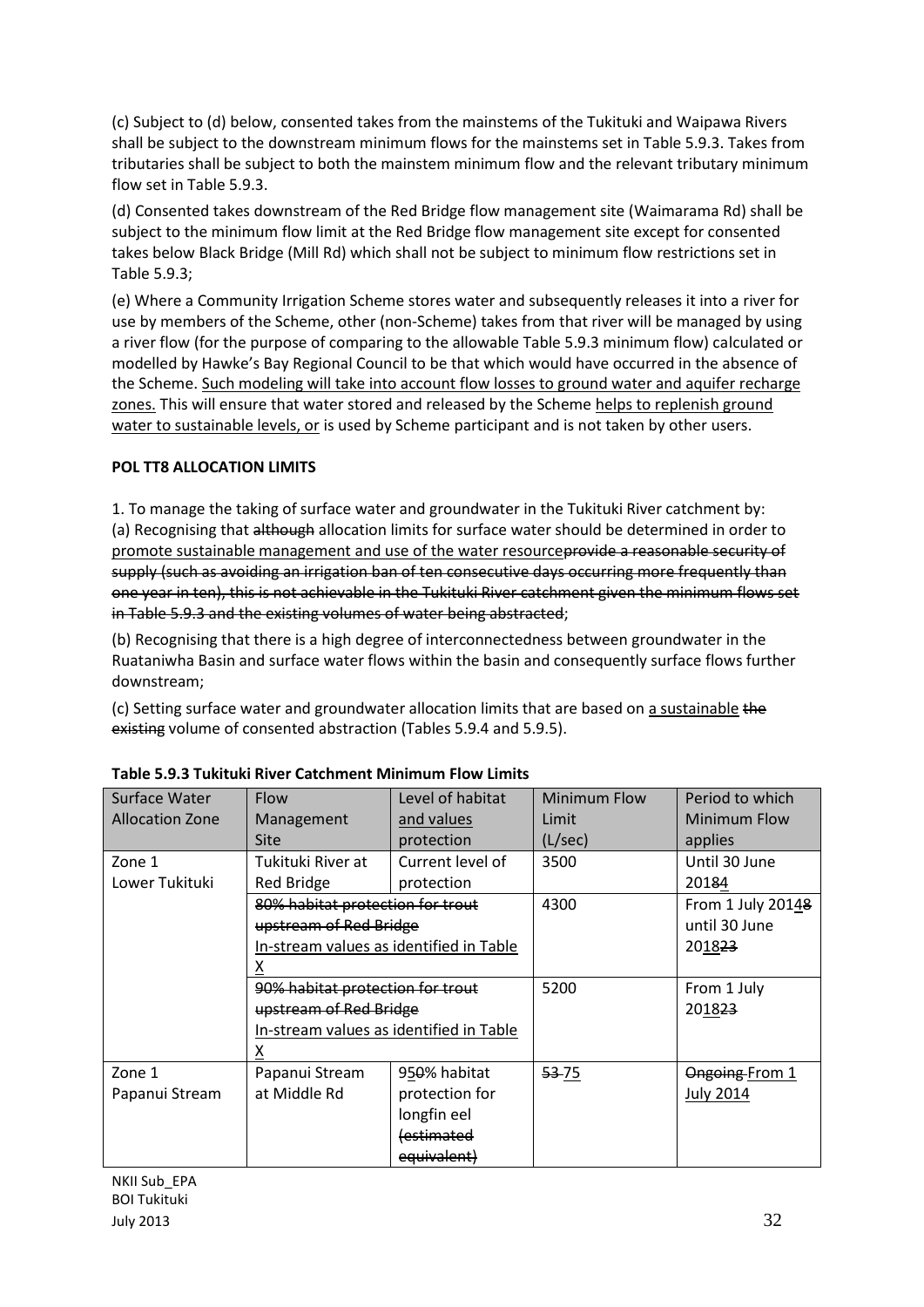| Zone 2              | Waipawa River at                                                    | Current level of            | 232500    | From 30 June     |
|---------------------|---------------------------------------------------------------------|-----------------------------|-----------|------------------|
| Waipawa River       | RDS/SH2                                                             | protection                  |           | 20148            |
|                     | 90% habitat protection for longfin eel                              |                             | 2700      | From 1 July 2018 |
|                     | In-stream values as identified in Table                             |                             |           |                  |
|                     | Χ                                                                   |                             |           |                  |
| Zone 2              | Mangaonuku                                                          | Current level of            | $n/a$ 170 | n/a-From 1 July  |
| Mangaonuku          | Stream U/S of                                                       | protection-In-              |           | 2014             |
| Stream              | confluence with                                                     | stream values as            |           |                  |
|                     | Waipawa River                                                       | identified in Table         |           |                  |
|                     |                                                                     | X                           |           |                  |
|                     | 95% habitat protection for highest                                  |                             | 1171300   | From 1 July 2018 |
|                     | flow demanding fish species<br>(estimated equivalent) and in-stream |                             |           |                  |
|                     | values as identified in Table X                                     |                             |           |                  |
| Zone 3A             | Tukituki River at                                                   | <b>Instream Values</b>      | 1400      | From 1 July 2014 |
| Tukituki River      | Onga Onga Road                                                      | as identified in            |           |                  |
|                     | <b>Bridge</b>                                                       | Table X                     |           |                  |
| Zone 3              | Tukituki River at                                                   | Current level of            | 192000    | Until 30 June    |
| Tukituki River      | Tapairu Road                                                        | protection In-              |           | 2018             |
|                     |                                                                     | stream values as            |           |                  |
|                     |                                                                     | identified in Table         |           |                  |
|                     |                                                                     |                             |           |                  |
|                     | 90% habitat protection for longfin eel                              |                             | 232500    | From 1 July 2018 |
|                     | In-stream values as identified in Table                             |                             |           |                  |
|                     | Χ                                                                   |                             |           |                  |
| Zone 3              | Tukipo River at                                                     | Current level of            | 17050     | Ongoing          |
| <b>Tukipo River</b> | <b>SH50</b>                                                         | protection-In-              |           | From I July 2014 |
|                     |                                                                     | stream values as            |           |                  |
|                     |                                                                     | identified in Table         |           |                  |
|                     |                                                                     |                             |           |                  |
|                     |                                                                     | x                           |           |                  |
| Zone 3              | <b>Tukipo River</b>                                                 | 95% habitat                 | 1043 1200 | From 1 July 2018 |
| <b>Tukipo River</b> | Ashcott Road                                                        | protection for              |           |                  |
|                     |                                                                     | highest flow                |           |                  |
|                     |                                                                     | demanding fish              |           |                  |
|                     |                                                                     | species                     |           |                  |
|                     |                                                                     | (estimated                  |           |                  |
|                     |                                                                     | equivalent) and             |           |                  |
|                     |                                                                     | stream values as            |           |                  |
|                     |                                                                     | identified in Table<br>X    |           |                  |
| <b>Kahahakuri</b>   | At Onga Onga                                                        | In-stream values            | 200       | Until 30 June    |
| Stream              | <b>Road Bridge</b>                                                  | as identified in            |           | 2018             |
|                     |                                                                     | Table X                     |           |                  |
| <b>Kahahakuri</b>   | At Onga Onga                                                        | In-stream values            | 1275      | From 1 July 2018 |
| <b>Stream</b>       | <b>Road Bridge</b>                                                  | as identified in            |           |                  |
|                     |                                                                     | Table X                     |           |                  |
| Maharakeke          | At Station Road                                                     | In-stream values            | 140       | Until 30 June    |
| Stream              |                                                                     | as identified in            |           | 2018             |
| Maharakeke          | At Station Road                                                     | Table X<br>In-stream values | 170       | From 1 July 2018 |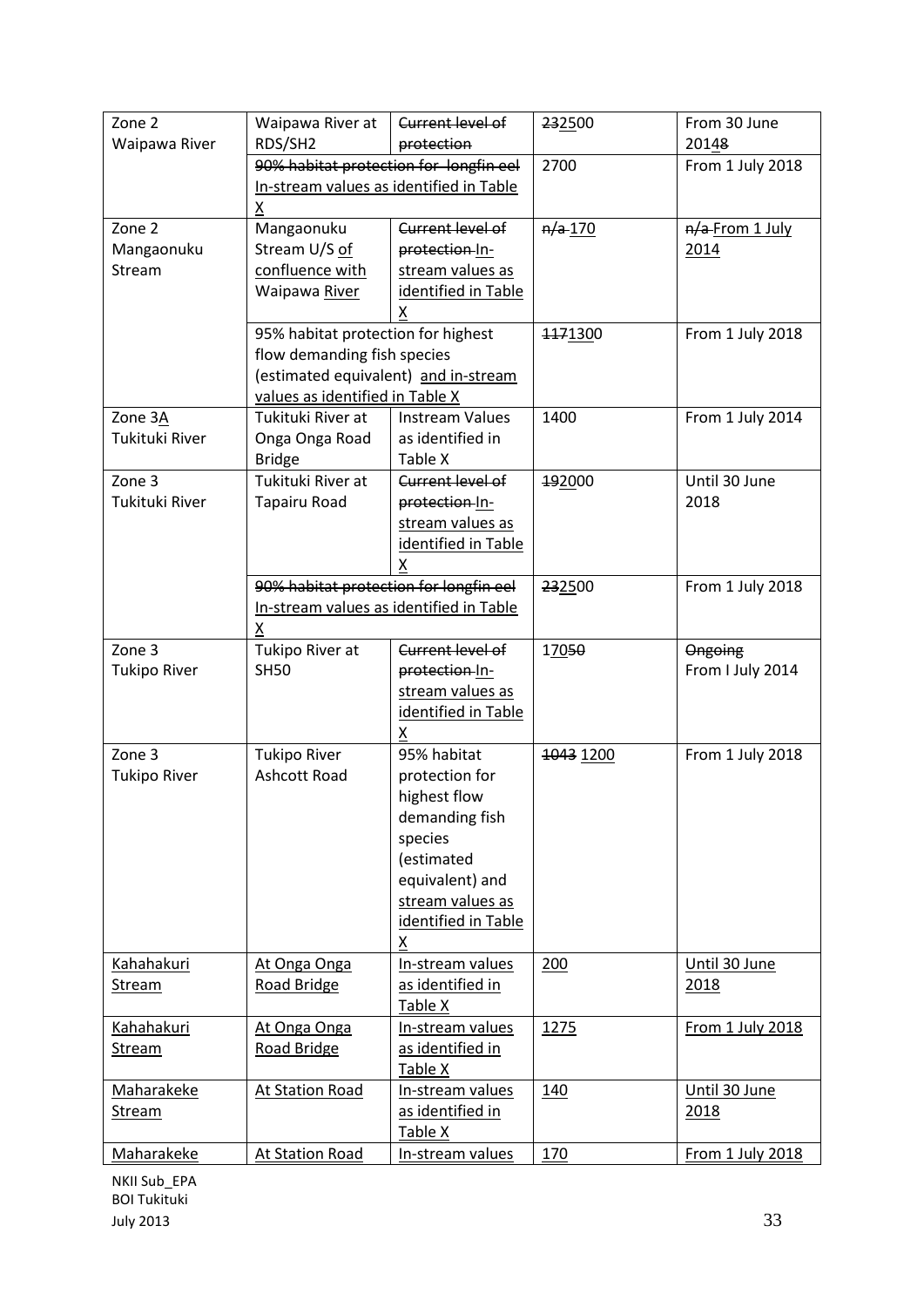| Stream         |                 | as identified in |     |                  |
|----------------|-----------------|------------------|-----|------------------|
|                |                 | Table X          |     |                  |
| Makaretu River | At Watson Reach | In-stream values | 170 | Until 30 June    |
|                |                 | as identified in |     | 2018             |
|                |                 | Table X          |     |                  |
| Makaretu River | At Watson Reach | In-stream values | 200 | From 1 July 2018 |
|                |                 | as identified in |     |                  |
|                |                 | Table X          |     |                  |
| Porangahau     | At Oruawharo    | In-stream values | 50  | Until 30 June    |
| <b>Stream</b>  | Road            | as identified in |     | 2018             |
|                |                 | Table X          |     |                  |
| Porangahau     | At Oruawharo    | In-stream values | 75  | From 1 July 2018 |
| Stream         | Road            | as identified in |     |                  |
|                |                 | Table X          |     |                  |

# **Table 5.9.4: Surface Water Allocation Limits<sup>29</sup>**

| <b>Surface Water Allocation</b> | <b>Maximum Total Instantaneous</b>                        | <b>Allocation Limit</b>                 |  |  |  |
|---------------------------------|-----------------------------------------------------------|-----------------------------------------|--|--|--|
| <b>Zones</b>                    | <b>Allocation Rate<del>Limit</del></b>                    | <b>Annual Volume</b>                    |  |  |  |
| (Schedule XVI)                  | (L/sec)                                                   | ( <del>Thousand </del> m <sup>3</sup> ) |  |  |  |
| Zone 1 - Lower Tukituki River   | 1,090072                                                  | 4,703,000                               |  |  |  |
| Zone 2 - Waipawa River and      | 90750                                                     | 7,301,000                               |  |  |  |
| Tributaries above RDS/SH2       |                                                           |                                         |  |  |  |
| Zones 3 and 3A - Tukituki River | 1,122 900                                                 | 8,385,000                               |  |  |  |
| and Tributaries above Tapairu   |                                                           |                                         |  |  |  |
| Road                            |                                                           |                                         |  |  |  |
|                                 | Sub- catchment allocation of allocation limit for Zone 3: |                                         |  |  |  |
| Zone 3 - Kahahakuri Stream      | 20029                                                     | 653,000                                 |  |  |  |
| Zone 3 - Makaretu Stream        | 70                                                        | 107,000                                 |  |  |  |
| Zone 3 - Tukipo River           | 1520                                                      | 5,168,000                               |  |  |  |
| <b>Total catchment</b>          | 3,102550                                                  | 20,389,000                              |  |  |  |

# **Table 5.9.5: Groundwater Allocation Limits<sup>29</sup>**

| <b>Groundwater Allocation Zones</b>    | <b>Allocation Limit</b>                                         |
|----------------------------------------|-----------------------------------------------------------------|
| (Schedule XVII)                        | (m3/year)                                                       |
| Zone 1 - Otane Basin                   | 2,55300,000                                                     |
| Zone 2 – Ruataniwha Basin north of the | 5,000278,000                                                    |
| Waipawa River                          |                                                                 |
| Zone 3 – Ruataniwha Basin south of the | 146,000167,000                                                  |
| Waipawa River                          |                                                                 |
| Rest of the catchment                  | No limit set <sup>30</sup> but applications will be assessed as |
|                                        | a discretionary activity                                        |

### **POL TT9 IMPLEMENTING MINIMUM FLOWS AND ALLOCATION LIMITS**

1. To implement the minimum flow limits and allocation limits in the Tukituki River catchment by: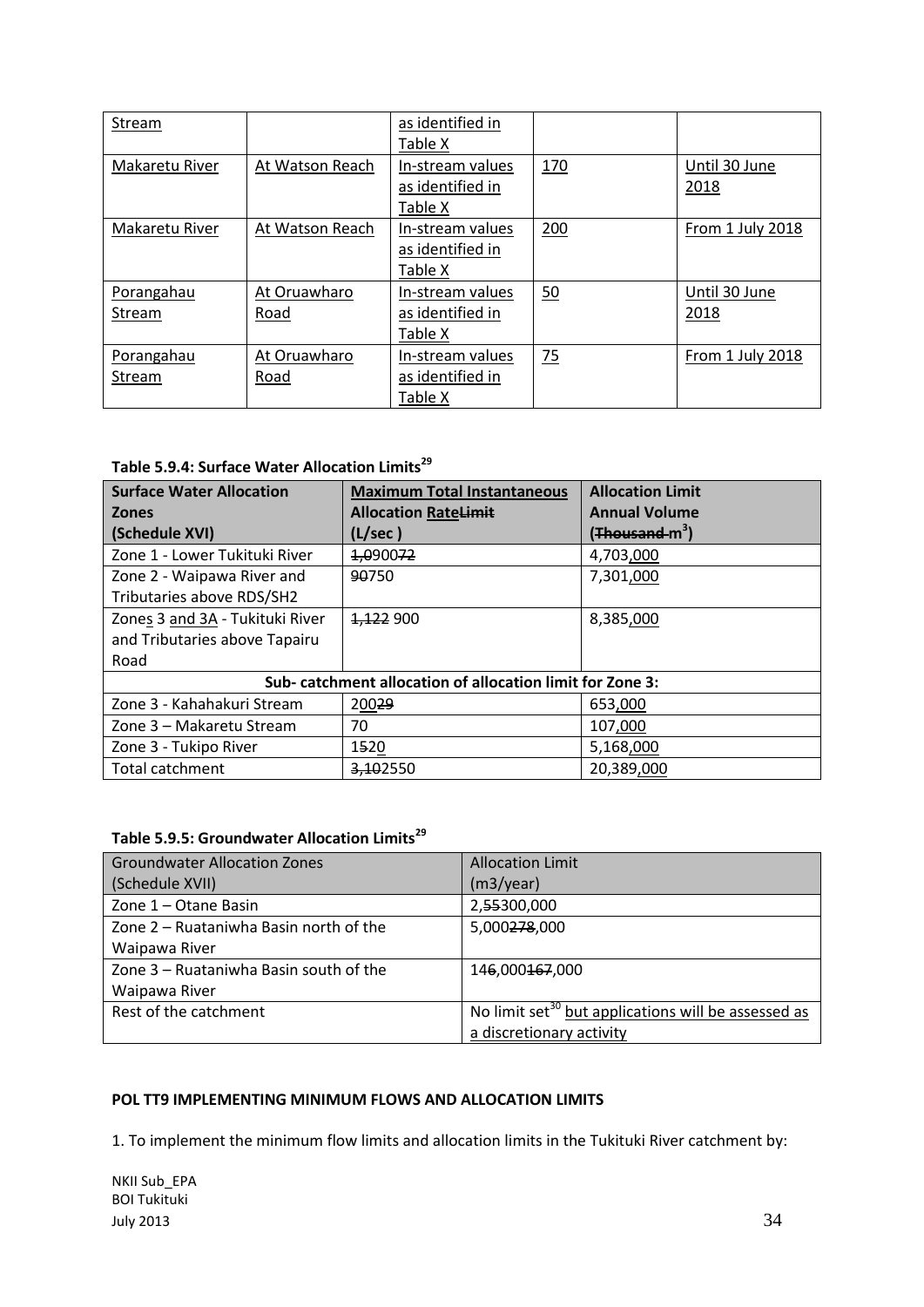(a) Allowing the renewal of existing surface water and groundwater take consents provided:

(i) There is no increase in the rate or volume of take;

(ia) Maximum weekly take does not exceed the maximum weekly take that was abstracted over the last 5 irrigation seasons)

(ii) A seasonal volume<sup>31</sup> on irrigation takes is imposed which is the lesser of the volume assessed:

i. in accordance with POL 42; or

ii. using the procedure set out in Schedule XVIII;

(iii) Annual volumes on non-irrigation takes are imposed.

(iv) The maximum duration for daily abstraction will not exceed 20 hours per day

(b) Seeking to improve the security of supply for existing surface water takes by not reallocating water that is freed up through $^{32}$ :

(i) The surrender or non-renewal of existing takes and unused proportions of existing consented takes<sup>32A</sup>;

(ii) The implementation of POL TT9 (1) (a).

(c) Assessing groundwater take applications against OBJ 44, POL 77 and POL TT11 in areas where no groundwater allocation limit is set in Table 5.9.5.

(d) Not I Including any taking of water allowed under s14(3)(b) of the RMA or Rules 53 and 54, or Rule TT3 when summing volumes of take for comparison against the surface water allocation limits in Table 5.9.4 and the groundwater allocation limits in Table 5.9.5.

(e) Reviewing the need, in 2020 and 2025, to increase the Table 5.9.4 and 5.9.5 allocation limits to include a provision for existing and future s14(3)(b) takes for animal drinking water in the event of a Community Irrigation Scheme progressing.

29 The Table 5.9.4 and 5.9.5 water allocation limits apply only to consented takes and not to takes allowed under section 14(3)(b) of the RMA for an individual's use of water for domestic supply or for supply of drinking water to an individual's animals, nor to takes occurring prior to [date of PC notification] under Rules 53 and 54, and nor to takes for Community Irrigation Schemes. 30 Groundwater takes located outside of Groundwater Allocation Zones 1 to 3 are Discretionary Activities under Rule TT4.

31 Seasonal volume is the actual crop water requirement required over a crop's growing season (including any crop rotation).

32 This does not preclude the transfer of existing takes.

\_\_\_\_\_\_\_\_\_\_\_\_\_\_\_\_\_\_\_\_\_\_\_\_\_\_\_\_\_\_\_\_\_\_\_\_\_\_\_\_\_\_\_\_\_\_\_\_\_\_\_\_\_

\_\_\_\_\_\_\_\_\_\_\_\_\_\_\_\_\_\_\_\_\_\_\_\_\_\_\_\_\_\_\_\_\_\_\_\_\_

32A This does not apply to unused portions of these water takes that are transferred to iwi authorities

<sup>(</sup>f) Other than for takes for Community Irrigation Schemes<sup>33</sup> which involve storage of water behind an instream dam, when a river is at or below its Table 5.9.3 minimum flow, takes from that river shall be managed as follows:

<sup>(</sup>i) The taking of water allowed by section 14(3)(b) of the RMA for an individual's reasonable domestic needs or the reasonable needs of an individual's animals may continue without further restriction, provided it does not cause an adverse effect;

NKII Sub\_EPA (ii) Takes permitted under Rules 53 and 54 may be required to reduce their daily rate of take if Hawke's Bay Regional Council issues a Water Shortage Direction to that effect;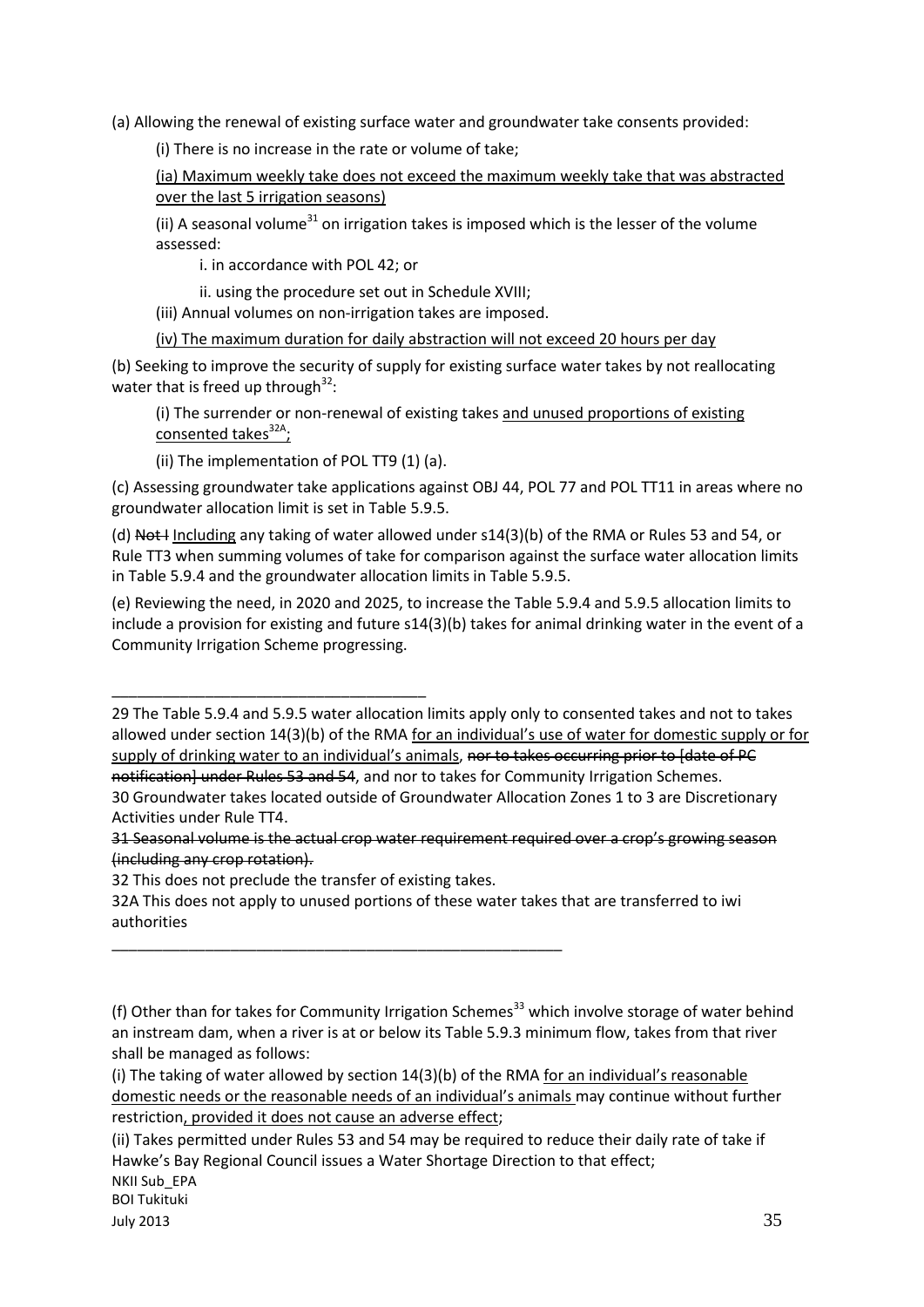(iii) Consented takes for public water supplies, animal drinking water, animal welfare and sanitation (including dairy shed wash down and milk cooling), marae, schools and other educational facilities shall be required to reduce their daily rate of take by an amount specified in their consent conditions;

(iv) Takes for frost protection and takes for filling agrichemical spray tanks shall continue to be allowed without further restriction;

(v) All other consented takes shall cease.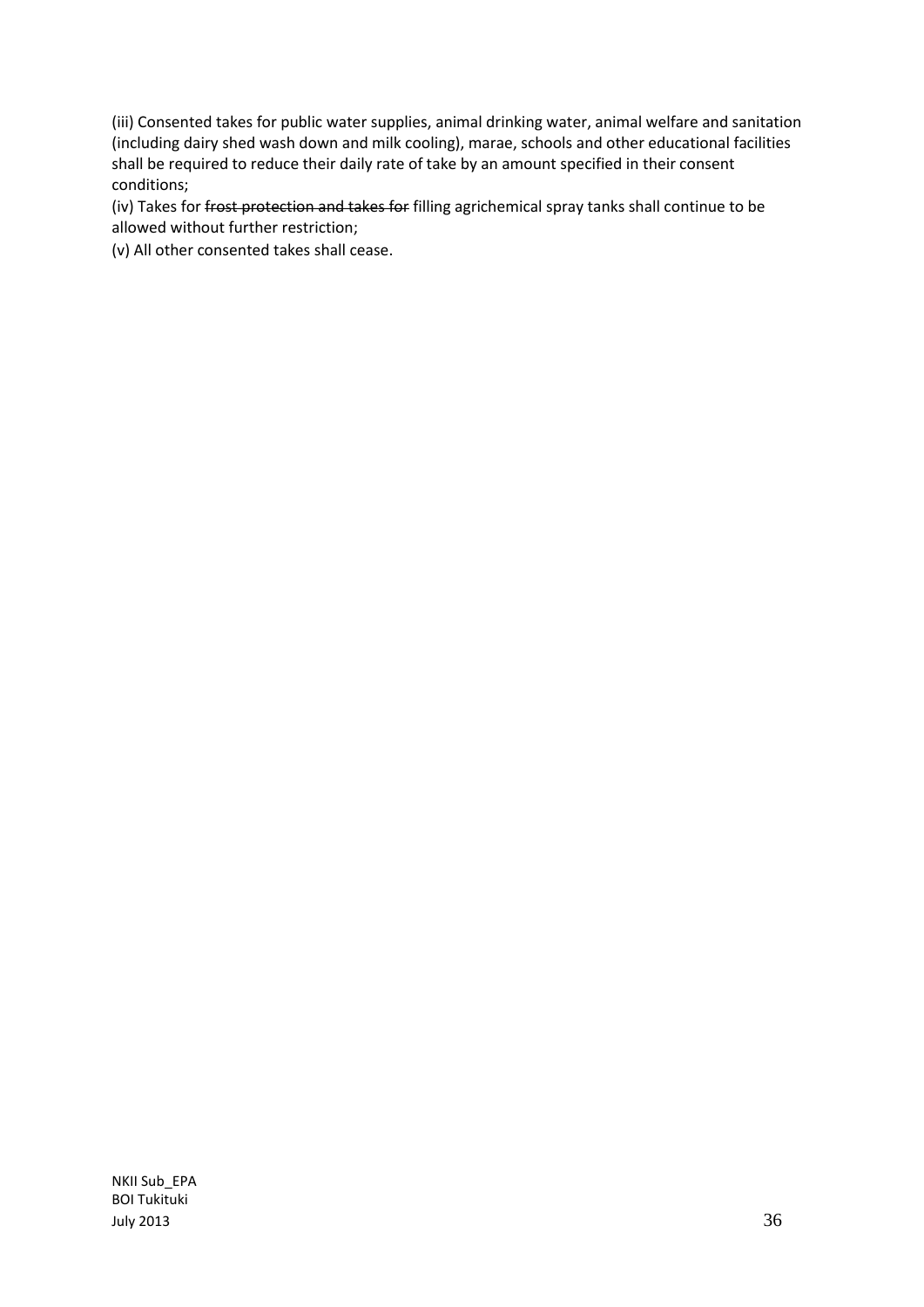## **POL TT10 HIGH FLOW ALLOCATION LIMITS**

1. To enable the taking of surface water from rivers that are flowing at a level above their median flow provided:

(a) The high flow take ceases when the river is at or below the High Flow Minimum Flow Limit<sup>34</sup> as set in Table 5.9.6;

(b) Such high flow takes do not cumulatively exceed the allocation limits set in Table 5.9.6;

(c) The restrictions in (a) and (b) above do not apply to takes for Community Irrigation Schemes which involve storage of water behind an instream dam.

| <b>River name</b> | <b>Flow</b><br><b>Management Site</b> | <b>High Flow</b><br><b>Minimum Flow</b><br>Limit (L/sec) | <b>High Flow</b><br><b>Allocation Limit</b><br>(L/sec) | <b>High Flow</b><br><b>Allocation Limit</b><br>(m3/day) |
|-------------------|---------------------------------------|----------------------------------------------------------|--------------------------------------------------------|---------------------------------------------------------|
| Tukituki River    | At Red Bridge                         | 22,022                                                   | 201700 <sup>35</sup>                                   | 172,8150,000 <sup>32</sup>                              |
| Tukituki River    | At Onga Onga<br>Road                  | 12,000                                                   | 500 425                                                | 35,000                                                  |
| Tukituki River    | At Tapairu Road                       | 912,000892                                               |                                                        | 8635,000                                                |
| Waipawa River     | At Waipawa<br>(RDS/SH2)               | 8,9910,000                                               | 500 425                                                | 86,480,000                                              |

**Table 5.9.6: High Flow Allocation and Minimum Flow Limits**

# **POL TT11 MANAGING GROUNDWATER TAKES HYDRAULICALLY CONNECTED TO SURFACE WATER BODIES**

1. To generally manage the effects of groundwater takes on surface water bodies, including wetlands, in the following manner:

(a) An appropriate scientific method must be used by consent applicants to assess the depletion effect of the groundwater take on nearby surface water<sup>36</sup> e.g.: using Guidelines for the Assessment of Groundwater Abstraction Effects on Stream Flow prepared by Environment Canterbury (Techniques for evaluating stream depletion effects, Supplement to the guidelines for the assessment of groundwater abstraction effects on stream flow (2000), Report No. R09/53, ISBN 978- 1-86937-992-6);

(b) Subject to (a), the potential adverse effects of groundwater takes on surface water depletion shall be managed in accordance with Table 5.9.7;

(c) Groundwater takes that are classified as High or Medium in Table 5.9.7 shall be included within the surface water allocation limits described in POL TT8 and POL TT9;

(d) Groundwater takes that are classified as High in Table 5.9.7 shall be subject to the minimum flow limits in POL TT7 and POL TT9, provided that the predicted reduction in stream depletion that will arise from ceasing the groundwater take will occur within 10 days.

**33** Refer Policy TT13 for the requirements that Community Irrigation Scheme must meet.

\_\_\_\_\_\_\_\_\_\_\_\_\_\_\_\_\_\_\_\_\_\_\_\_\_\_\_\_\_\_\_\_\_\_\_\_\_\_\_\_\_\_\_\_\_\_\_\_\_\_\_

**\_\_\_\_\_\_\_\_\_\_\_\_\_\_\_\_\_\_\_\_\_\_\_\_\_\_\_\_\_\_\_\_\_\_\_\_\_\_\_\_\_\_\_\_\_\_\_\_\_\_\_\_\_\_**

34 The High Flow Minimum Flow has been set at the median flow for each Flow Management Site.

35 The allocation limit above the Red Bridge site is a cumulative one in so far as it includes the allocation limits above the Tapairu Road and Waipawa (RDS/SH2) sites.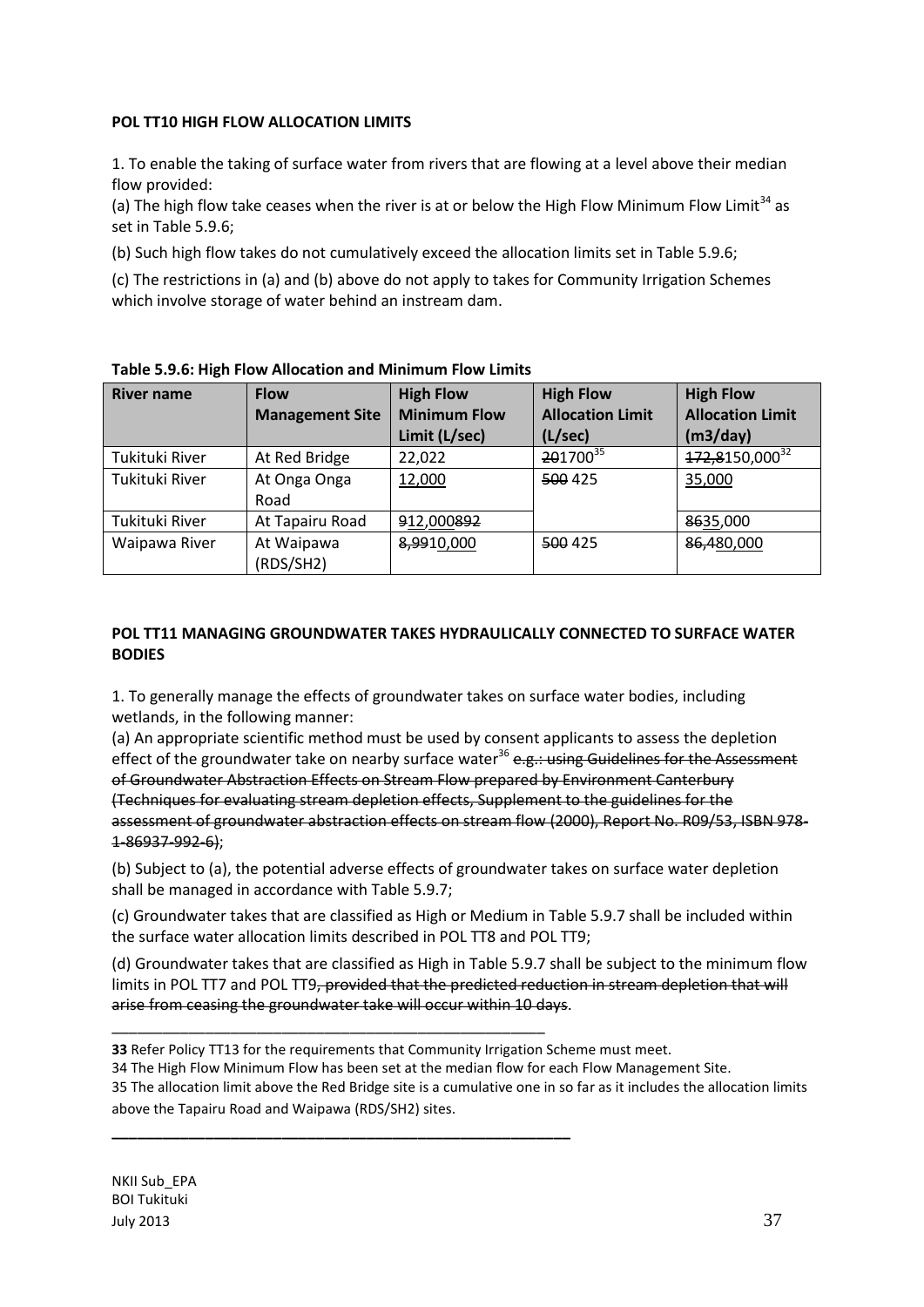| <b>Classification of surface</b><br>water depletion effect | <b>Magnitude of surface water</b><br>depletion effect                                                                                                                                                                      | <b>Management approach</b>                                                                                                                                                                                                       |
|------------------------------------------------------------|----------------------------------------------------------------------------------------------------------------------------------------------------------------------------------------------------------------------------|----------------------------------------------------------------------------------------------------------------------------------------------------------------------------------------------------------------------------------|
| High                                                       | The surface water depletion effect<br>is assessed as:<br>(a) 510% or greater of the average<br>groundwater pumping rate <sup>37</sup> after<br>100 days of pumping $37A$ ; and<br>(b) greater than 0.54 L/s.               | The calculated loss of surface<br>water is included in the surface<br>water allocation regime, and<br>specific minimum flow<br>restrictions are imposed on the<br>groundwater take, subject to<br>the proviso in POL TT11(1)(d). |
| Medium                                                     | The surface water depletion effect<br>is assessed as:<br>(a) 25% or greater and less than<br>510% of the average groundwater<br>pumping rate <sup>34</sup> after 100 days of<br>pumping; and<br>(b) greater than 0.54 L/s. | The calculated loss of surface<br>water is included in the surface<br>water allocation regime, but no<br>and specific minimum flow<br>restrictions are imposed on the<br>groundwater take.                                       |
| Low                                                        | The surface water depletion effect<br>is assessed as:<br>(a) less than 20% of the average<br>groundwater pumping rate aAfter<br>10 days of pumping, having a<br>depletion effect of $(b)$ -0.5 4 L/s or<br>less.           | The calculated loss of surface<br>water is not included in the<br>surface water allocation<br>regime, and no specific<br>minimum flow restrictions are<br>imposed on the groundwater<br>take.                                    |

### **Table 5.9.7: Management of Surface Water Depletion Effects**

36 Prior to this assessment occurring takes that have previously been assessed by HBRC as being stream flow depleting takes will be categorised as Table 5.9.7 "High" takes. The assessment method selected should be appropriate to the likely risk of stream depletion.

\_\_\_\_\_\_\_\_\_\_\_\_\_\_\_\_\_\_\_\_\_\_\_\_\_\_\_\_\_\_\_\_\_\_\_\_\_\_\_\_\_\_\_\_\_\_\_\_\_\_\_\_\_\_\_\_\_\_\_\_\_\_\_\_\_\_\_\_\_\_\_\_\_

\_\_\_\_\_\_\_\_\_\_\_\_\_\_\_\_\_\_\_\_\_\_\_\_\_\_\_\_\_\_\_\_\_\_\_\_\_\_\_\_\_\_\_\_\_\_\_\_\_\_\_\_\_\_\_\_\_\_\_\_\_\_\_\_\_\_\_\_\_\_\_\_**\_**

37 The average groundwater pumping rate is based on the seasonal or annual volume averaged over 100 days or a full year whichever is applicable assuming pumping occurs for 24 hours per day

37A Pump testing shall be carried out during the months when the crop for which the water is required, would usually be irrigated. For pasture pump tests shall be carried out during the middle of the irrigation season.

#### **POL TT12 TRANSFERS**

1 To maximise the efficient use of water and improve security of supply by:

(a) Enabling the transfer of existing take consents to other sites within the same sub-catchment or hapū roheSurface Water Allocation Zone, Groundwater Allocation Zone or aquifer system;

(b) Enabling the management of temporary transfers within an irrigation season within the same sub-catchment by a management entity approved by Hawke's Bay Regional Council where the metering of takes and the telemetry of take data allows for real time management and monitoring of the water being taken.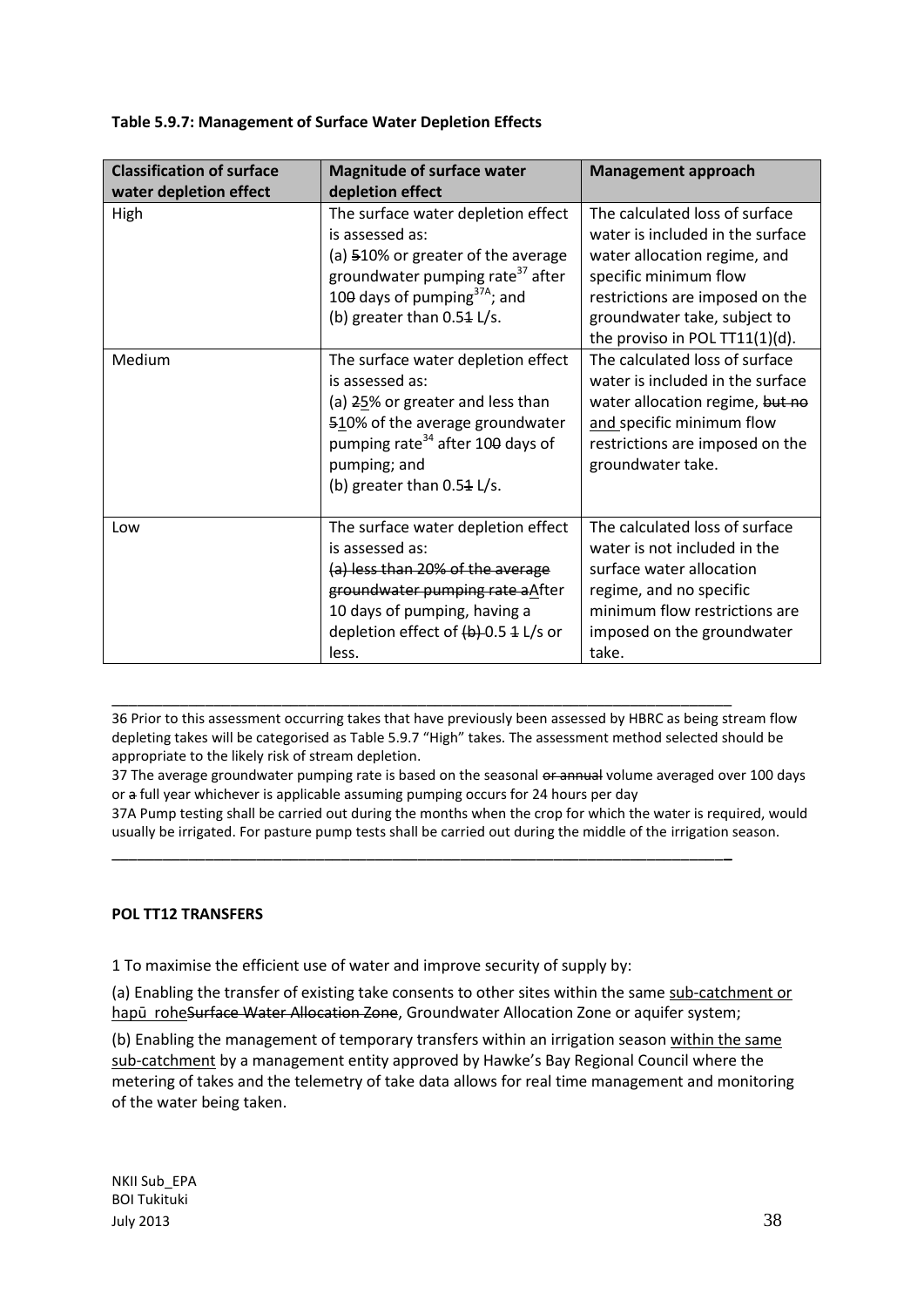# **POL TT13 ENABLING COMMUNITY IRRIGATION SCHEMES**

1. Enabling takes for Community Irrigation Schemes capable of providing irrigation water to at least 5,000 hectares of production land provided that the management of the take and the management of the Scheme:

(a) Demonstrates how the supply of irrigation water and the resulting use of irrigated land will meet the limitstandards and targets set by POL TT1 and POL TT2;

(b) Does not increase the number of days that downstream takes will be required to cease abstraction (or reduce their rate of take) as a result of Hawke's Bay Regional Council implementing POL TT9(1)(f);

(c) Provides water for future irrigation demand at a security of supply described in POL TT8  $(1)(a)$ , while taking into account the effects of climate change;

(d) Ensures that water is available at a rate and quality sufficient to meet the domestic and stock water needs of any properties down gradient whose existing water supply is rendered unsuitable for human or animal drinking as a result of the implementation of the Community Irrigation Scheme, or alternatively ensures affected water supplies are appropriately treated;

(e) Demonstrates industry good practice for irrigation scheme efficiency;

(f) Maintains or enhances terrestrial riparian biodiversity and surface water recreational opportunities within the catchment;

(fa) Takes into account and allows for flow losses to groundwater during diversion or conveyance of water from the Community Irrigation Scheme

(g) Avoids, remedies or mitigates adverse effects on aspects of water quality and quantity that contribute to mauri and the values in Table X, in rivers and streams affected by the operation of the Community Irrigation Scheme.

# **POL TT14 CONSENT CATEGORISATION AND DURATIONS**

1. To manage the taking and use of surface water and groundwater in the Tukituki River catchment, so as to give effect to POL TT7 to POL TT13, as follows:

(a) The taking of water allowed by section 14(3)(b) of the RMA, shall continue to be allowed without further restriction under this Plan, provided the taking is for an individual's domestic needs, or the reasonable needs of an individual's animal's for drinking water requirements, is less than 20 cubic metres per day, and such taking, in combination with all other such takes in the same subcatchment, does not have an adverse effect on the environment;

(b) From 4 May 2013 no new taking of surface water shall be allowed under Permitted Activity Rule 54  $38;$ 

(c) From 4 May 2013 the renewal of existing surface take consents, and the renewal of existing groundwater take consents within Groundwater Allocation Zones 1 to 3 shall be a Discretionary Activity under Rule TT4 provided that the Table 5.9.4 and 5.9.5 Allocation Limits are not exceeded and renewed production land irrigation consents shall have durations not exceeding 510 years;

(d) From 4 May 2013 the taking of water for a Community Irrigation Scheme capable of providing irrigation water to at least 5,000 hectares of production land shall be a Discretionary Activity under Rule 55 and if granted the consent duration should reflect the capital investment required for the Scheme and may be up to 35 years;

NKII Sub\_EPA BOI Tukituki July 2013  $39$ 

\_\_\_\_\_\_\_\_\_\_\_\_\_\_\_\_\_\_\_\_\_\_\_\_\_\_\_\_\_\_\_\_\_\_\_\_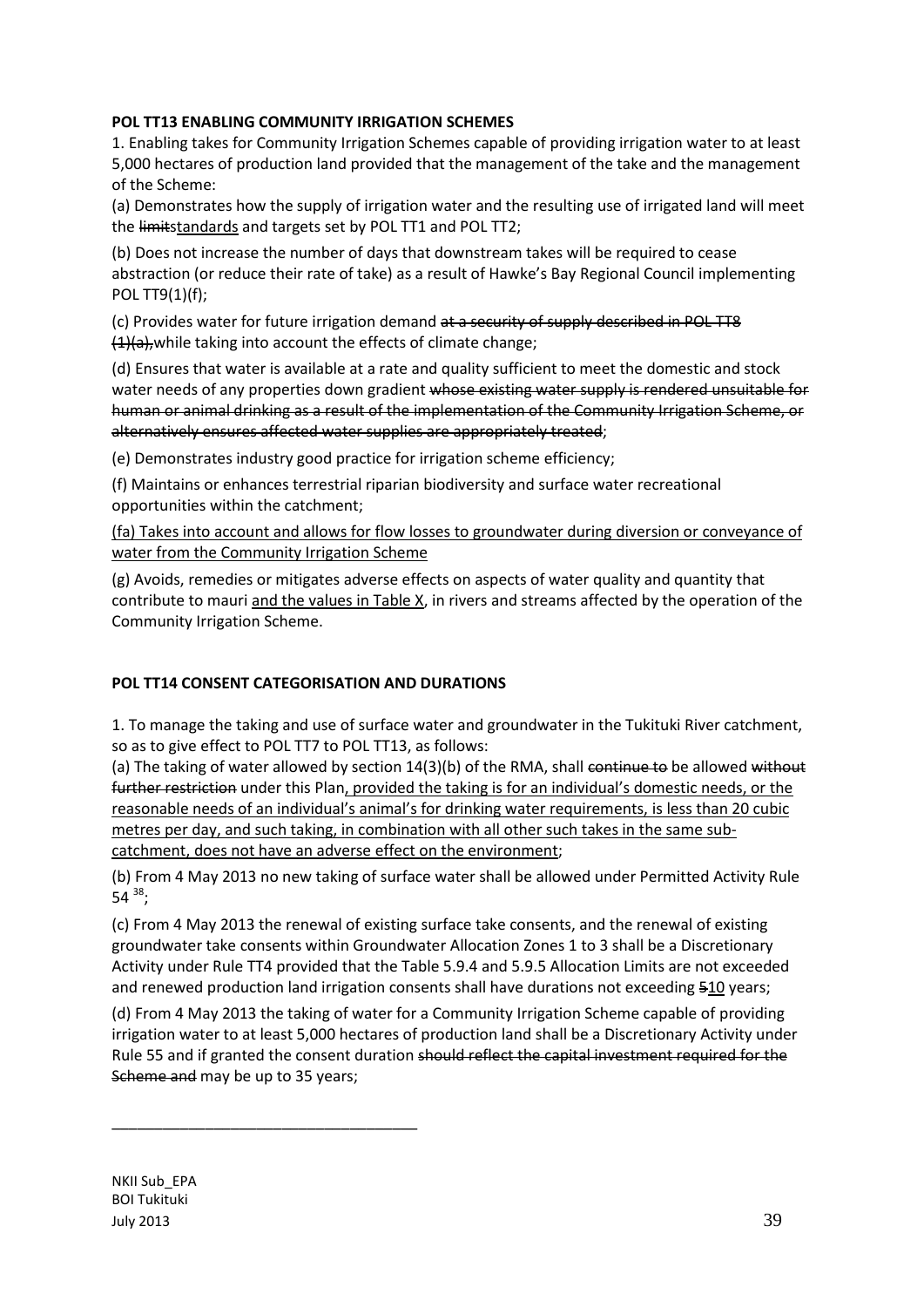38 Note that taking groundwater as a permitted activity under Rule 53 is still allowed within the Tukituki River catchment

38B Does not apply to iwi allocations

(e) Other than for:

a. high flow takes (POL TT10);

b. takes for the purpose of Community Irrigation Schemes;

\_\_\_\_\_\_\_\_\_\_\_\_\_\_\_\_\_\_\_\_\_\_\_\_\_\_\_\_\_\_\_\_\_\_\_\_\_\_\_\_\_\_\_\_\_\_\_\_\_\_\_\_\_\_\_\_\_\_\_\_\_\_\_\_\_\_\_\_

c. takes under Rule 53; and

d. takes allowed under section 14(3)(b) of the RMA which have as their primary purpose the provision of drinking water for an individual's domestic needs people or drinking water for an individual's animals;

e. takes permitted under Rule TT3

from 4 May 2013, the taking of any new surface water and new groundwater within the Surface Water and Groundwater Allocation Zones shall be a Non-complying Activity under Rule TT5<sup>38B</sup>;

(f) From 4 May 2013, the renewal of existing groundwater take consents and the taking of new groundwater outside the Groundwater Allocation Zones (except as provided for by Rule TT3) shall be a Discretionary Activity under Rule TT4 and if granted the consent duration shall be no more than 5 years;

(g) Consent conditions shall be imposed that limit the instantaneous rate of take, the monthly and seasonal volume of take for irrigation takes, and the annual volume of take for non-irrigation takes;

(h) Single resource consents may be granted to cover multiple uses of water, provided all adverse effects that are more than minor, are avoided, remedied or mitigated.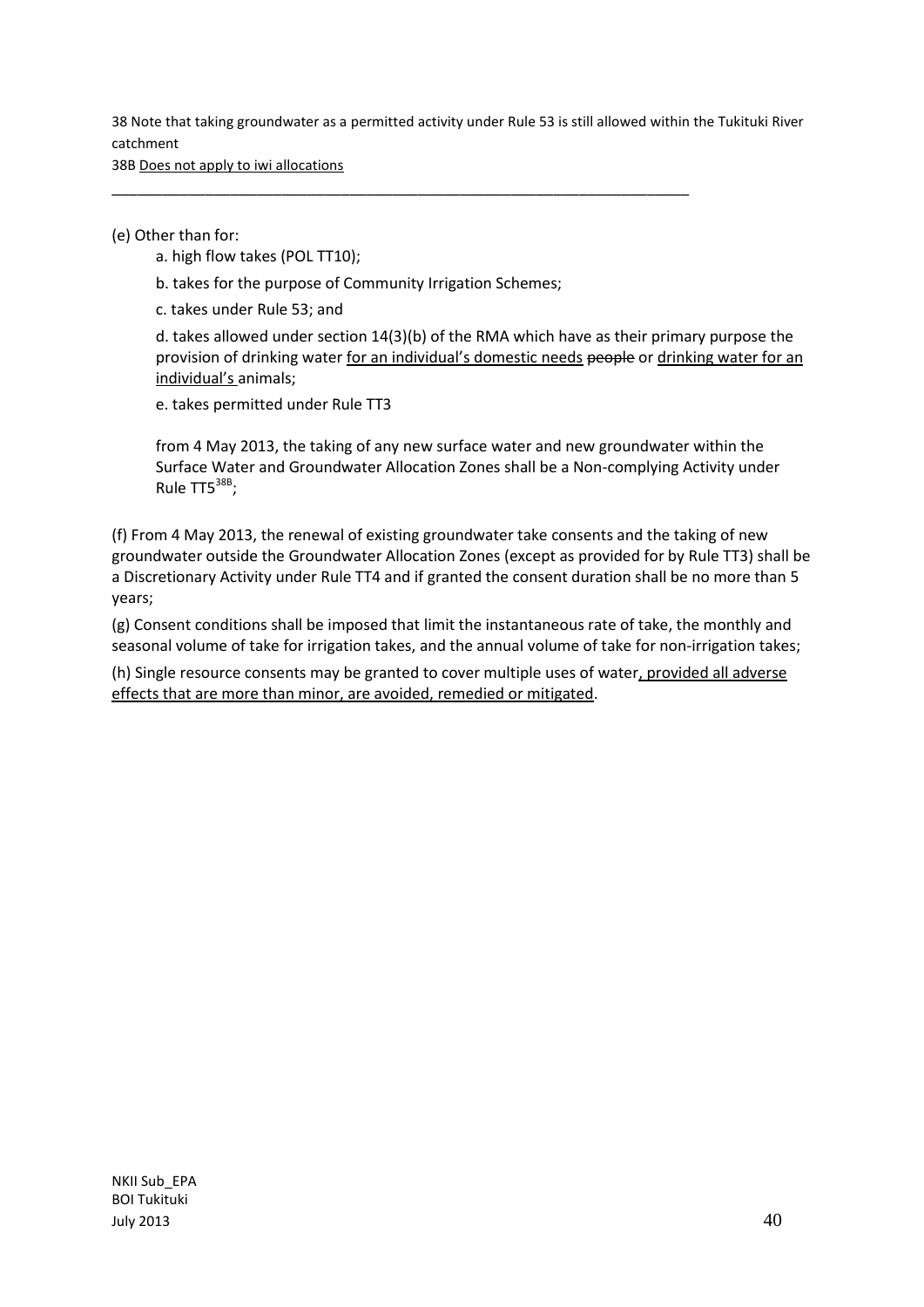# **6.9 Tukituki River Catchment Rules 6.9.1 Land Use and Water Quality**

| Rule                       | <b>Activity</b>       | <b>Classification</b> | Conditions/<br>Standards/<br><b>Terms</b> | <b>Matters for Control/Discretion</b>                                            |
|----------------------------|-----------------------|-----------------------|-------------------------------------------|----------------------------------------------------------------------------------|
| TT <sub>1</sub>            | The use of production | Permitted             |                                           | a. Where existing nitrogen losses increase <sup>39</sup> as a result of landuse  |
| <b>Production land use</b> | land in the Tukituki  | Controlled            |                                           | change or farm management changes, the nitrogen leached from the                 |
| Refer to POLs              | River catchment       |                       |                                           | land (modeled as a loss from the root zone using Overseer or an                  |
| TT1 to TT5, and POLs       | pursuant to s9(2) and |                       |                                           | alternative model approved by Hawke's Bay Regional Council) shall not            |
| 16 and 20                  | s15 RMA, and where    |                       |                                           | exceed the relevant                                                              |
|                            | nitrogen leaching     |                       |                                           | Compliance with Policy TT4; the standards and targets in this plan, and          |
|                            | exceeds 4             |                       |                                           | the upholding of the values in Table X(1)(e) benchmark leaching rate for         |
|                            | kgs/hectare/year and  |                       |                                           | the land:                                                                        |
|                            | less than             |                       |                                           | (i) by more than 5%; nor                                                         |
|                            | 7kgs/hectare/year     |                       |                                           | -(ii) by more than 5 kg N/ha/yr.                                                 |
|                            |                       |                       |                                           | b. For properties exceeding 4 hectares in area the records specified The         |
|                            |                       |                       |                                           | matters in Schedule XXI; shall be retained for each year (1 July to 30           |
|                            |                       |                       |                                           | June) from 1 July 2013 onwards to enable a Nutrient Budget to be                 |
|                            |                       |                       |                                           | prepared and those records shall be provided to the Hawke's Bay                  |
|                            |                       |                       |                                           | Regional Council upon request. In the absence of the records being               |
|                            |                       |                       |                                           | retained, Nutrient Budget inputs will be determined in accordance with           |
|                            |                       |                       |                                           | the methodology specified in Schedule XXI.                                       |
|                            |                       |                       |                                           | e. For properties exceeding 4 hectares in area a Nutrient Budget <sup>49</sup> , |
|                            |                       |                       |                                           | incorporating the modeling of whole of property nutrient losses                  |
|                            |                       |                       |                                           | (kg/ha/year) calculated using the annual records specified in Schedule           |
|                            |                       |                       |                                           | XXI and the Overseer nutrient budget model (or an alternative model              |
|                            |                       |                       |                                           | approved by Hawke's Bay Regional Council) must be prepared for the               |
|                            |                       |                       |                                           | land prior to 1 July 20168 and be provided to the Hawke's Bay Regional           |
|                            |                       |                       |                                           | Council. The Nutrient Budget shall be updated at three yearly intervals          |
|                            |                       |                       |                                           | and be provided to the Hawke's Bay Regional Council.                             |
|                            |                       |                       |                                           | d. After 1 July 201620 the nitrogen leached from the land (modelled as a         |
|                            |                       |                       |                                           | loss from the root zone using Overseer or an alternative model                   |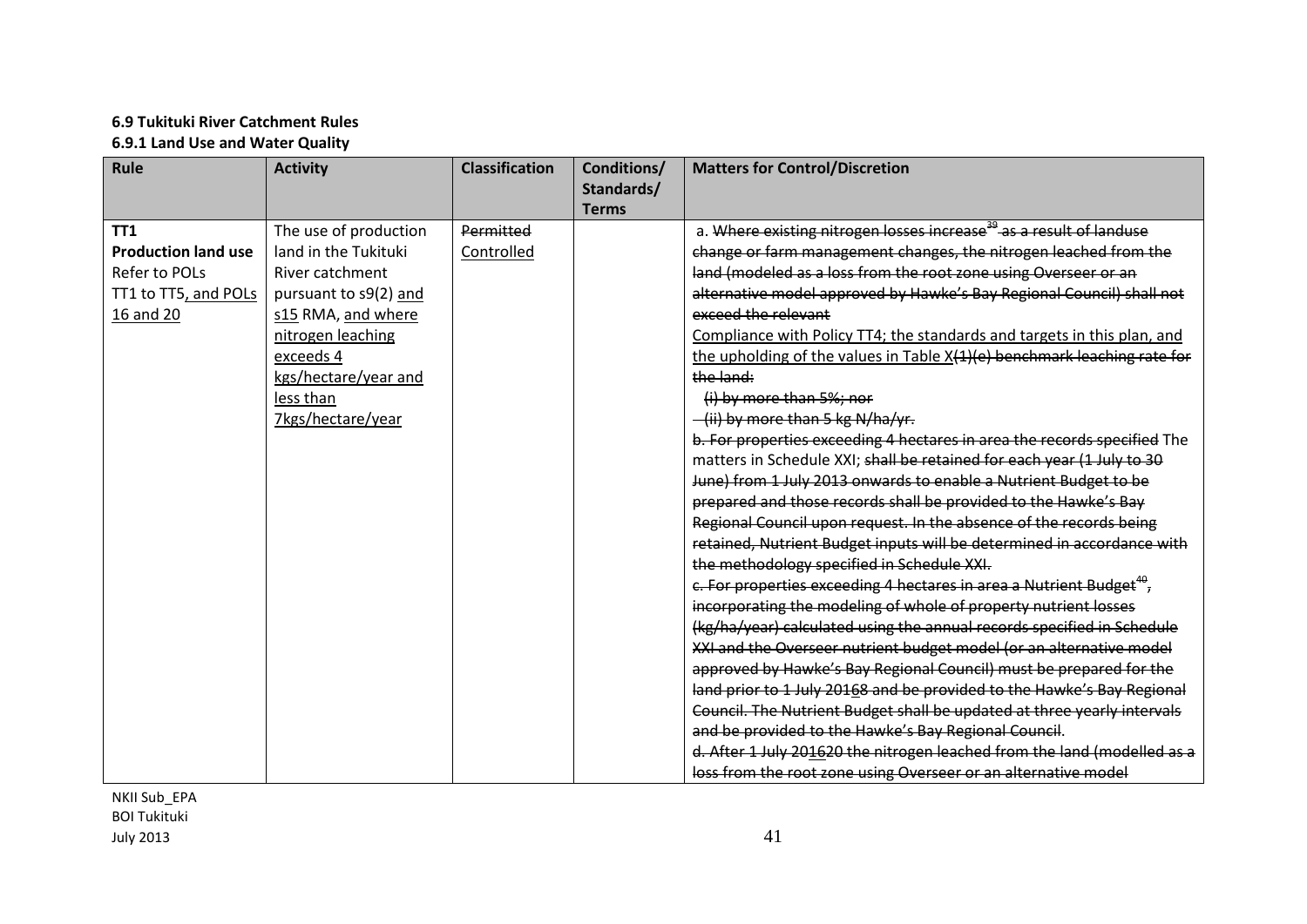|  |  | approved by Hawke's Bay Regional Council) shall not exceed industry             |
|--|--|---------------------------------------------------------------------------------|
|  |  | good practice leaching rates for the land use and soil type; and the            |
|  |  | nitrogen conversion efficiency shall meet.                                      |
|  |  | Industry good practice for the land use and soil type. <sup>41</sup> and the    |
|  |  |                                                                                 |
|  |  | standards in this plan.                                                         |
|  |  | e. For properties exceeding 4 hectares the preparation and commitment           |
|  |  | to a Phosphorus Management Plan shall be prepared for the land and              |
|  |  | be-provided to the Hawke's Bay Regional Council as follows:                     |
|  |  | (i) in the Papanui and the Porangahau catchments as shown in                    |
|  |  | Schedule XIV by 1 July 20167;                                                   |
|  |  | (ii) in the Maharakeke catchment as shown in Schedule XIV by 1 July             |
|  |  | 20168;                                                                          |
|  |  | (iii) in the Tukipo, Kahahakuri and Upper Tukituki Corridor catchments          |
|  |  | as shown in Schedule XIV by 1 July 201620.                                      |
|  |  | f. Where more than 60% of land within a single paddock adjoining a              |
|  |  | water body has a slope of 15 degrees or less as illustrated in Schedule         |
|  |  | XX <sup>42</sup> all livestock shall be the commitment to excluding stock from: |
|  |  | (i) Any lake, wetland and permanently flowing river and their margins by        |
|  |  | 31 December 20167;                                                              |
|  |  | (ii) Any intermittently flowing river43 and its margin by 31 December           |
|  |  | 201722.                                                                         |
|  |  | g. (iii) Where more than 60% of land within a single paddock land               |
|  |  |                                                                                 |
|  |  | adjoining the water body has a slope of greater than 15 degrees                 |
|  |  | as illustrated in Schedule XX <sup>41</sup> , the exclusion of all livestock    |
|  |  | stocked at a rate of more than 18 stock units per hectare or greater,           |
|  |  | on that land (other than sheep), shall be excluded from:                        |
|  |  | (i) Any lake, wetland and any permanently flowing river and their               |
|  |  | margins by 31 December 20167; and                                               |
|  |  | (ii) Any intermittently flowing river and its margin 31 December 201722.        |
|  |  |                                                                                 |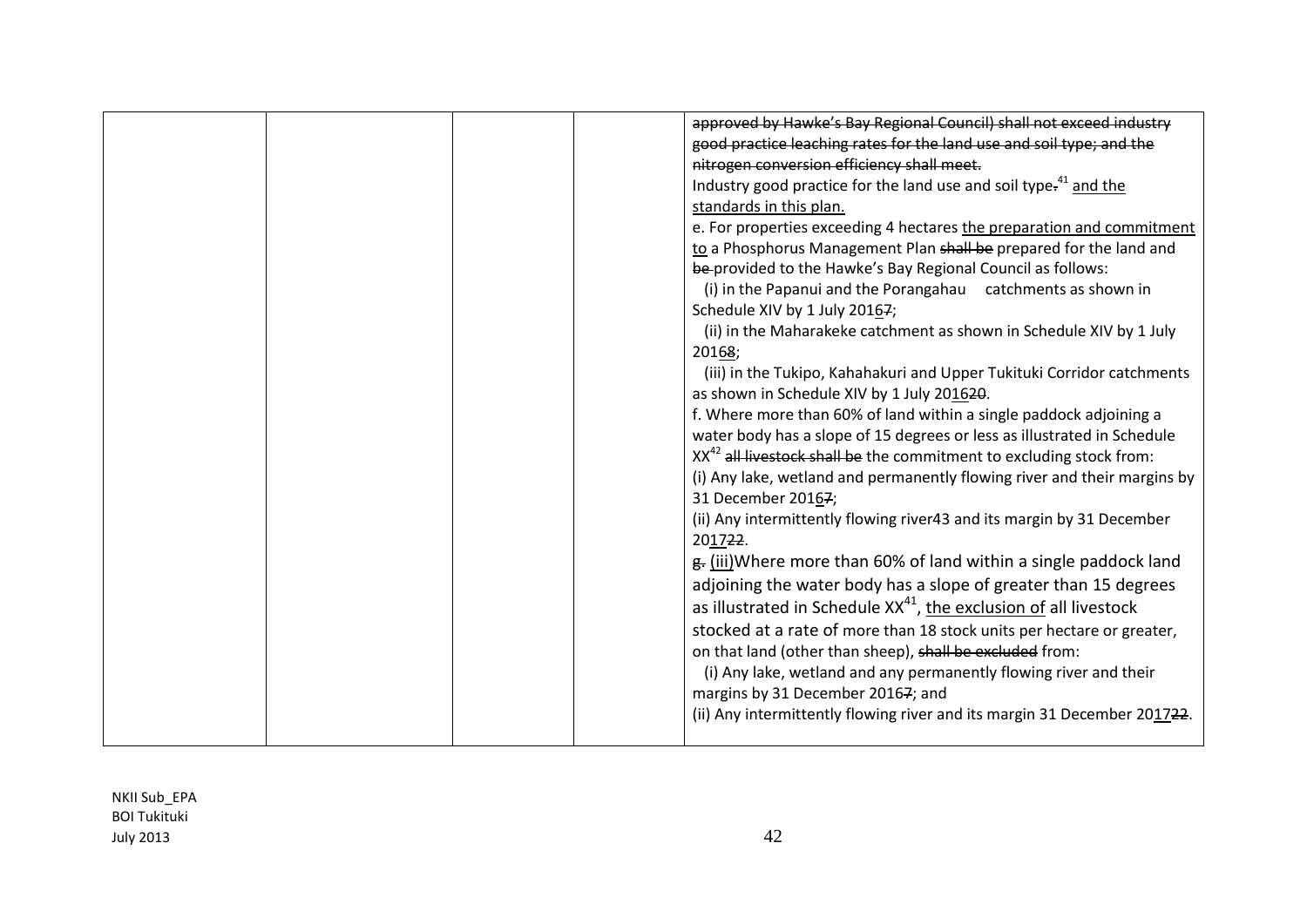| Rule | <b>Activity</b> | <b>Classification</b> | Conditions/  | <b>Matters for Control/Discretion</b>                                     |
|------|-----------------|-----------------------|--------------|---------------------------------------------------------------------------|
|      |                 |                       | Standards/   |                                                                           |
|      |                 |                       | <b>Terms</b> |                                                                           |
|      |                 |                       |              | h. Notwithstanding conditions (f) and $(g)$ , grazing of a permanently    |
|      |                 |                       |              | fenced riparian margin may occur for weed control purposes provided       |
|      |                 |                       |              | that:                                                                     |
|      |                 |                       |              | (i) The period of grazing does not exceed 7 days;                         |
|      |                 |                       |              | (ii) The fenced riparian margin shall not be grazed more than once twice  |
|      |                 |                       |              | per annum, and only during the period 1 November to 30 April.             |
|      |                 |                       |              |                                                                           |
|      |                 |                       |              | i. Notwithstanding conditions (f) and (g), stock may continue to utilise  |
|      |                 |                       |              | managed stream crossing points (where stock are usually excluded from     |
|      |                 |                       |              | the surface water body but are actively herded across the surface water   |
|      |                 |                       |              | body by the farmer).                                                      |
|      |                 |                       |              |                                                                           |
|      |                 |                       |              | j. Rivers that are permanently or intermittently flowing that are crossed |
|      |                 |                       |              | by formed stock races shall be bridged or culverted by 30 June 2017.      |
|      |                 |                       |              |                                                                           |
|      |                 |                       |              | k. After 1 July 2018, nNitrogen leached from the land shall not be        |
|      |                 |                       |              | demonstrated 44 to be causing or contributing to any measured             |
|      |                 |                       |              | exceedence of the Table 5.9.1B limitstandards for the 95th percentile     |
|      |                 |                       |              | concentration of nitrate-nitrogen in any mainstem or tributary of a river |
|      |                 |                       |              | or to any measured exceedence of the Table 5.9.2 groundwater quality      |
|      |                 |                       |              | limitstandards for nitrate-nitrogen                                       |

<sup>41</sup> Industry good practice leaching rates for the land use and soil type and industry good practice nitrogen conversion efficiencies will be determined by HBRC in consultation with primary sector industry groups and included in the Regional Resource Management Plan by way of Plan Change prior to 1 July 2018. 42 Schedule XX is based on slope classifications contained within the NZLRI and is at a coarse catchment scale. To determine compliance with Rule TT1 at a paddock scale, HBRC will use the highest resolution Digital Elevation Model or LIDAR image available to determine the proportion of slope by using standard triangulation methods. 43 An intermittent river does not flow continuously but has a bed that is predominantly unvegetated and comprises sand, gravel, boulders or similar material.

\_\_\_\_\_\_\_\_\_\_\_\_\_\_\_\_\_\_\_\_\_\_\_\_\_\_\_\_\_

<sup>44 &</sup>quot;Demonstrated" means as a result of monitoring and/or modeling undertaken by the Hawke's Bay Regional Council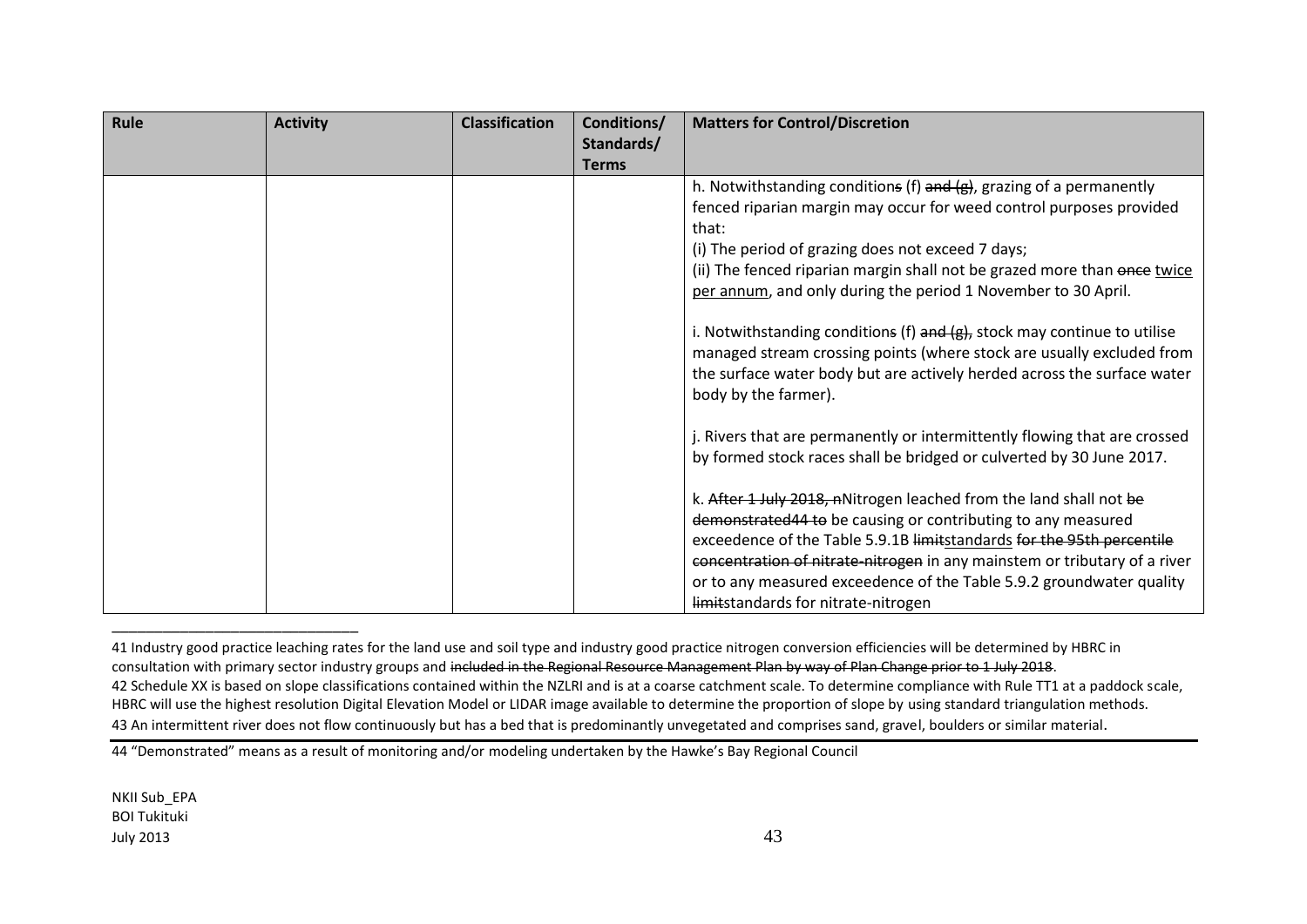| <b>Rule</b> | <b>Activity</b> | <b>Classification</b> | Conditions/  | <b>Matters for Control/Discretion</b>                                                                                                                                                                                                                                                                                                                                                                                                                                                                               |
|-------------|-----------------|-----------------------|--------------|---------------------------------------------------------------------------------------------------------------------------------------------------------------------------------------------------------------------------------------------------------------------------------------------------------------------------------------------------------------------------------------------------------------------------------------------------------------------------------------------------------------------|
|             |                 |                       | Standards/   |                                                                                                                                                                                                                                                                                                                                                                                                                                                                                                                     |
|             |                 |                       | <b>Terms</b> |                                                                                                                                                                                                                                                                                                                                                                                                                                                                                                                     |
|             |                 |                       |              | Contaminants leached from the land shall not be demonstrated to be<br>causing or contributing to any breach of the Compliance with the<br>Resource Management (National Environmental Standards for Human<br>Drinking Water) Regulations 2007 or the guideline values or maximum<br>acceptable values for determinands in the Drinking Water Standards of<br>New Zealand 2008 for any registered drinking water supply takes. (Note:<br>Hawke's Bay Regional Council is satisfied that this permitted activity rule |
|             |                 |                       |              | will not cause or contribute to any such breach for any registered<br>drinking water supply but Condition I. is included here for<br>completeness.                                                                                                                                                                                                                                                                                                                                                                  |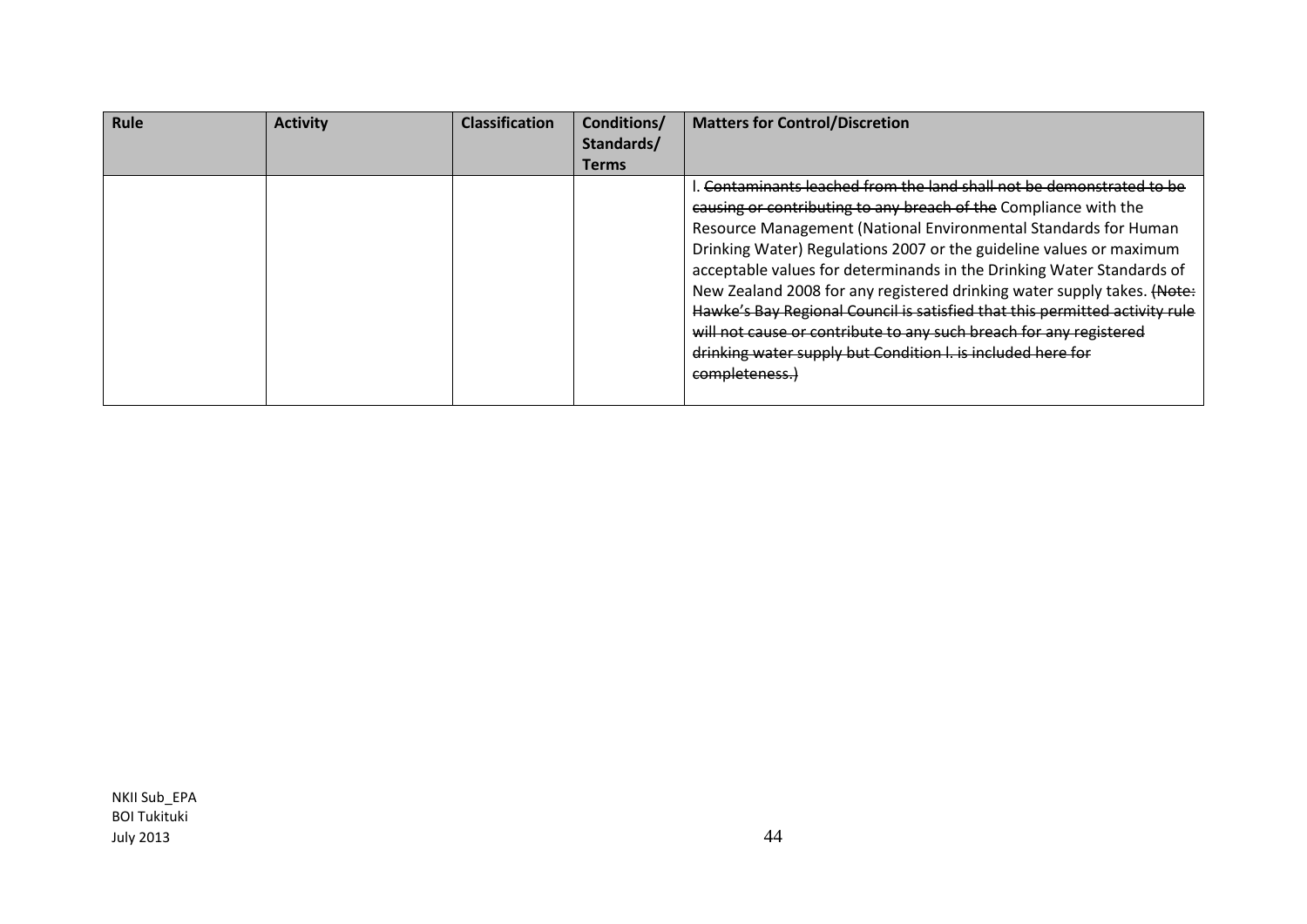| Rule                       | <b>Activity</b>        | <b>Classification</b> | Conditions/  | <b>Matters for Control/Discretion</b>                                      |
|----------------------------|------------------------|-----------------------|--------------|----------------------------------------------------------------------------|
|                            |                        |                       | Standards/   |                                                                            |
|                            |                        |                       | <b>Terms</b> |                                                                            |
| TT <sub>2</sub>            | The use of production  | Restricted            |              | a. The actual or proposed nutrient loss in relation to:                    |
| <b>Production land use</b> | land pPursuant to s9   | Discretionary         |              | (i) Industry good practice nitrogen leaching rates having regard to POL    |
| Refer to POLs              | (2) and s15 RMA, the   |                       |              | TT4;                                                                       |
| TT1 to TT5, and POLs       | use of production land |                       |              | (ii) The current surface water quality and the surface water quality       |
| 16 and 20                  | within the Tukituki    |                       |              | limitstandards in the catchment having regard to POL TT1;                  |
|                            | River catchment        |                       |              | (iii) The current groundwater water quality and the groundwater water      |
|                            | where nitrogen         |                       |              | quality limitstandards in the catchment having regard to POL TT2;          |
|                            | leaching exceeds       |                       |              | (iv) Current estimates of catchment or water management zone loads of      |
|                            | 7kgs/hectare/year and  |                       |              | nitrogen and phosphorus having regard to POL TT4 and TT5.                  |
|                            | does not comply with   |                       |              | (v) The location of the property in terms of sensitive catchments as       |
|                            | Rule TT1.              |                       |              | specified in Schedule VIb, and the unconfined Ruataniwha aquifer.          |
|                            |                        |                       |              | (vi) The concentrations of DRP and SIN in ground water or surface water    |
|                            |                        |                       |              | and the effects of land use activities on such concentrations and relevant |
|                            |                        |                       |              | standards.                                                                 |
|                            |                        |                       |              | b. The adequacy of any proposed industry good practices and any            |
|                            |                        |                       |              | associated Farm Environmental Management Plan designed to avoid,           |
|                            |                        |                       |              | remedy or mitigate the effects of the activity having regard to POL TT6.   |
|                            |                        |                       |              | c. The imposition of mitigation measures where stock are unable to be      |
|                            |                        |                       |              | excluded from water as required by Rule TT1.                               |
|                            |                        |                       |              | d. The imposition of mitigation measures where the activity is likely to   |
|                            |                        |                       |              | contribute to or cause a breach of the Drinking-Water Standards for New    |
|                            |                        |                       |              | Zealand having regard to POL TT1 and POL TT2.                              |
|                            |                        |                       |              | e. Monitoring and reporting requirements having regard to POL TT15.        |
|                            |                        |                       |              | f. Duration of consent having regard to POL TT6 (3).                       |
|                            |                        |                       |              | g. Review of consent conditions                                            |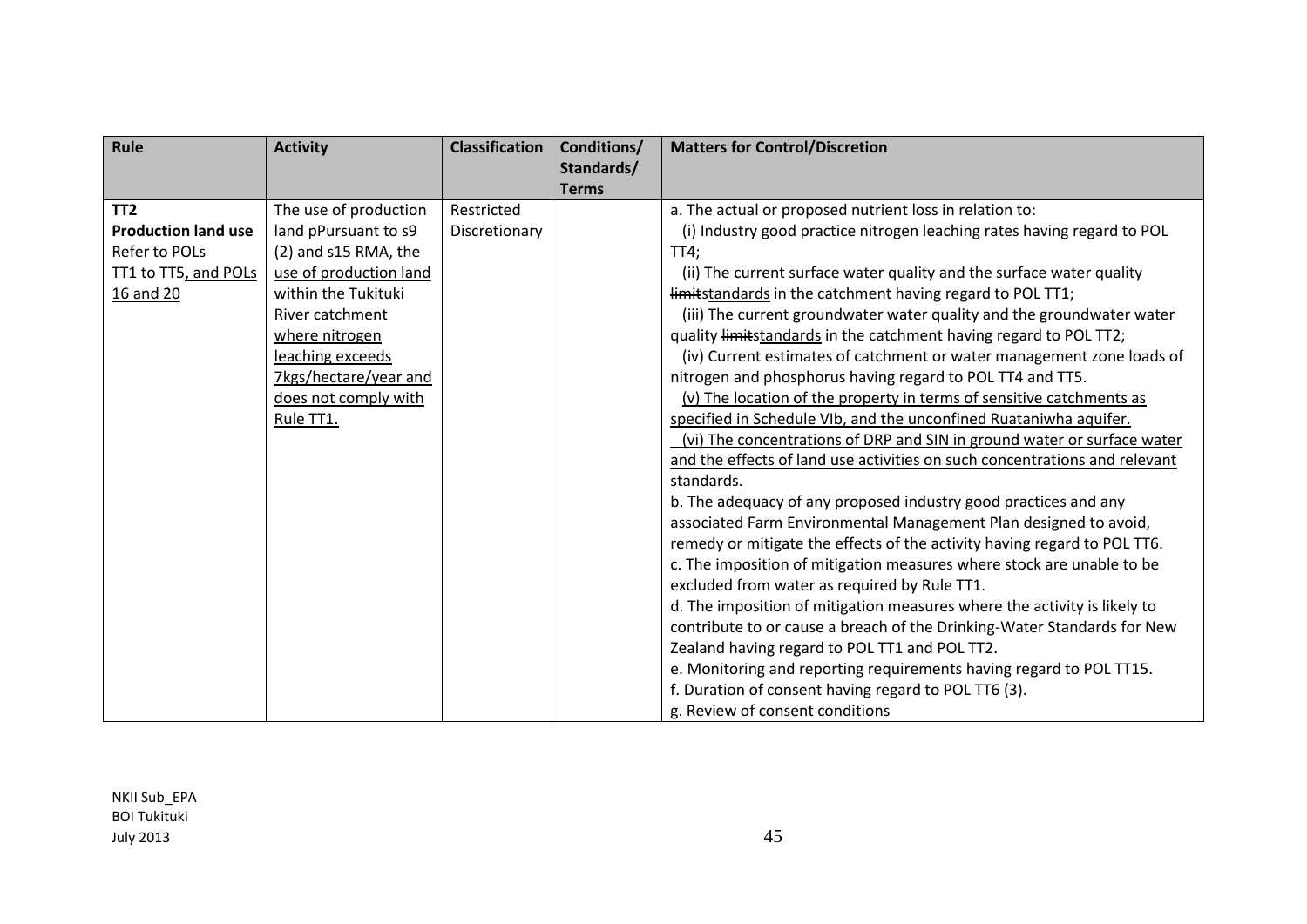# **20. Statement:**

We wish to be heard in support of our submission at any relevant pre-hearing or hearing convened to consider the Tukituki Catchment Proposal, inclusive of The Ruataniwha Water Storage Scheme, Plan Change 6 to the Hawke's Bay Regional Resource Management Plan and the associated Notice of Requirement.

Yes we intend to provide expert witnesses, names to be confirmed.

We confirm that we have authority to sign this submission on behalf of all the persons named on this form:

Nā māua

 $\sigma$ 

Ngahiwi Tomoana Dr Adele Whyte Ngāti Kahungunu Iwi Incorporated Ngāti Kahungunu Iwi Incorporated

Tumuaki/Chairman **Kaiwhakahaere Matua/ Interim Chief Executive** 

# **Please note Supplementary Papers 1 and 2**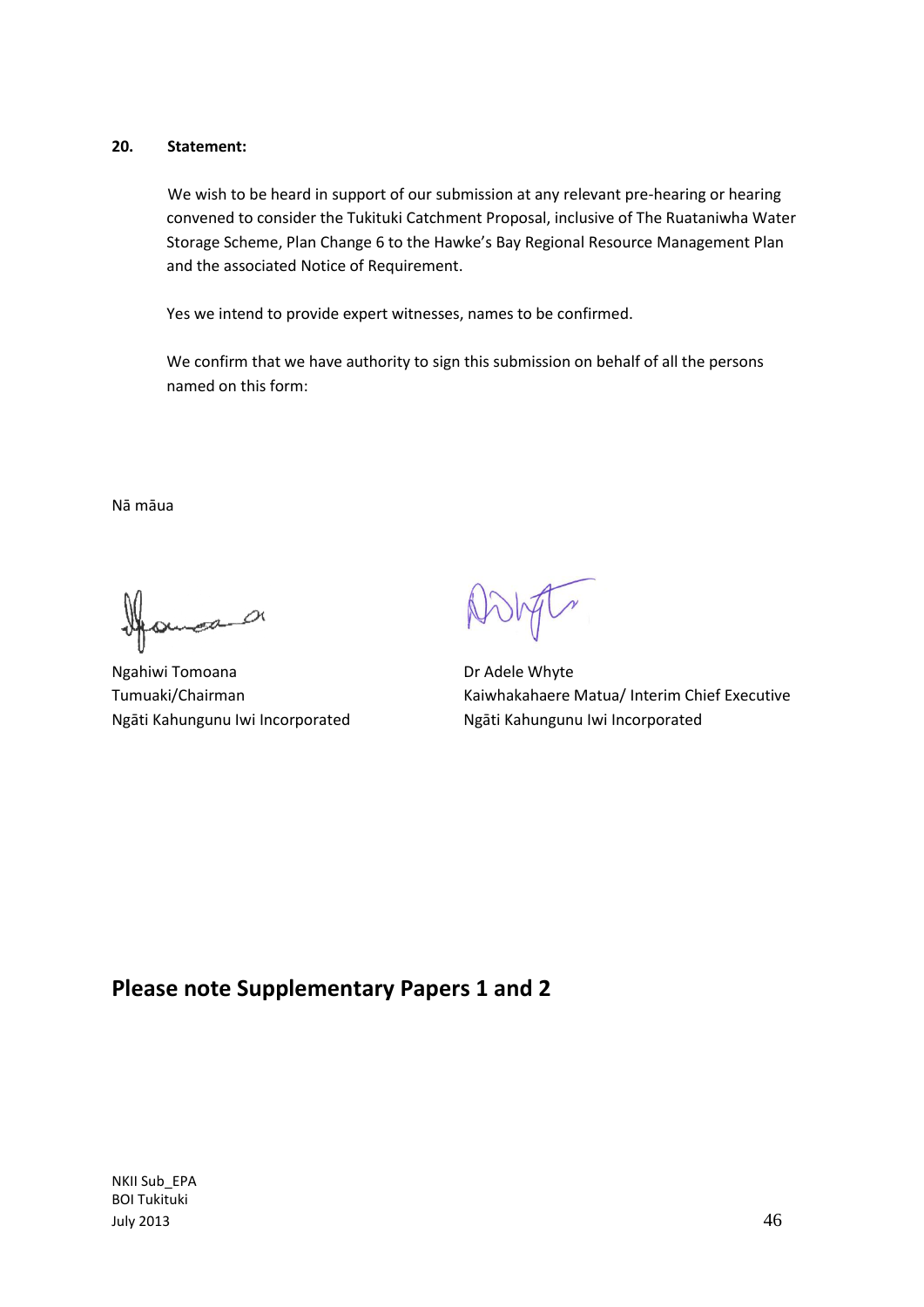#### **Supplementary Paper 1**

# **In Support of Ngāti Kahungunu Iwi Incorporated's Submission on the Tukituki Catchment Proposal**

- 1. In considering Hawkes Bay Regional Council's (HBRC) Plan Change 6 and with respect to the Ruataniwha Water Storage Scheme, I, Rawiri Richard Smith would like to present the following submission on behalf of Ngāti Kahungunu Iwi Incorporated.
- 2. I currently work for Kahungunu Ki Wairarapa as an Environment Manager. Our organization represents Ngāti Kahungunu in Wairarapa and is mandated to do so by Ngāti Kahungunu Iwi Incorporated.
- 3. Hapu have interests and rights to meaningful engagement, iwi interests are connected to the entire Tukituki Catchment Proposal. Any tāngata whenua arrangement should include iwi and the reasons for this position are outlined below.
- 4. The magnitude of change in the environment as the result of the projected Tukituki Catchment Proposal being realised means the iwi response needs to fully address the impacts on the Maori world.
- 5. While there are legal obligations I exhort the regional council to consider widening its engagements with Ngāti Kahungunu Iwi Incorporated as a matter of political will.
- 6. The new environment in the Tukituki Catchment that will result from this proposal can be further enhanced culturally in a full relationship with Ngāti Kahungunu Iwi Incorporated which should include initiatives with respect to Co-Governance, Co-Management and Co-Operational streams of work.

#### 7. **The Proposed Changes**

8. Plan Change 6 and the Ruataniwha Water Storage Scheme, together forming the Tukituki Catchment Proposal have been determined as matters of National Significance. These matters of significance are outlined in the RMA section 141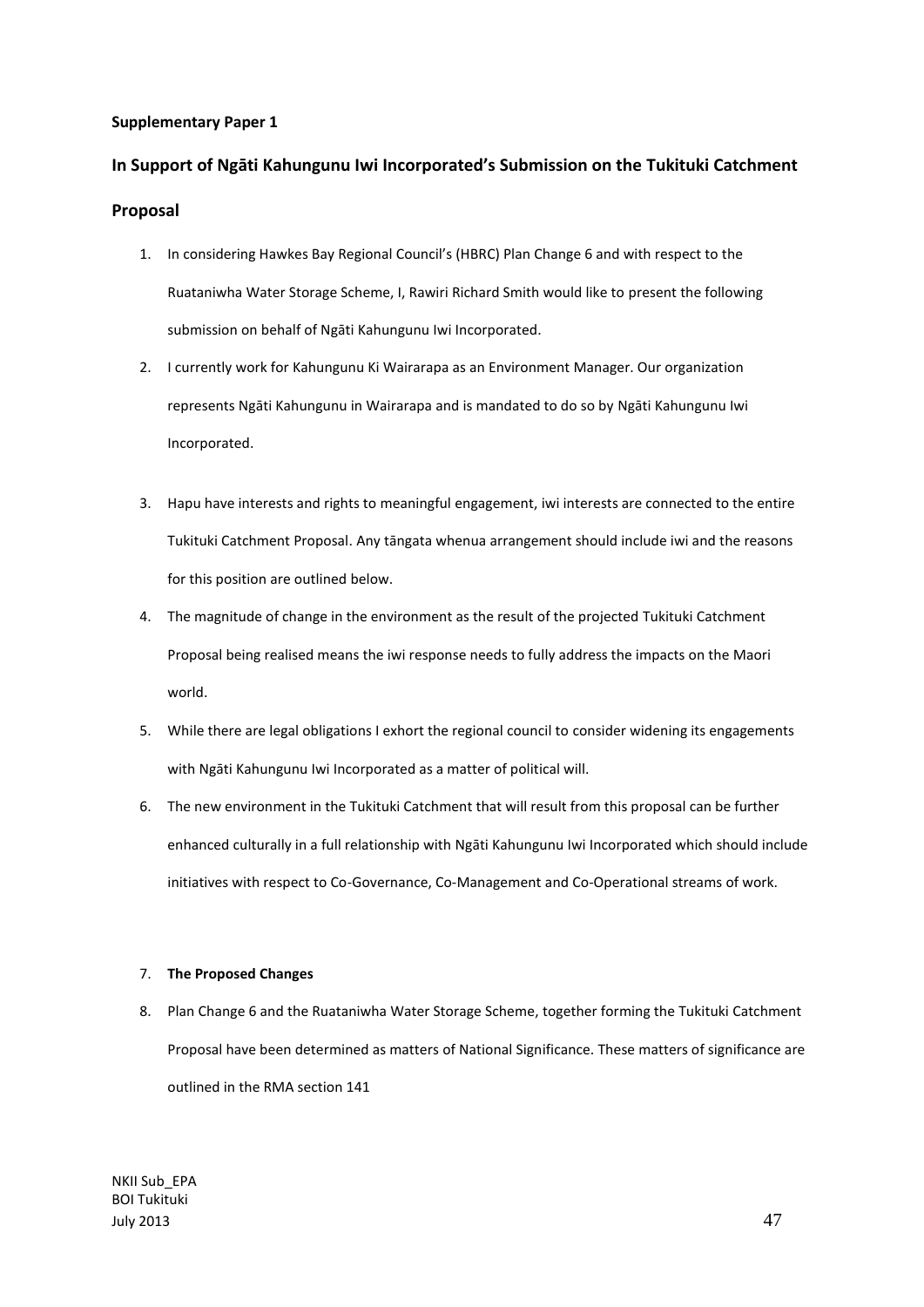#### *9. 141B Minister's power to call in matters that are or are part of proposals of national significance*

- *10. In deciding whether a matter is or is part of a proposal of national significance, the Minister may have regard to any relevant factor, including whether the matter--*
	- *a. has aroused widespread public concern or interest regarding its actual or likely effect on the environment, including the global environment; or*
	- *b. involves or is likely to involve significant use of natural and physical resources; or*
	- *c. affects or is likely to affect any structure, feature, place, or area of national significance; or*
	- *d. affects or is likely to affect more than 1 region or district; or*
	- *e. affects or is likely to affect or is relevant to New Zealand's international obligations to the global environment; or*
	- *f. involves or is likely to involve technology, processes, or methods which are new to New Zealand and which may affect the environment; or*
	- *g. results or is likely to result in or contribute to significant or irreversible changes to the environment, including the global environment; or*
	- *h. is or is likely to be significant in terms of section 8 (Treaty of Waitangi).*

**Measures that can be considered by the Minister to show that the**

#### **Ruataniwha Water Storage Scheme is of National Significance**

#### **11.** *(b) involves or is likely to involve significant use of natural and physical resources;*

- 12. The proposed dam, the RWSS in the Tukituki Catchment will involve significant use of natural resources.
- 13. It would be the largest dam to be constructed in New Zealand in the last 20 years.
- 14. The proposal is to have a dam that will be 83 metres high at its deepest point, 6.2 kms long, with the capacity to store 90 million cubic metres of water.
- 15. This area will be inundated with water including 106.1 hectares of culturally significant indigenous vegetation.
- 16. These factors above are only a few indicators that the use of natural and physical resources is significant.
- 17. From a Maori perspective, like the mainstream perspective, the changes to the environment are considerable.
- 18. While this view is the same, how iwi come to their views is different.
- 19. The change in mauri will be a major change because the nature of the river and the nature of the land will change its identity completely for an arguably indefinite duration.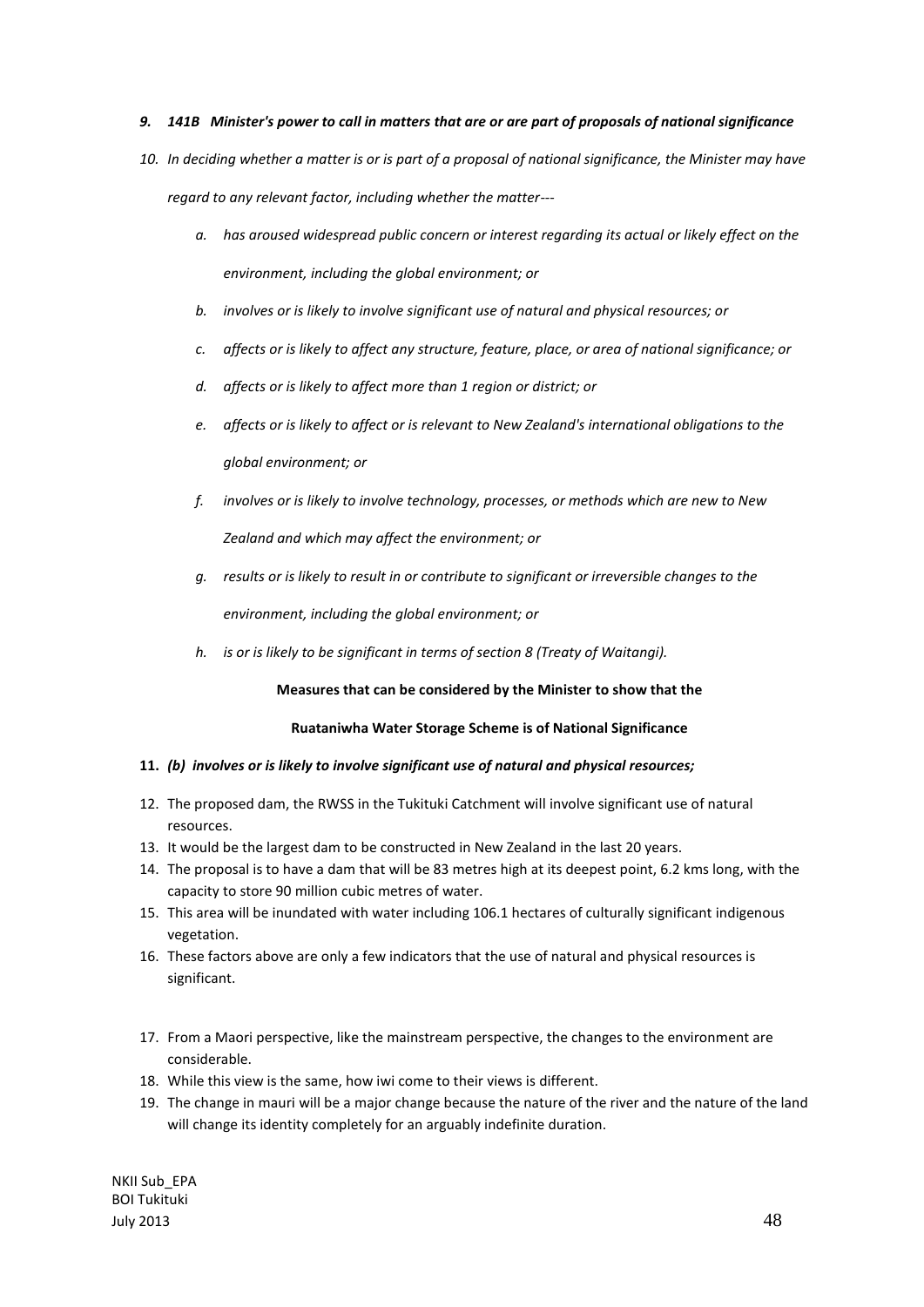- 20. The mauri of the various waterways that will result from the changes should be planned as the mauri is established.
- 21. The direction about mauri and other Maori aspects should be given by a Co-Governance group that includes iwi representatives.
- 22. While a mainstream work plan can identify some mitigation and restoration methods if there is no similar work plan carried out for Maori aspects like mauri then remediation work will not be equitable and suitably carried out.
- 23. A Co-Management initiative that will plan work streams that include the opportunity for the Maori community to be involved can take into account cultural directions from the Co Governance.
- 24. The establishment of mauri will be beneficial for the whole region and work to restoring, enhancing and protecting the health and wellbeing of the Tukituki Catchment for future generations.

#### *25. (d) affects or is likely to affect more than 1 region or district;*

- 26. The Tukituki Catchment is a part of two districts and both districts would need to understand how they will be affected to be assured that their rate payers would not be too adversely affected by the Tukituki Catchment Proposal.
- 27. When multiple hapu are affected by the Tukituki Catchment Proposal, the issues can extend into a scope that involves iwi so representation can be holistic and considered.
- 28. While the effects of this proposal are concentrated on impacts on land and fresh water, the coastal areas through to the 12km boundary affect more than one hapu.
- 29. Addressing the concerns of our whanau from the many marae and many hapu who have mana whenua and mana moana in the Tukituki Catchment and out through to the sea affected by Plan Change 6 could use the cultural overview that iwi can bring.
- **30.** *(f) involves or is likely to involve technology, processes, or methods which are new to New Zealand and which may affect the environment*
- 31. While damming is not a new concept the idea of damming on this scale for intensified land use and irrigation including agricultural outcomes are new.
- 32. The use of water for higher agricultural yields than we have historically achieved will affect the lands in a new way.
- 33. Other irrigation storage and agricultural related dams throughout New Zealand and throughout the Kahungunu rohe or districts will be interested in the precedent set by the effects allowed in the Tukituki Catchment primarily in the water, but also on the land.
- 34. The change to intensively cultivate lands through such a significant water storage scheme is a concept that is new in this catchment and a risk that iwi is interested in too.
- 35. Often concepts of mauri are applied to waterways, but the life sustaining properties in the soil is also an aspect of mauri.
- 36. The recovery of the land from intensive land use practices including farming is a concern for Maori and attitudes like deficit irrigation would result in the working of the land in a balanced way that could see the mauri of the land being enhanced.
- 37. The different levels of non-point discharges to deal with, loss of forests that fed waterways and fresh water fauna are some water way concerns.

# **38.** *(g) results or is likely to result in or contribute to significant or irreversible changes to the environment, including the global environment*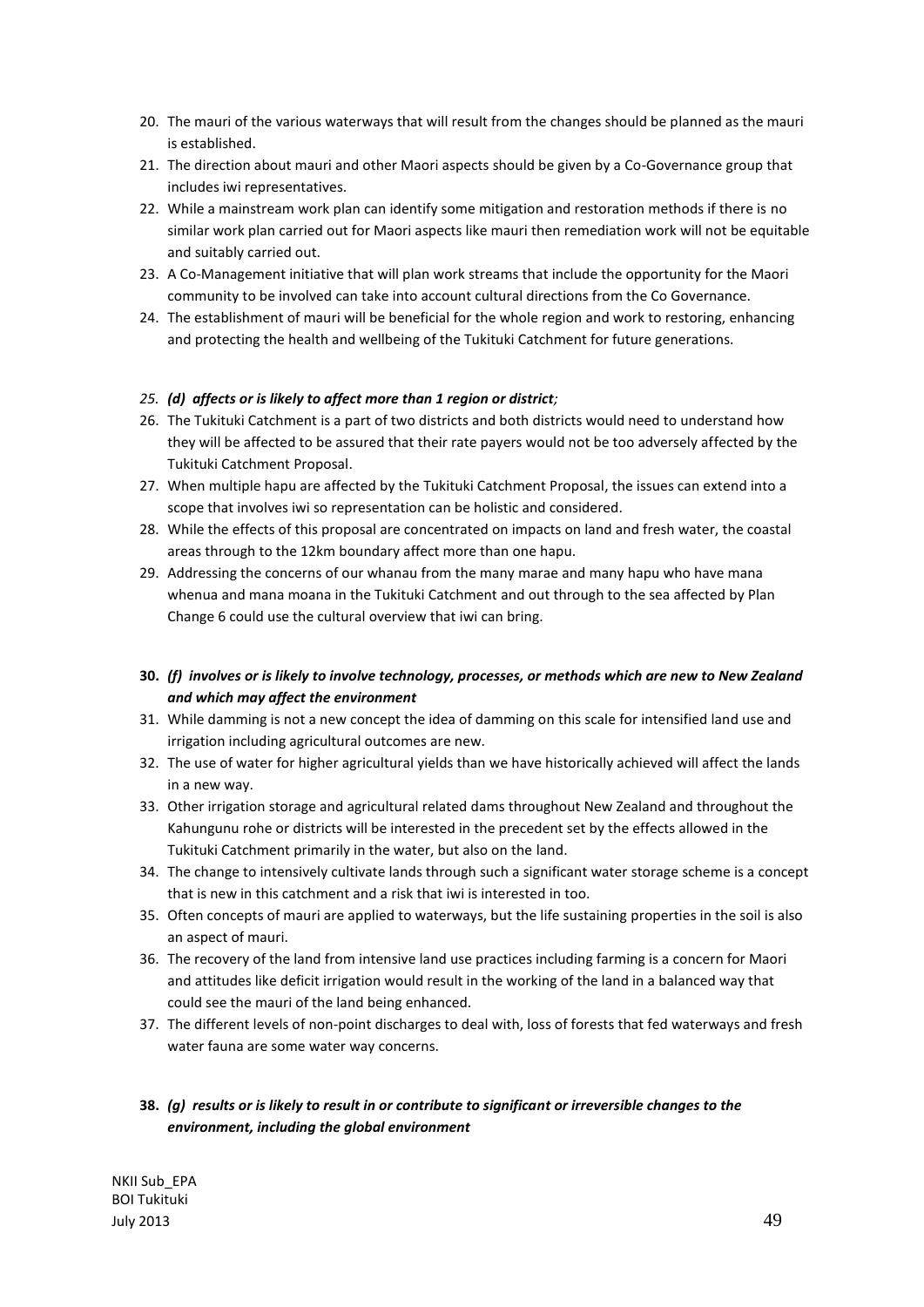- 39. The change in mauri will be a major change because the nature of the river and the nature of the land will be irreversibly changed.
- 40. While the dam can conceptually be changed, the size of the investment needed means that there is an expectation of permanence.
- 41. This means that aspects of the Maori relationship with the affected waterways, affected lands, affected flora and fauna will end and the new environment will be a permanent replacement.
- 42. I have suggested above how Maori should be involved in the development of the new environment.

#### *43. (h) is or is likely to be significant in terms of section 8 (Treaty of Waitangi).*

- 44. The principles of the Treaty of Waitangi will be affected by Plan Change 6.
- 45. In order for partnership, active protection and participation to be realized as a part of Plan Change 6, Ngāti Kahungunu Iwi Incorporated needs to be engaged more than they have been.
- 46. They need to be engaged in the levels I have referred to above, in Co-Governance, Co-Management and Co-Operational levels to achieve cultural, social and environmental well-being.
- 47. As Plan Change 6 is a catchment specific plan change and represents HBRC's stage of implementing the National Policy Statement for Freshwater Management.
- 48. Plan Change 6 contains an integrated suite of five objectives for this catchment, the Tukituki Catchment. I commend HBRC for their foresight with these objectives and we seek that the objectives fit with sections 6, 7 and 8, matters of national significance recognized by the Resource Management Act (RMA).
- 49. These five integrated objectives are:
	- a. Maintain or enhance aquatic habitats
	- b. Maintain safe contact recreation
	- c. Reduce the effects algae and slime on recreational use and amenity
	- d. Protection of significant values of natural wetlands
	- e. Recognise the mauri of surface water bodies and groundwater and avoid, remedy or mitigate

any adverse effects of water quality and quantity that contribute to mauri

- 50. This integrated suite of tools aligns well with the following sections of the RMA.
- 51. Progressing this suite of tools and the RMA into initiatives like
	- a. Structural recognition of the iwi and their relationship with the Tukituki Catchment
		- i. Co-Governance between iwi and the crown's designated representative through law the regional council
		- ii. Strategic thinking
		- iii. Co-Management between iwi and regional council to establish work streams that include mauri monitors, planning the geomorphology of the waterways like holes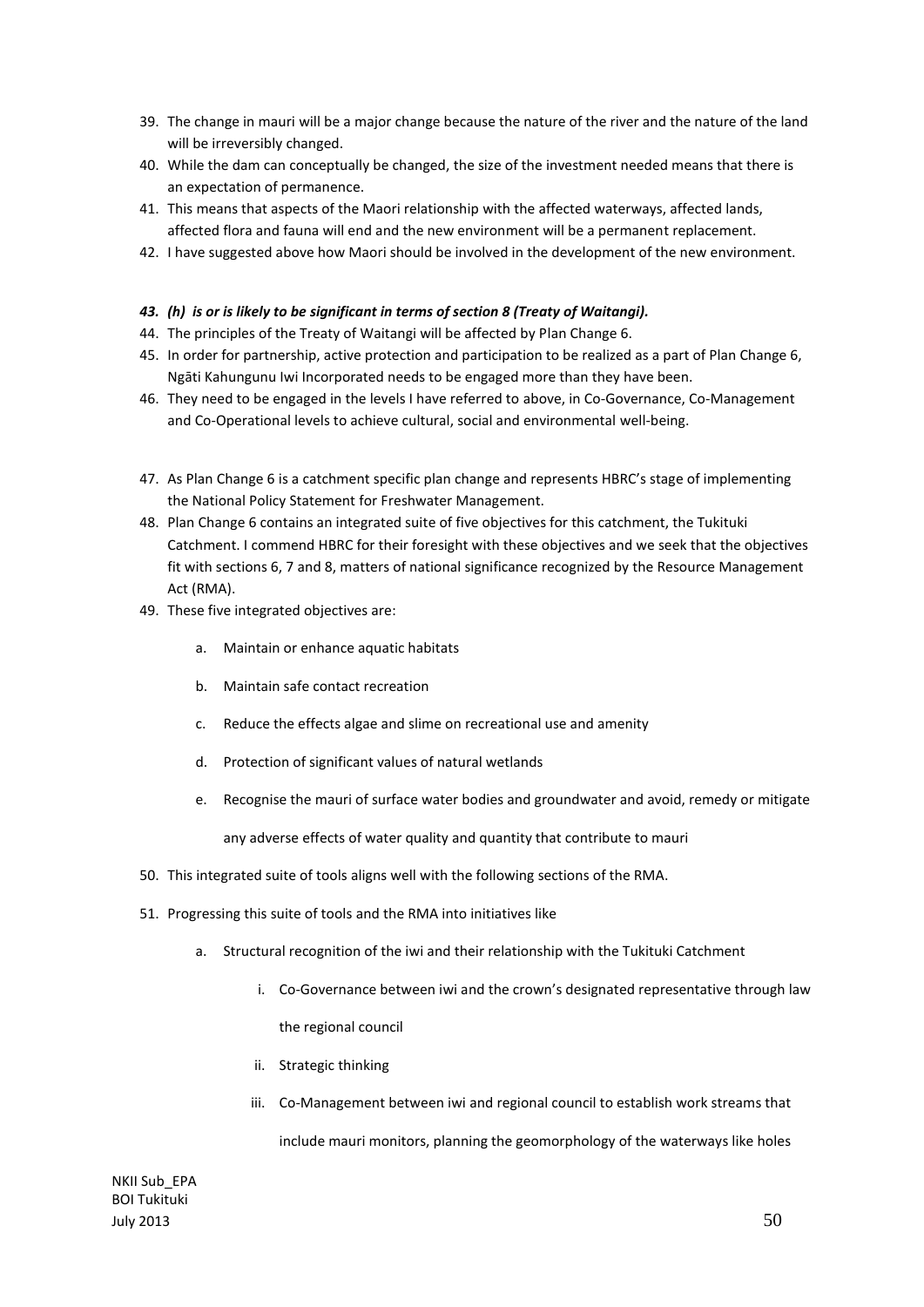- iv. Co-Operational activities like mauri monitoring, indigenous fish surveying,
- v. Employment Policy that recruits Maori staff so at least the percentage of Maori on staff reflects the percentage of Maori in the community
- vi. Rates put to supporting Maori rate payers who can have their worldview reflected in the Hawkes Bay Regional Council's operations especially in the Tukituki Catchment
- b. Concrete recognition of the relationship of the iwi and the environment can take the form of
	- i. Interpretive signage
	- ii. Apps about the Tukituki Catchment
	- iii. The re-establishment of plant life, fauna throughout the Tukituki Catchment
	- iv. Ensuring the traditional stories about the Tukituki Catchment of the iwi are included in the communication portals run by Regional Council
- c. Kaitiaki monitoring that can include a state of the takiwa, the Tukituki Catchment
	- i. Indigenous fish survey
	- ii. Mauri reporting of the waterways
	- iii. Mauri reporting of the lands
	- iv. Mauri reporting of the moana
	- v. The contact recreation of tāngata whenua
	- **vi.** The integration of tāngata whenua in community initiatives

#### **Laws Affected by Plan Change 6 and the Ruataniwha Water Storage Scheme**

- 52. While there are many of these aspects of these sections of the RMA spoken about above, there are other parts iwi can refer to in these sections that are spelt out below.
- 53. Ngāti Kahungunu Iwi Incorporated is willing to work with Hawkes Bay Regional Council to accomplish the best development for the Tukituki Catchment and including a Kahungunu voice; a Kahungunu thinking pattern; a Kahungunu methodology as a part of the whole community, as an equal party to Tiriti o Waitangi, as a strategic partner.
- 54. The sections of the RMA referred to above and the purpose of the act are:

#### *55. 5 Purpose*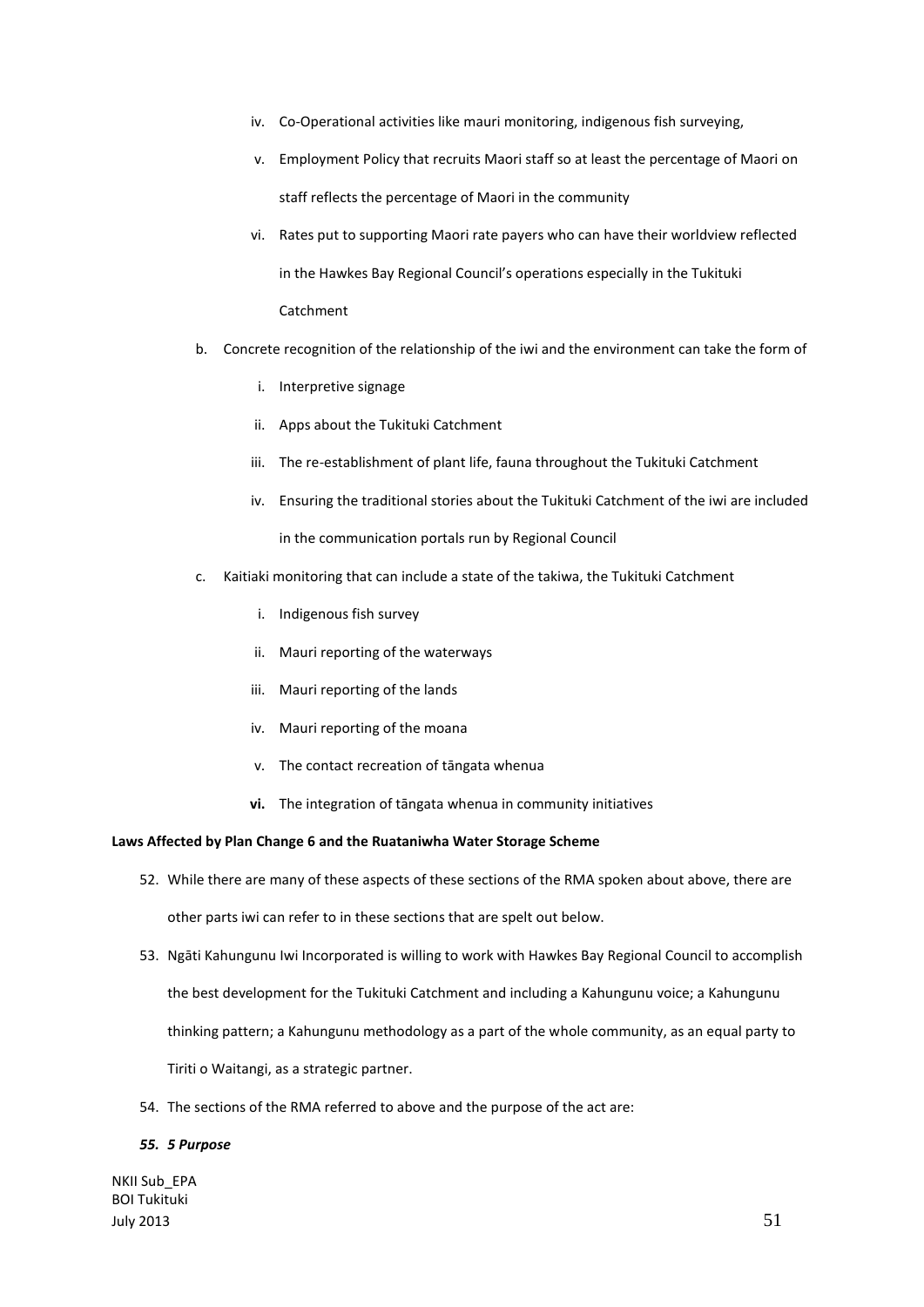- *i.* The purpose of this Act is to promote the sustainable management of natural and *physical resources.*
- *ii. In this Act, sustainable management means managing the use, development, and protection of natural and physical resources in a way, or at a rate, which enables people and communities to provide for their social, economic, and cultural wellbeing and for their health and safety while---*
- *56. sustaining the potential of natural and physical resources (excluding minerals) to meet the reasonably foreseeable needs of future generations; and*
- *57. safeguarding the life-supporting capacity of air, water, soil, and ecosystems; and*
- *58. avoiding, remedying, or mitigating any adverse effects of activities on the environment.*
- *59. 6 Matters of national importance*
- *60. In achieving the purpose of this Act, all persons exercising functions and powers under it, in relation to managing the use, development, and protection of natural and physical resources, shall recognise and provide for the following matters of national importance:*
	- *a. the preservation of the natural character of the coastal environment (including the coastal marine area), wetlands, and lakes and rivers and their margins, and the protection of them from inappropriate subdivision, use, and development:*
	- *b. the protection of areas of significant indigenous vegetation and significant habitats of indigenous fauna:*
	- *c. the maintenance and enhancement of public access to and along the coastal marine area, lakes, and rivers:*
	- *d. the relationship of Maori and their culture and traditions with their ancestral lands, water, sites, waahi tapu, and other taonga:*

#### *61. 7 Other matters*

*62. In achieving the purpose of this Act, all persons exercising functions and powers under it, in relation to managing the use, development, and protection of natural and physical resources, shall have* 

#### *particular regard to---*

*a. kaitiakitanga:*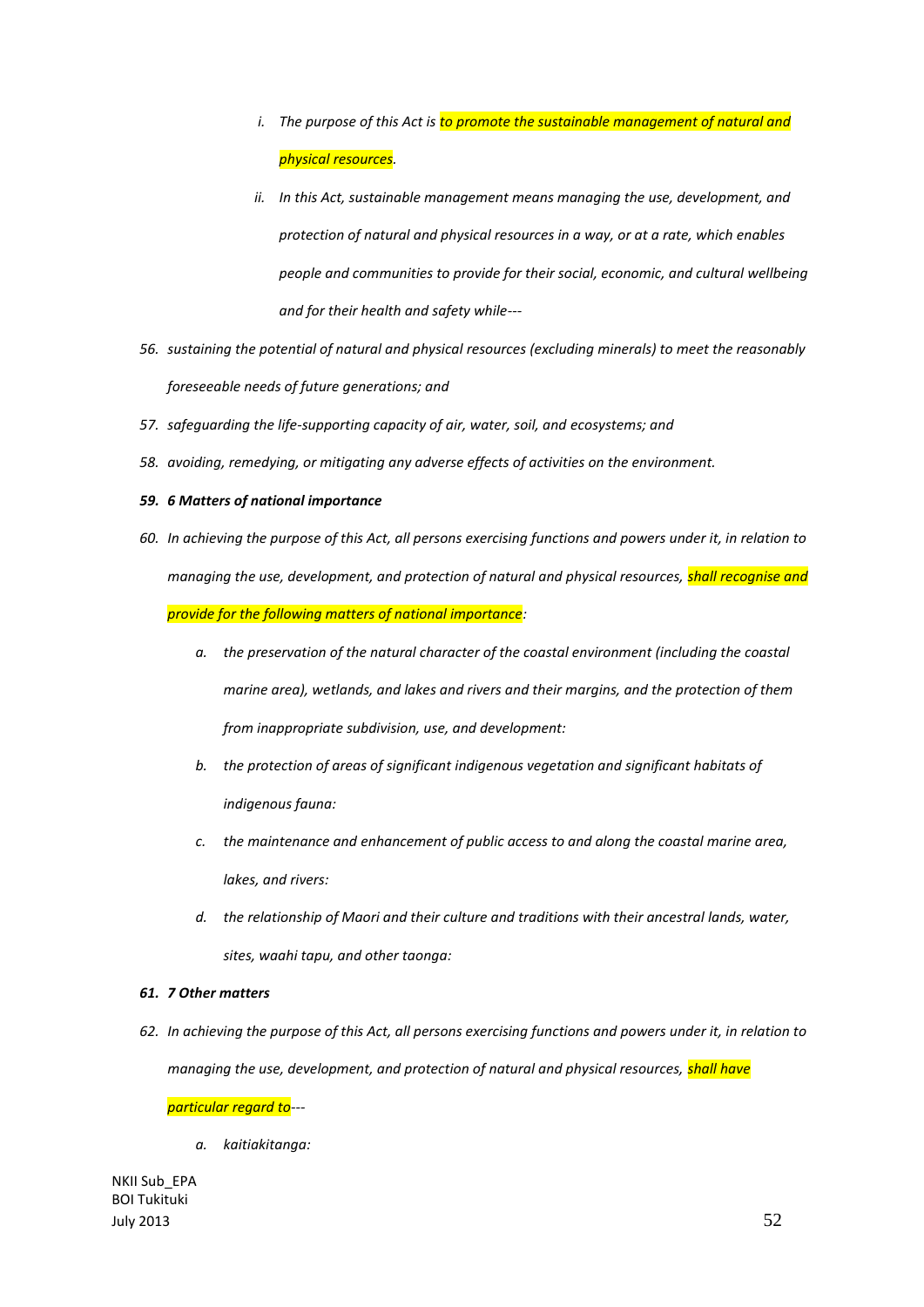- *b. the maintenance and enhancement of amenity values:*
- *c. intrinsic values of ecosystems:*
- *63. (f) maintenance and enhancement of the quality of the environment:*
- *64. (g) any finite characteristics of natural and physical resources:*
- *65. (h) the protection of the habitat of trout and salmon:*
- *66. the effects of climate change:*
- *67. the benefits to be derived from the use and development of renewable energy.*

#### *68. 8 Treaty of Waitangi*

- *69. In achieving the purpose of this Act, all persons exercising functions and powers under it, in relation to managing the use, development, and protection of natural and physical resources, shall take into account the principles of the Treaty of Waitangi (Te Tiriti o Waitangi).*
- *70.* While this is a sizeable undertaking I encourage Hawkes Bay Regional Council to use this opportunity to set for even wider scenarios, especially the writing the next generation of the regional plan.
- *71.* I wish to speak to this submission.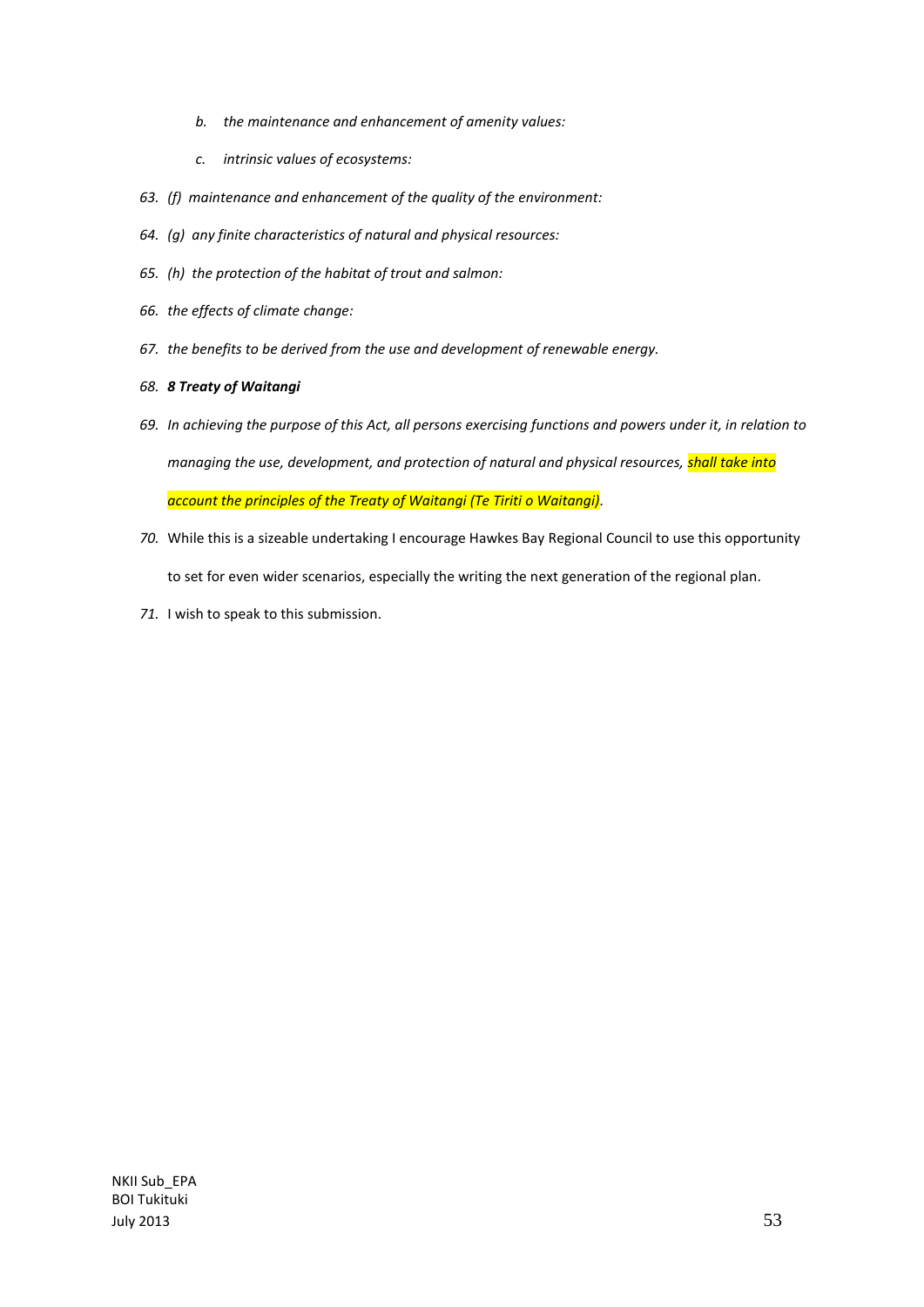# **A MANDATE OF CARE** Mana Whenua, NKII & HBRC At Matahiwi Marae: Wednesday 31<sup>st</sup> July 2013.

#### **1. INTRODUCTION.**

During a very lively Ngāti Kahungunu Iwi Incorporated (NKII) chaired public meeting at Matahiwi Marae last night (Wednesday 31 July) it became very clear to those gathered that the issues of effective co-management of the natural assets of the district were not being upheld by the democratically elected governing bodies.

Many believed that the HBRC have failed to uphold and enhance the many water bodies within Kahungunu.

Whanau with Mana Whenua status expressed their concern about an unsteady past and a poorly defined future for their Whenua, their Awa and their Moana.

Concerns from Bridge Pa Whanau, Kohupatiki Whanau and Matahiwi Whanau confirmed a lack of faith in the HBRC's ability to manifest leadership that will 'turn the tide' for Awa and Mauri degradation.

So the question posed by many was…

"How can the proposed RWSS be endorsed by Tāngata Whenua when there is still much work to be done to effect the belated repair of the whenua and ALL rivers and streams that discharge into Te Matau a Maui / Hawke's Bay?"

I offer the proposal that perhaps HBRC can NOW apply more tools and measures than developed for the Ruataniwha Water Storage Scheme (RWSS) to *actively improve* the Mauri of ALL Awa that enter the Hawke's Bay? And perhaps concurrently the HBRC can augment this very necessary Awa well-being program with the very accurate data that is being amassed for their Enhanced Earthquake (EQ) Risk Mapping. The accumulated HBRC mapping data is currently locating all Awa sediments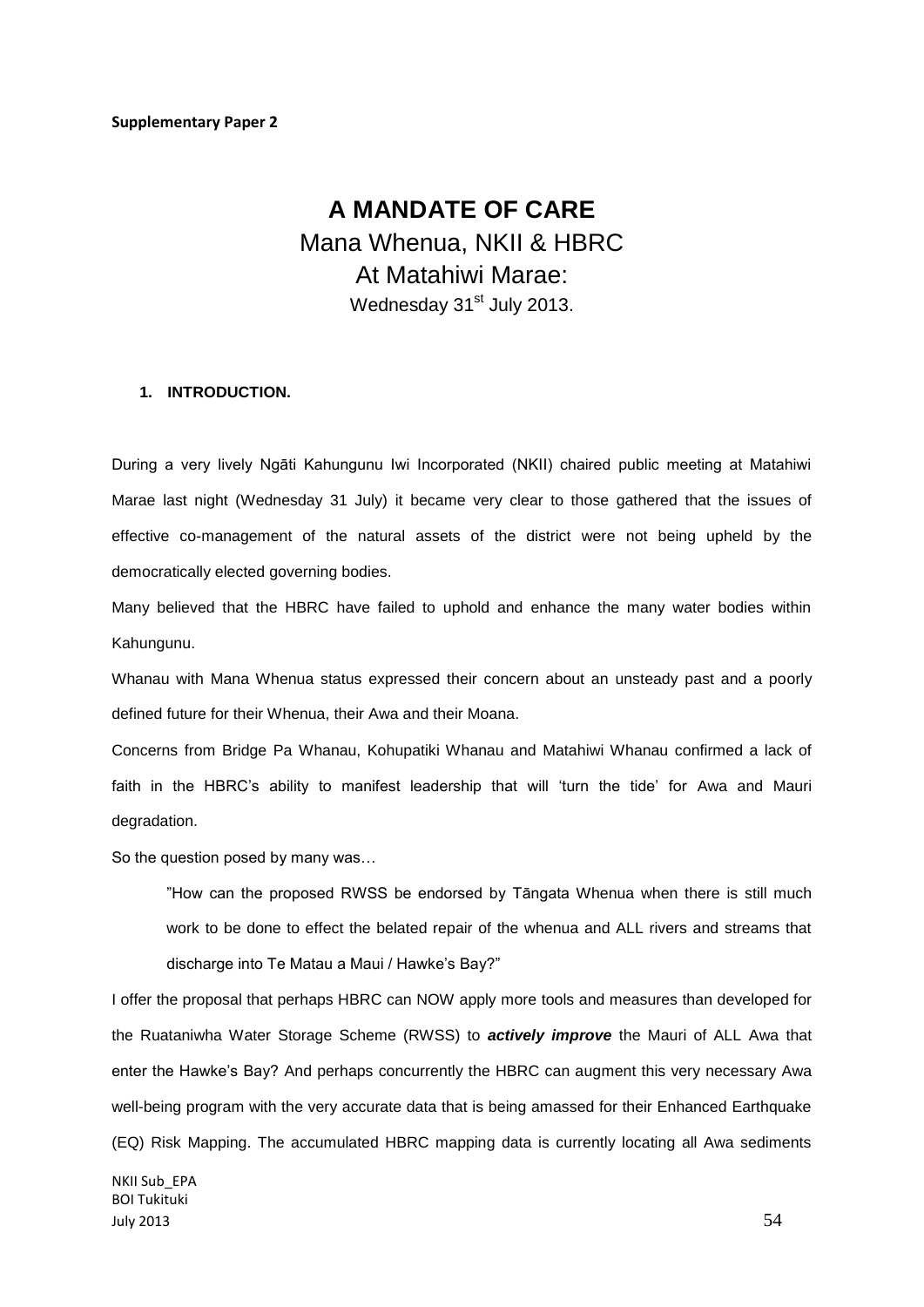that underlie the commercial assets of this 'twin city' community… Ancient Awa whakapapa for modern community health?.

#### **2. The Ruataniwha Water Storage Scheme (RWSS).**

Much has been written by HBRC (and by HBRC Consultants) in relation to this 'now urgent' RWSS water storage initiative.

A dam site has been selected with structural and water delivery (canal and pipe-works) drawings now well advanced for the construction of the Scheme; 2014 to 2018.

Underpinning the proposed environmental regulatory framework for *total water care* for the community is the RWSS TRIM 3 software package.

TRIM 3 has been developed to aid the allocation and monitoring of water within the seventeen (17) sub-catchments that define the RWSS.

And OVERSEER allocation software has been derived from RWSS TRIM 3.

As an introduction to RWSS TRIM the Mana Whenua Group were invited to the HBRC on Thursday 25<sup>th</sup> July 2013 to listen to 5 presentations by key members of the Council's technical team for the RWSS.

Dr Kit Rutherford from NIWA presented a paper on TRIM 3 and explained that the program is not only able to emulate the movement of toxins in the Awa but is also able to monitor the complex addition AND subtraction of water from the surface flows and subsurface / aquifer throughout all 17 subcatchments.

As explained by Dr Rutherford RWSS TRIM has evolved from earlier versions from other projects. The current version has been crafted to a horizontal grid / grillage that is 500m x 500m; encompassing a land area of 25 hectare within each grid.

I am not a skilled hydrologist, however I refer to an early peer review of the (TRIM) software by Australian hydrologist Hugh Middlemis (RPS Aquaterra ISSN Print 1179 8513; June 2012). Hugh questioned the use of such a large grid size and suggested that a grid that is 100m x 100m could provide a tool for more effective catchment modelling.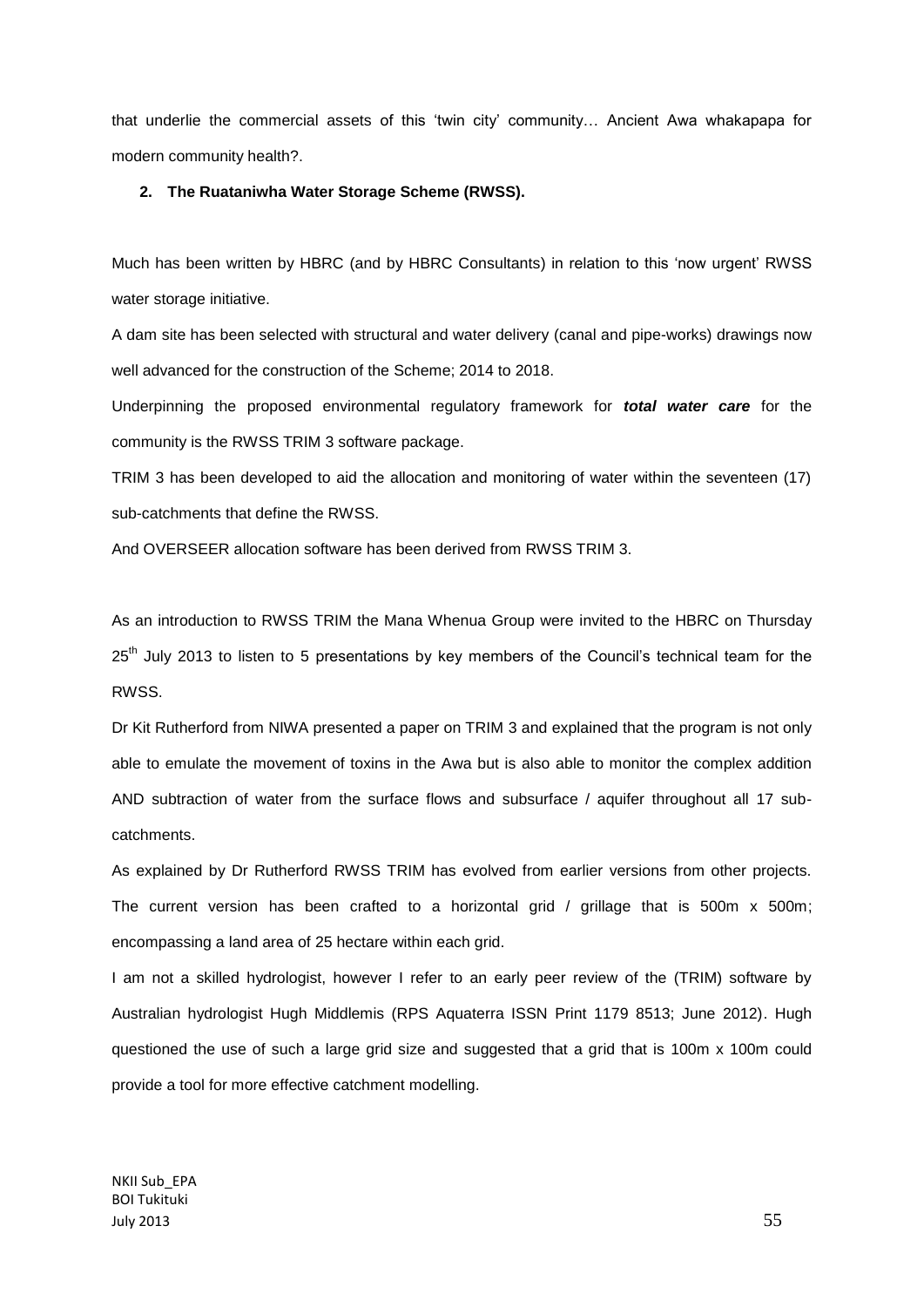Additionally Hugh noted that **other** software might be more suitable to allow an enhanced understanding of the complex interaction between surface and groundwater flows. MIKE-SHE or MIKE-11 coupled with FEFLOW was referenced.

I am familiar with this commercially available Danish Hydrological Institute (DHI) software.

I note that in more recent HBRC correspondence that Hugh Middlemis has endorsed the HBRC software as a useful tool for the work currently being undertaken.

My concerns are:

- What has changed in the modelling software since June 2012?
- Has the sensitivity of the software been enhanced since June 2012?
- And Is TRIM3 and OVERSEER suitable for post construction monitoring of water borne toxins?.

In order to apply due diligence to the current status of the RWSS TRIM 3 modelling would HBRC allow an independent assessment of pre and post RWSS construction scenarios to be undertaken using MIKE-SHE (or eWATER SOURCE) software using a 100m x 100m grid?.

#### **3. A way forward for the RWSS.**

For Mana Whenua there is a need to solve / cure the ills of the past before boldly stepping into an uncertain Wai future.

As alluded to in the meeting on  $25<sup>th</sup>$  July 2013 the lower Tukituki River flows and the Heretaunga aquifers are interlinked between Red Bridge and Black Bridge. Further the Mauri of the Tukituki IS challenged in this active mixing zone; Wai Awa / Wai Moana…

For this mixing zone I have learned little from the diligent RWSS scientists and offer the following for TRIM3 and the OVERSEER Kaupapa (Philosophies):

 **As a proof of concept during 2013 can the HBRC apply the intent of TRIM3 and OVERSEER to the awa-side communities of Haumoana, Whakatu, Kohupatiki, Clive, Havelock North, Hastings, Bridge Pa, Ferndale, Taradale and Awatoto.** 

This circa 750km2 area, if modelled well, monitored well, legislated well and 'policed' well should inspire renewed confidence in the HBRC.